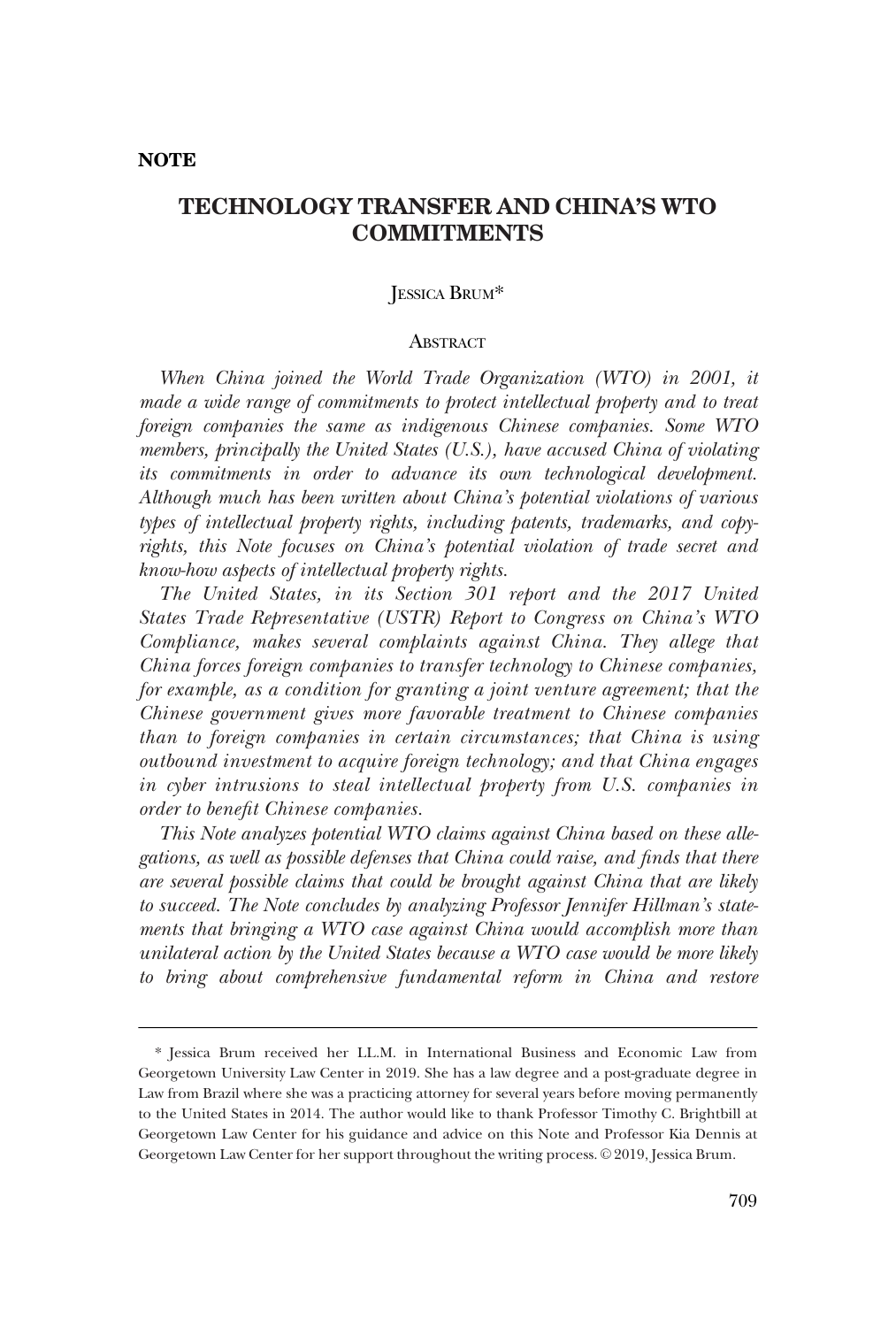*confidence in the WTO. This Note finds that a WTO case would likely increase confidence in the WTO, but that the United States would likely have to accept partial reform from China, because bringing China into full compliance with its commitments would require China to fundamentally reform the basic structure of its government, which is extremely unlikely to happen. However, partial reform is better than no reform. With China in the WTO, there is at least a mechanism for holding China accountable, which would not exist if China was no longer a member. In the end, this partial reform may be the best outcome that can be expected.* 

|                                                       | 710 |
|-------------------------------------------------------|-----|
|                                                       | 712 |
|                                                       | 712 |
| B. History of China Regarding Technology Transfers    | 714 |
|                                                       | 716 |
| A. The WTO Obligations Regarding Technology Transfers | 716 |
| China's WTO Commitments for Technology<br><b>B.</b>   | 719 |
| C. China's Compliance with its Commitments            | 721 |
|                                                       | 724 |
| ANALYSIS OF POSSIBLE CLAIMS AGAINST CHINA             | 727 |
| LIKELY IMPACT OF A WTO CLAIM AGAINST CHINA            | 739 |
|                                                       | 742 |
|                                                       |     |

### I. INTRODUCTION

The People's Republic of China has a rich tradition of scientific discovery and invention. It is home to what is popularly known as the Four Great Inventions of papermaking, printing, gunpowder, and the compass.<sup>1</sup> However despite its rich tradition of invention, China has historically had very few laws protecting intellectual property (IP) rights. Instead it has traditionally viewed IP as a societal good rather than the more Western view of IP as a right that can be claimed and protected by the owner.<sup>2</sup> This traditional view of IP has recently come into conflict with the rest of the world. When China joined the World Trade Organization (WTO) in 2001, it made a wide range of commitments to protect IP and to treat foreign companies the same as indigenous

Luke Shen-Tien Chi, *China's Education Reforms and Strive for Innovation*, CHINA DAILY (Aug. 1. 24, 2018), [http://www.chinadaily.com.cn/a/201808/24/WS5b7fb080a310add14f387a5b.html.](http://www.chinadaily.com.cn/a/201808/24/WS5b7fb080a310add14f387a5b.html)

<sup>2.</sup> William P. Lane, *Trapped in China's Shadow? Intellectual Property Protection in Post-WTO-Accession Russia*, 36 B.C. INT'L & COMP. L. REV. 183, 201-02 (2013).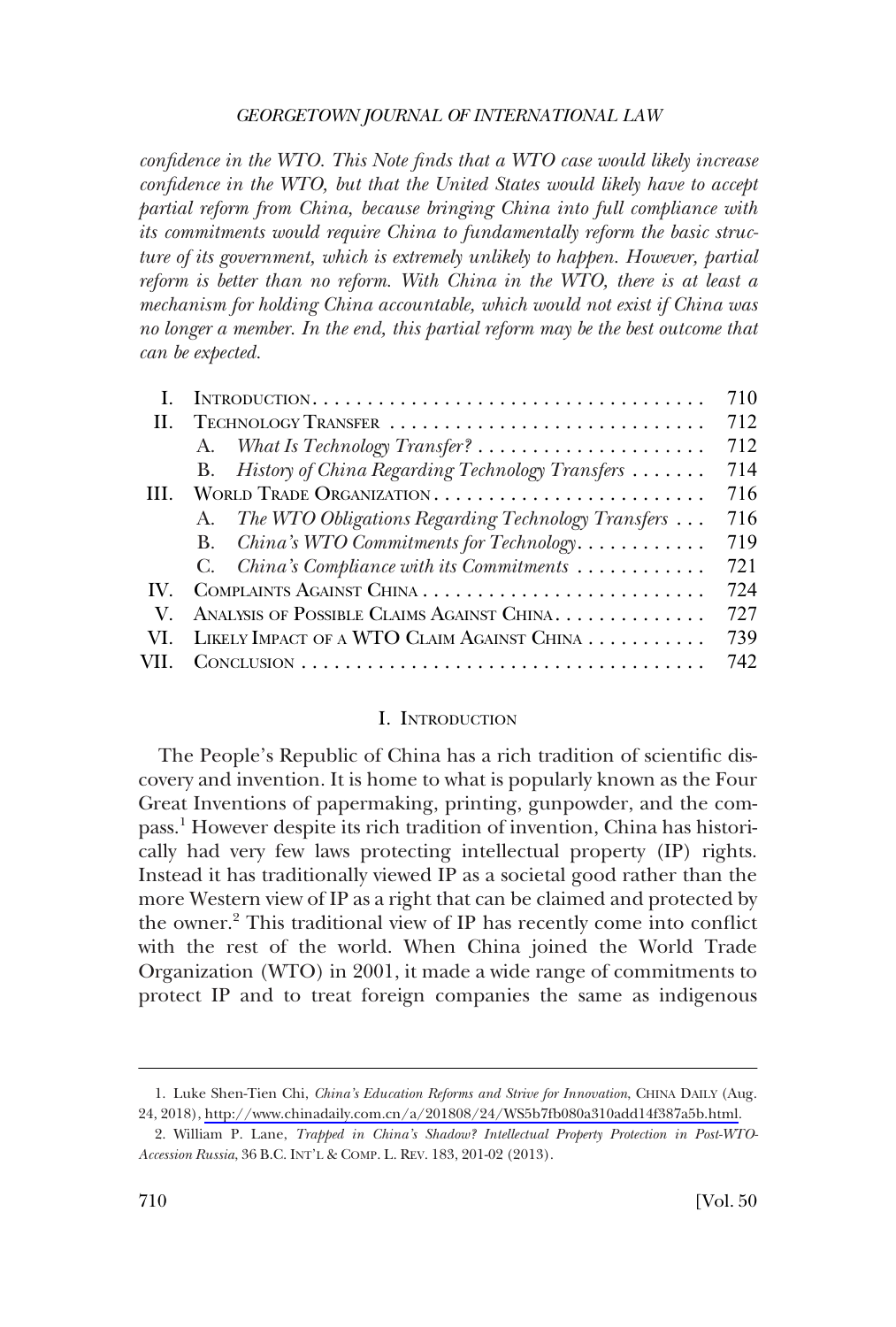Chinese companies.3 Some WTO members, principally the United States (U.S.), have accused China of violating its commitments in order to advance its own technological development.<sup>4</sup> Although WTO members have raised issues with China for many years, these views became widely known when the Trump administration published the 2017 USTR Report to Congress on China's WTO Compliance<sup>5</sup> and the Section 301 Report.<sup>6</sup> These reports accuse China of unfair trade practices in dealing with transfers of technology from U.S. companies to Chinese companies. Among other things, China is accused of forced transfers of technology as part of joint venture (JV) agreements between U.S. companies and their Chinese partners, along with outright theft of U.S. technology.

Despite the accusations, until recently, $\frac{7}{1}$  no cases have been brought to the WTO Dispute Settlement Body (DSB) against China for its technology transfer rules and practices. This paper explores the possibility of bringing such a case against China at the WTO and the likelihood of success of such a claim. Part II of this article will provide an overview of what constitutes technology transfer as well as a brief history of China's intellectual property laws. Part III will describe China's WTO commitments by examining both the relevant WTO rules and China's specific commitments from its Protocol of Accession. It will also explore what China did

<sup>3.</sup> Ling-Ling He & Razeen Sappideen, *Reflections on China's WTO Accession Commitments and Their Observance*, 43 J. WORLD TRADE 847, 852 (2009); *see* World Trade Organization, Accession of the People's Republic of China, Ministerial Decision of 10 November 2001, pt. I (3), at 14, WTO Doc. WT/L/432 (2001); *see also* Working Party on Accession of China, *Report on Working Party on the Accession of China*, ¶ 256, WTO Doc. WT/ACC/CHN/49 (Oct. 1, 2001).

*See generally* U.S. TRADE REP., REPORT ON FINDINGS OF THE INVESTIGATION INTO CHINA'S ACTS, 4. POLICIES, AND PRACTICES RELATED TO TECHNOLOGY TRANSFER, INTELLECTUAL PROPERTY, AND INNOVATION UNDER SECTION 301 OF THE TRADE ACT OF 1974 (Mar. 2018), [https://ustr.gov/sites/](https://ustr.gov/sites/default/files/Section%20301%20FINAL.PDF) [default/files/Section%20301%20FINAL.PDF](https://ustr.gov/sites/default/files/Section%20301%20FINAL.PDF)

<sup>5.</sup> U.S. TRADE REP., 2017 REPORT TO CONGRESS ON CHINA'S WTO COMPLIANCE (Jan. 2018), [https://ustr.gov/sites/default/files/files/Press/Reports/China%202017%20WTO%20Report.pdf.](https://ustr.gov/sites/default/files/files/Press/Reports/China%202017%20WTO%20Report.pdf)

U.S. TRADE REP., 2017 SPECIAL 301 REPORT, [https://ustr.gov/sites/default/files/301/](https://ustr.gov/sites/default/files/301/2017%20Special%20301%20Report%20FINAL.PDF) 6. [2017%20Special%20301%20Report%20FINAL.PDF](https://ustr.gov/sites/default/files/301/2017%20Special%20301%20Report%20FINAL.PDF).

<sup>7.</sup> WORLD TRADE ORG., CHINA - CERTAIN MEASURES ON THE TRANSFER OF TECHNOLOGY: REQUEST FOR CONSULTATIONS BY THE EUROPEAN UNION, WTO Doc. WT/DS549/1 (June 6, 2018), [https://](https://docs.wto.org/dol2fe/Pages/FE_Search/FE_S_S006.aspx?Query=(&hx0025;20=&hx0025;20(wt/ds549/1&hx0025;20))&Language=ENGLISH&Context=FomerScriptedSearch&languageUIChanged=true#)  [docs.wto.org/dol2fe/Pages/FE\\_Search/FE\\_S\\_S006.aspx?Query=\(%20@Symbol=%20\(wt/ds549/](https://docs.wto.org/dol2fe/Pages/FE_Search/FE_S_S006.aspx?Query=(&hx0025;20=&hx0025;20(wt/ds549/1&hx0025;20))&Language=ENGLISH&Context=FomerScriptedSearch&languageUIChanged=true#)  [1%20\)\)&Language=ENGLISH&Context=FomerScriptedSearch&languageUIChanged=true#](https://docs.wto.org/dol2fe/Pages/FE_Search/FE_S_S006.aspx?Query=(&hx0025;20=&hx0025;20(wt/ds549/1&hx0025;20))&Language=ENGLISH&Context=FomerScriptedSearch&languageUIChanged=true#). The European Union (EU) filed a request for consultation before the WTO claiming that China has been discriminating against foreign companies while applying different measures to them than it does to Chinese companies. It states that China imposes heavier duties on international companies regarding the import of technology. Furthermore, the complaint brings examples of the administrative rules that China has been using to induce the transfer of foreign technology to China, which is not in compliance with China's WTO commitments.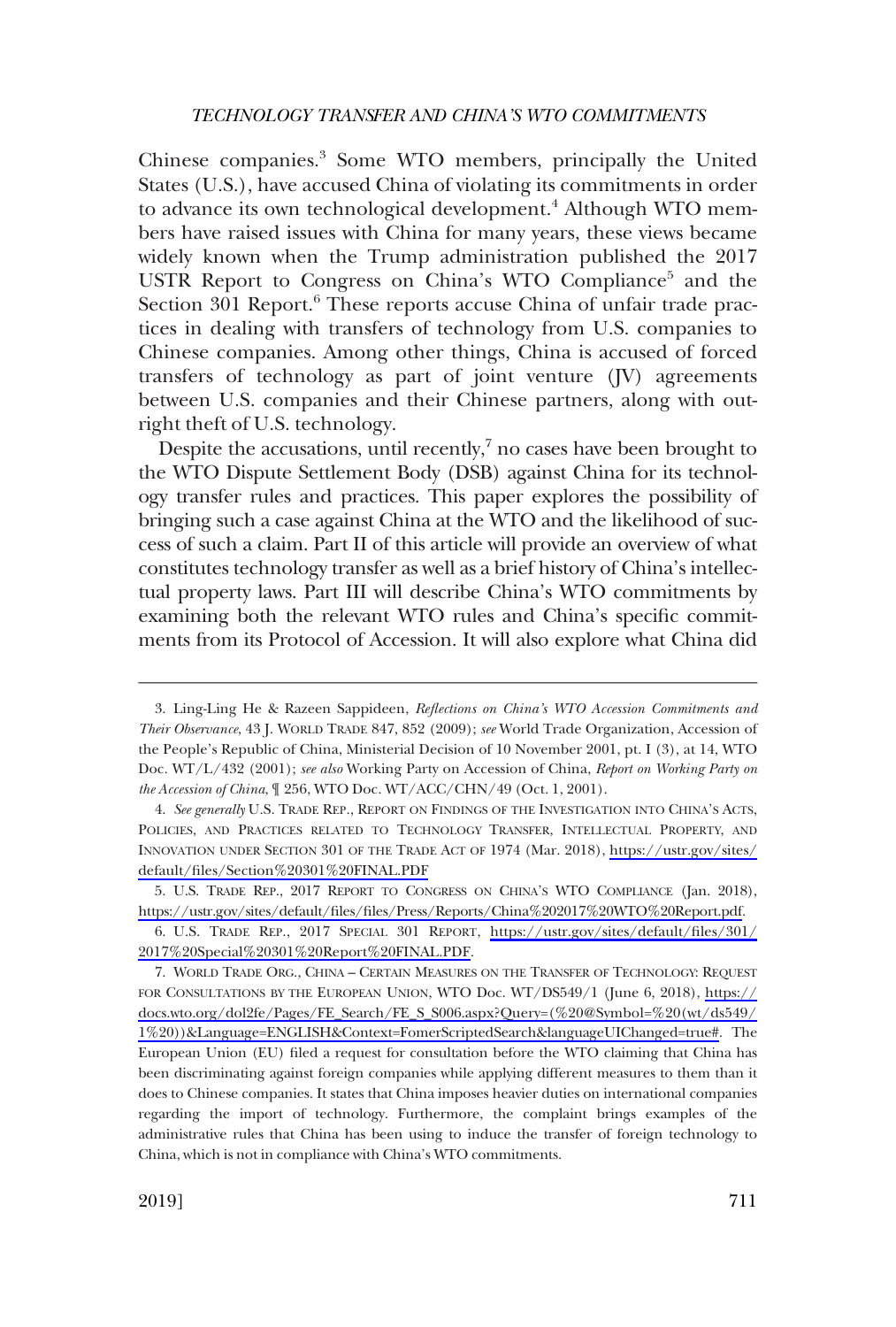<span id="page-3-0"></span>to fulfill its WTO commitments, including its laws and regulations regarding technology transfers, as well as its enforcement mechanisms. This part will show that, although China initially committed to free-market principles, it has since set up institutions to maintain state control over key economic sectors. Part IV will discuss the accusations the United States has leveled against China with regards to technology transfers. Part V will discuss possible claims based on these complaints against China under the WTO rules. Part VI concludes the analysis with a discussion of the likelihood of success of such claims, and a discussion of the likelihood that a successful claim against China at the WTO would cause China to change its practices. It concludes that a successful WTO case would likely cause China to change some, but not all, of its offending practices.

Technology and innovation are vitally important to companies and countries around the world. The pace of innovation in today's economy is to some degree unprecedented.<sup>8</sup> China is actively working towards becoming a leader in technology and is well-poised to succeed. Its leaders have publicly committed to this national goal. President Xi Jinping stated in his speech in 2017 that by 2035 China will be the world's leader in innovation.<sup>9</sup> Chinese leaders may not see it in their interest to comply with international trading norms. However, this is a shortsighted view. It is not farfetched to see that China will eventually shift from becoming a leading importer to a leading exporter of technology. When this happens, China will have an even greater interest in ensuring that international trade is conducted on a level playing field. Thus, it is not only in the United States' interest to ensure that trade in IP is conducted fairly. In the long run, it is in China's interest as well.

### II. TECHNOLOGY TRANSFER

# A. *What Is Technology Transfer?*

Intellectual property generally refers to a set of rights that protects commercially valuable human ideas.<sup>10</sup> It includes copyright, patent

*See, e.g*., John Schwarz, *How to Survive the Rising Tide of Tech Change*, FORBES, (Mar. 5, 2018), 8. [https://www.forbes.com/sites/forbestechcouncil/2018/03/05/how-to-survive-the-rising-tide-of](https://www.forbes.com/sites/forbestechcouncil/2018/03/05/how-to-survive-the-rising-tide-of-tech-change/#44fa18c1486e)[tech-change/#44fa18c1486e](https://www.forbes.com/sites/forbestechcouncil/2018/03/05/how-to-survive-the-rising-tide-of-tech-change/#44fa18c1486e); LYNN ST. AMOUR, THE INTERNET: AN UNPRECEDENTED AND UNPARALLELED PLATFORM FOR INNOVATION AND CHANGE, Ch. 10, THE GLOBAL INNOVATION INDEX 2012, [https://www.wipo.int/edocs/pubdocs/en/wipo\\_pub\\_gii\\_2012-chapter10.pdf.](https://www.wipo.int/edocs/pubdocs/en/wipo_pub_gii_2012-chapter10.pdf)

<sup>9.</sup> Xinhua, *Xi's Jinping's Report at 19<sup>th</sup> CPC National Congress*, CHINA DAILY, (Nov. 4, 2017, 6:07 PM), [http://www.chinadaily.com.cn/china/19thcpcnationalcongress/2017-11/04/content\\_34115212.htm;](http://www.chinadaily.com.cn/china/19thcpcnationalcongress/2017-11/04/content_34115212.htm) *see also* NICHOLAS R. LARDY, THE STATE STRIKES BACK: THE END OF ECONOMIC REFORM IN CHINA? 18-21 (2019).

<sup>10.</sup> SANQIANG QU, INTELLECTUAL PROPERTY LAW IN CHINA 1 (2012).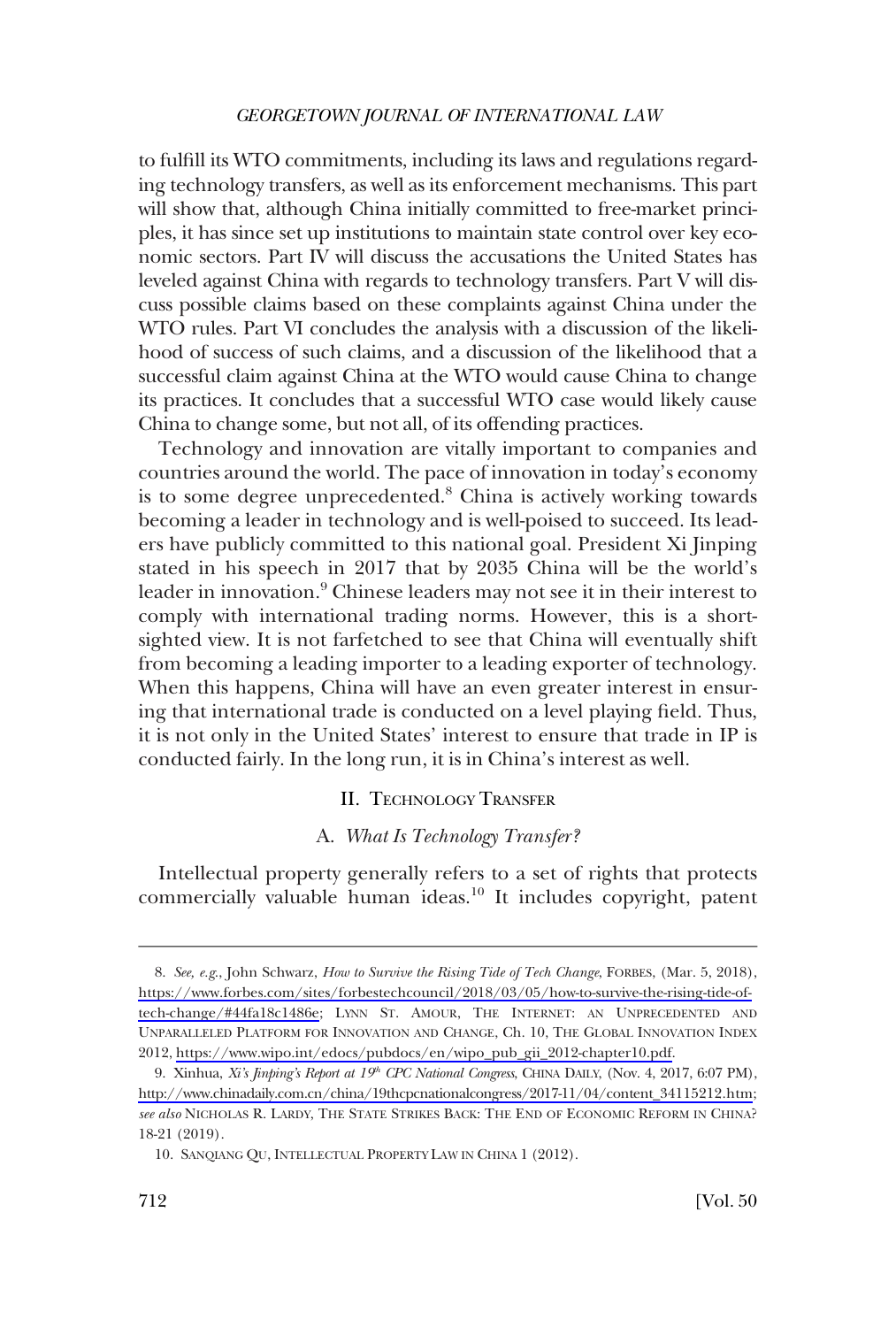rights, trademark, and trade secrets.<sup>11</sup> The WTO's Trade-Related Aspects of Intellectual Property Rights (TRIPS), which is the WTO agreement on intellectual property, defines intellectual property to include patents, layout designs of integrated circuits, new plant varieties, know-how, industrial designs, copyrights, and software rights, along with trademarks, trade names, and geographical indications.12 Although much has been written about China's potential violations of various types of IP rights, including patents, trademarks, and copyrights,<sup>13</sup> this paper focuses on trade secret and know-how aspects of intellectual property rights.

Technology transfers can be defined as "the granting of access by an owner of technology or information usually protected by statutory intellectual property rights to a separate party."<sup>14</sup> Technology transfers are an important part of today's economy. The value of many multinational companies such as Intel, IBM, Oracle, Apple, and Microsoft are based on the IP they have developed. Multinational companies must transfer technology abroad for a variety of reasons including contract manufacturing, setting up offices or other entities abroad, or acquisition of companies through joint ventures or subsidiaries.<sup>15</sup> Companies transfer IP by first obtaining a patent, trademark, or copyright for the intellectual property in their home country and then drafting a contract either to assign the intellectual property rights or to create a license agreement.16 China's views on intellectual property protection, and the rules surrounding technology transfers in particular, have evolved over the years.

<sup>11.</sup> *Id*.

<sup>12.</sup> TRIPS: Agreement on Trade-Related Aspects of Intellectual Property Rights, Part I-II, Apr. 15, 1994, Marrakesh Agreement Establishing the World Trade Organization, Annex 1C, 1869 U.N.T.S. 299, 33 I.L.M. 1197 (1994) [hereinafter TRIPS Agreement].

*See* Ozue Vivian Adaeze, *The Effect of China's WTO Accession on its Intellectual Property Law*, 13. 4(4) Q. J. OF CHINESE STUD., 52-63; Weighou Zhou, *Pirates Behind an Ajar Door, and an Ocean Away: US-China WTO Disputes, Intellectual Property Protection, and Market Access*, 25 TEMP. INT'L & COMP. L. J. 139 (2011); Bryan Mercurio, *The Protection and Enforcement of Intellectual Property In China since Accession to the WTO: Progress and Retreat*, CHINA PERSPECTIVES (2012), [https://journals.](https://journals.openedition.org/chinaperspectives/5795) [openedition.org/chinaperspectives/5795](https://journals.openedition.org/chinaperspectives/5795).

<sup>14.</sup> Daniel C.K. Chow, *A Comparison of EU and China Competition Laws that Apply to Technology Transfer Agreements*, 9 I/S: J. L. & POL'Y FOR INFO. SOC'Y 497, 498 (2014).

<sup>15.</sup> *Id*. at 501-502.

<sup>16.</sup> *Id*. at 502-503. An assignment is the complete transfer of ownership rights. A license is a right to use intellectual property without transferring ownership.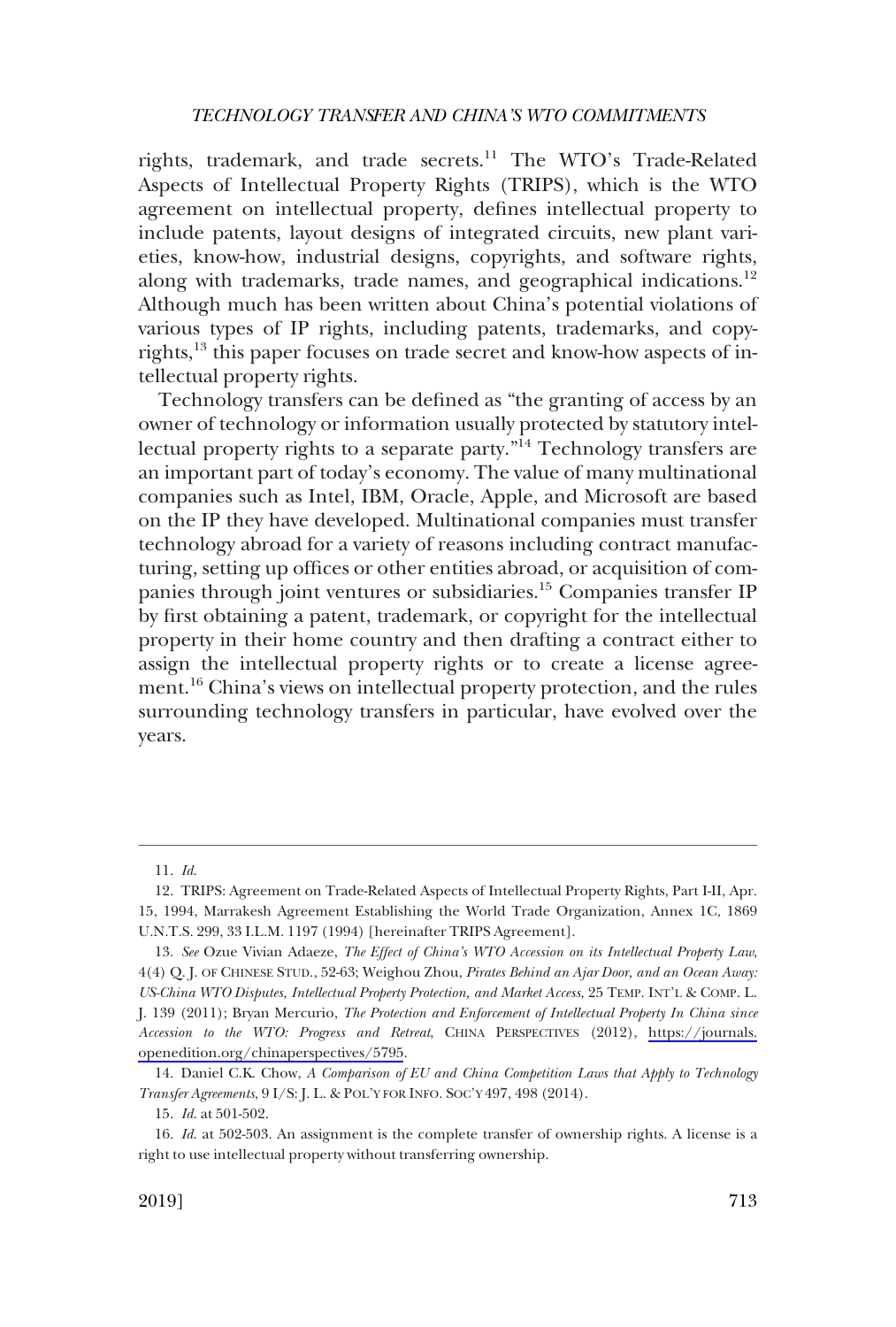### B. *History of China Regarding Technology Transfers*

<span id="page-5-0"></span>China has historically been an insular country, closed to trade, and self-sufficient.17 For most of the past 2000 years it maintained a policy of self-isolation. "China was perhaps the original go-it-alone nation, insular and purportedly self-contained and self-sufficient."18 Then in 1840– 1842 the Opium Wars forced China to open up its market to the outside world in a way that favored foreigners.<sup>19</sup> This less-than-favorable situation was China's first modern taste of being a player in international trade, and likely colored its views of the advantages of international trade up to modern times.

In 1949 the Communists, led by Mao Zedong, took over and isolated China from the world once again. In the 1950s, China transitioned from an economy based on private ownership to one based on public ownership under Chairman Mao's centrally planned socialist system, which resulted in the abolishment of many written laws in favor of administrative orders and economic plans.<sup>20</sup> This was accompanied by harsh sanctions imposed by the West. $^{21}$  During this time, foreign trade laws, along with China's general economic development, were well behind those of other nations.<sup>22</sup>

While China was in the process of a Communist takeover and implementation of a centrally planned economy, the rest of the world was headed in the opposite direction. World War II and the Great Depression had shown the rest of the world the perils of political and economic isolationism.23 The post-World War II world saw the creation of several multilateral institutions to deal with global economic problems, among them the General Agreement on Tariffs and Trade (GATT).<sup>24</sup> The ultimate success of GATT made it clear that no country could afford to go at it alone.<sup>25</sup> It was in this context that China slowly began opening up to the world. The Chinese government began to see the importance of international trade to China's economic

24. *Id*. 25. *Id*.

<sup>17.</sup> He & Sappideen, *supra* note 3, at 847.

<sup>18.</sup> *Id*. at 848.

*Id*.; *see also* Austin Ramzy, *How Britain Went to War with China over Opium*, NEW YORK TIMES 19. (Jul. 3, 2018), [https://www.nytimes.com/2018/07/03/world/asia/opium-war-book-china-britain.](https://www.nytimes.com/2018/07/03/world/asia/opium-war-book-china-britain.html)  [html](https://www.nytimes.com/2018/07/03/world/asia/opium-war-book-china-britain.html) ("It began what China calls the 'Century of Humiliation' when foreign powers forced weak Chinese governments to cede territory and sign unequal treaties.").

<sup>20.</sup> He & Sappideen, *supra* note 3, at 849.

<sup>21.</sup> *Id*.

<sup>22.</sup> *Id*.

<sup>23.</sup> *Id*.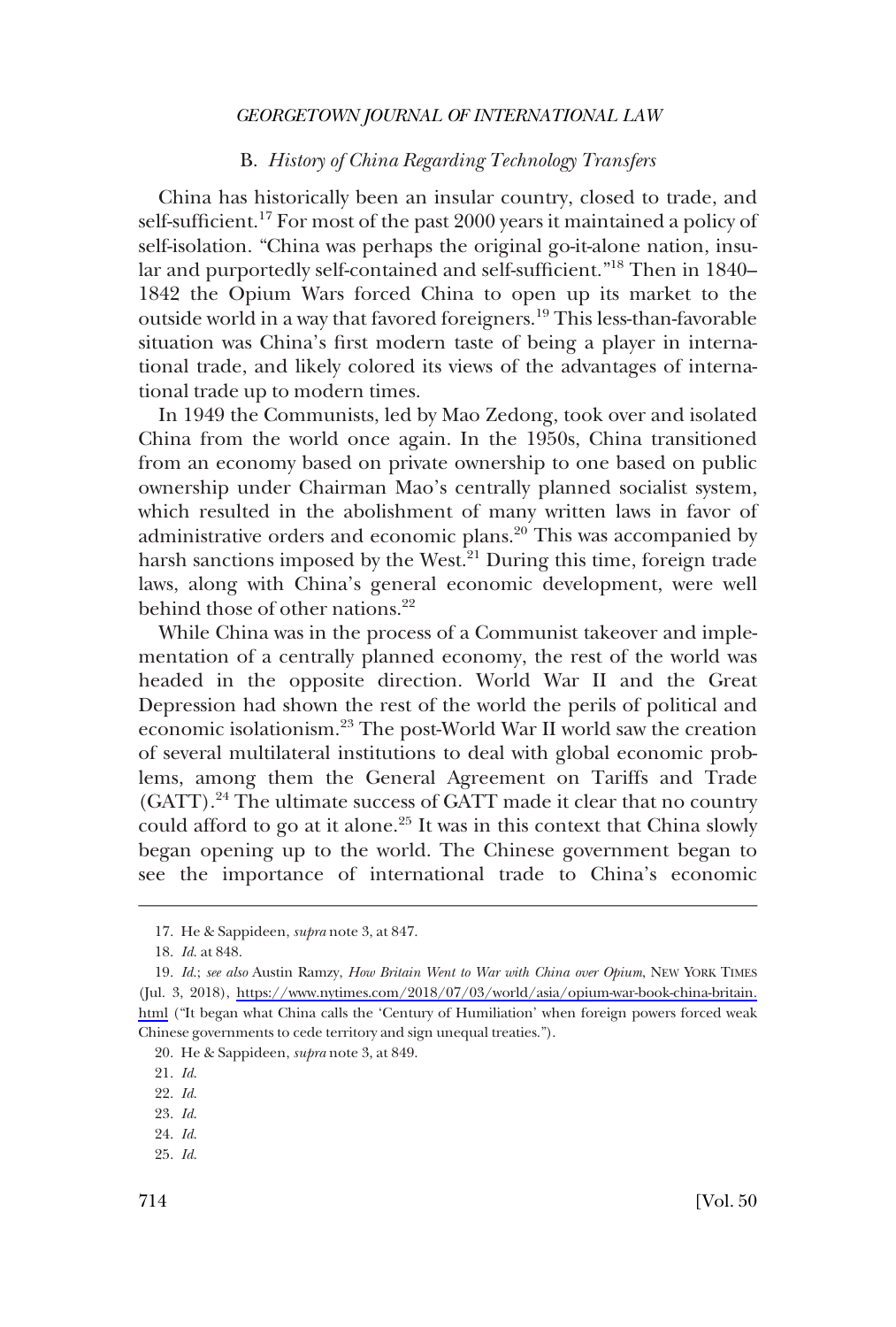development and embarked on a policy to liberalize and modernize the economy. In 1978, China enacted a wide range of laws on foreign trade and investment, as part of China's shift towards "socialist modernization."<sup>26</sup> The 1980s saw further liberalization and reform.<sup>27</sup>

During this time China began looking to reengage with multilateral trade organizations. China saw WTO membership as part of its largescale economic reform agenda.<sup>28</sup> In 1986, China formally submitted a request to resume its status as a party to the GATT Agreement.<sup>29</sup> China met with the GATT members several times; however, after the events at Tiananmen Square in 1989, progress on China's membership stalled.<sup>30</sup> Discussions resumed a year and a half later, and in 1995, China formally submitted its application to join the WTO, which concluded in 2001.<sup>31</sup> Thus, it took an extraordinary fifteen years of negotiations for China to become a WTO member.<sup>32</sup>

China's IP laws followed a path that is analogous to China's broader economic path and relationship to the rest of the world regarding international trade. Before opening up to the world in the late 1700s and early 1800s, China did not have any IP laws.<sup>33</sup> Intellectual property laws were imported into China from the West during the Qing dynasty, essentially at gunpoint. $34$  Over the next 200 years, China gradually strengthened its rules on IP protection. The 1980s saw a new round of IP protection brought on by rapid developments in science and technology and as part of China's strategy of modernizing its economy.<sup>35</sup> China modernized many of its laws during this time including patent, trademark, and copyright laws, and established a criminal law for IP

<sup>26.</sup> *Id*. at 850.

<sup>27.</sup> HARISH KAPUR, THE END OF AN ISOLATION: CHINA AFTER MAO 3 (M. Nijhoff Pub. 1985) ("Premier Zhao Ziyang declared that his country would never again shut her doors to the outside world.").

<sup>28.</sup> He & Sappideen, *supra* note 3, at 850; *see also* U.S. TRADE REP., 2017 REPORT TO CONGRESS ON CHINA'S WTO COMPLIANCE, *supra* note 5, at 6.

<sup>29.</sup> TERRENCE P. STEWART & PATRICK J. MCDONOUGH, ACCESSION OF THE PEOPLE'S REPUBLIC OF CHINA TO THE WORLD TRADE ORGANIZATION 2 (2002) (China had joined GATT in 1947 but withdrew its membership in 1950).

<sup>30.</sup> *Id*. at 3.

<sup>31.</sup> *Id*. at 4.

<sup>32.</sup> He & Sappideen, *supra* note 3, at 850, 852.

<sup>33.</sup> SANQIANG QU, *supra* note 10, at 48.

<sup>34.</sup> *Id*. at 48-49 ("The early practices of China's introduction of Western notions of intellectual property were merely "learning the law at gunpoint").

<sup>35.</sup> *Id*.; *see* He & Sappideen, *supra* note 3, at 850. Between 1979 and 1986 China drew up over 300 laws and regulations, half of which were related to foreign trade.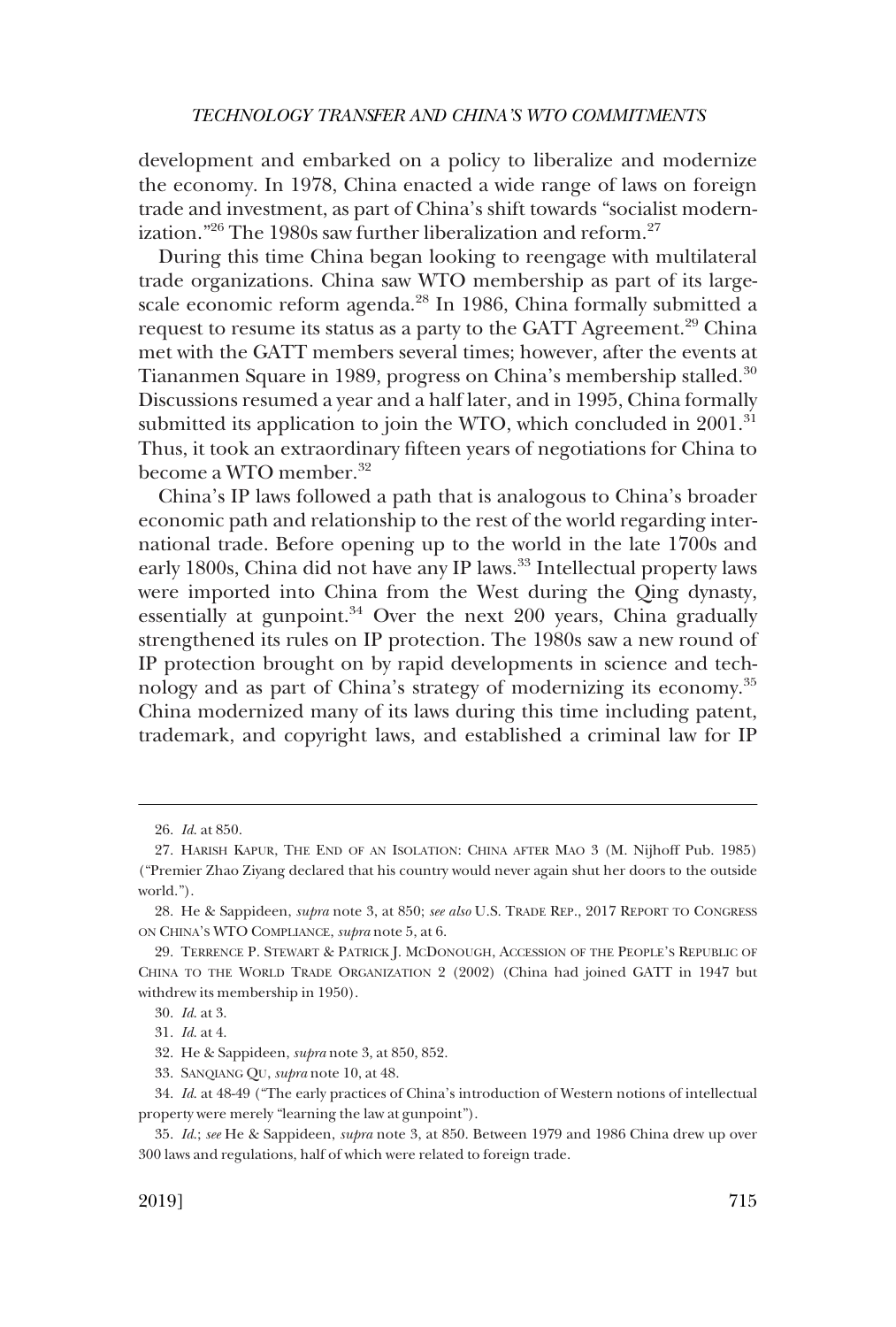<span id="page-7-0"></span>rights.36 This trend, together with other reforms made in particular by Chinese Premier Zhu Rongji<sup>37</sup> culminated in China's negotiations to join the WTO and eventual acceptance of international IP norms as part of its agreement to join the Agreement on TRIPS.<sup>38</sup>

#### III. WORLD TRADE ORGANIZATION

# A. *The WTO Obligations Regarding Technology Transfers*

The WTO was established during the Uruguay Round as a result of negotiations that lasted from 1986 to 1994.<sup>39</sup> China's WTO commitments, and its actions subsequent to making those commitments, must be viewed in light of the overall goals of the WTO. The philosophy underpinning the WTO is that trade among nations benefits everyone, and each country should exploit the comparative advantages it has in the market in order to achieve the greatest economic benefit.<sup>40</sup> In order to accomplish this, the WTO attempts to create a fairer trading system based on open-market policies.<sup>41</sup> The major goals of the WTO are to lower trade barriers,<sup>42</sup> encourage reciprocal concessions among members, $43$  provide remedies for violations, $44$ and create transparency.<sup>45</sup>

In order to accomplish these goals, the WTO Agreement has several parts. It consists of the WTO Charter plus Annex 1 that provides multilateral agreements on different areas of trade, including agriculture, textiles, trade-related investment measures, and anti-dumping and countervailing duties. Annex 1A incorporates the provisions of GATT 1947. Annex 1C has the TRIPS agreement that codifies international

<sup>36.</sup> He & Sappideen, *supra* note 3, at 859.

<sup>37.</sup> LARDY, *supra* note 9, at 16. Premier Zhu Rongji enacted policies that made it easier for China to join the WTO including downsizing and restructuring state-owned enterprises and opening the economy to external competition.

<sup>38.</sup> He & Sappideen, *supra* note 3, at 859.

WORLD TRADE ORGANIZATION, WTO IN BRIEF, [https://www.wto.org/english/thewto\\_e/](https://www.wto.org/english/thewto_e/whatis_e/inbrief_e/inbr01_e.htm)  39. [whatis\\_e/inbrief\\_e/inbr01\\_e.htm](https://www.wto.org/english/thewto_e/whatis_e/inbrief_e/inbr01_e.htm) (last visited Nov. 19, 2018).

<sup>40.</sup> He & Sappideen, *supra* note 3, at 851.

<sup>41.</sup> U.S. TRADE REP., 2017 REPORT TO CONGRESS ON CHINA'S WTO COMPLIANCE, *supra* note 5, at 2.

*See, e.g*., General Agreement on Tariffs and Trade, art. II, Oct. 30, 1947, 61 Stat. A-11, 55 42. U.N.T.S. 194 [hereinafter GATT]; *see* World Trade Organization, *GATT*, [https://www.wto.org/](https://www.wto.org/english/docs_e/legal_e/gatt47_01_e.htm)  [english/docs\\_e/legal\\_e/gatt47\\_01\\_e.htm](https://www.wto.org/english/docs_e/legal_e/gatt47_01_e.htm) (last visited Nov. 19, 2018).

<sup>43.</sup> *Id*.; *see, e.g*., Art. I and III, (Most-Favored-Nation Treatment).

<sup>44.</sup> *Id*.; *see, e.g*., annex 2.

<sup>45.</sup> U.S. TRADE REP., 2017 REPORT TO CONGRESS ON CHINA'S WTO COMPLIANCE, *supra* note 5, at 2.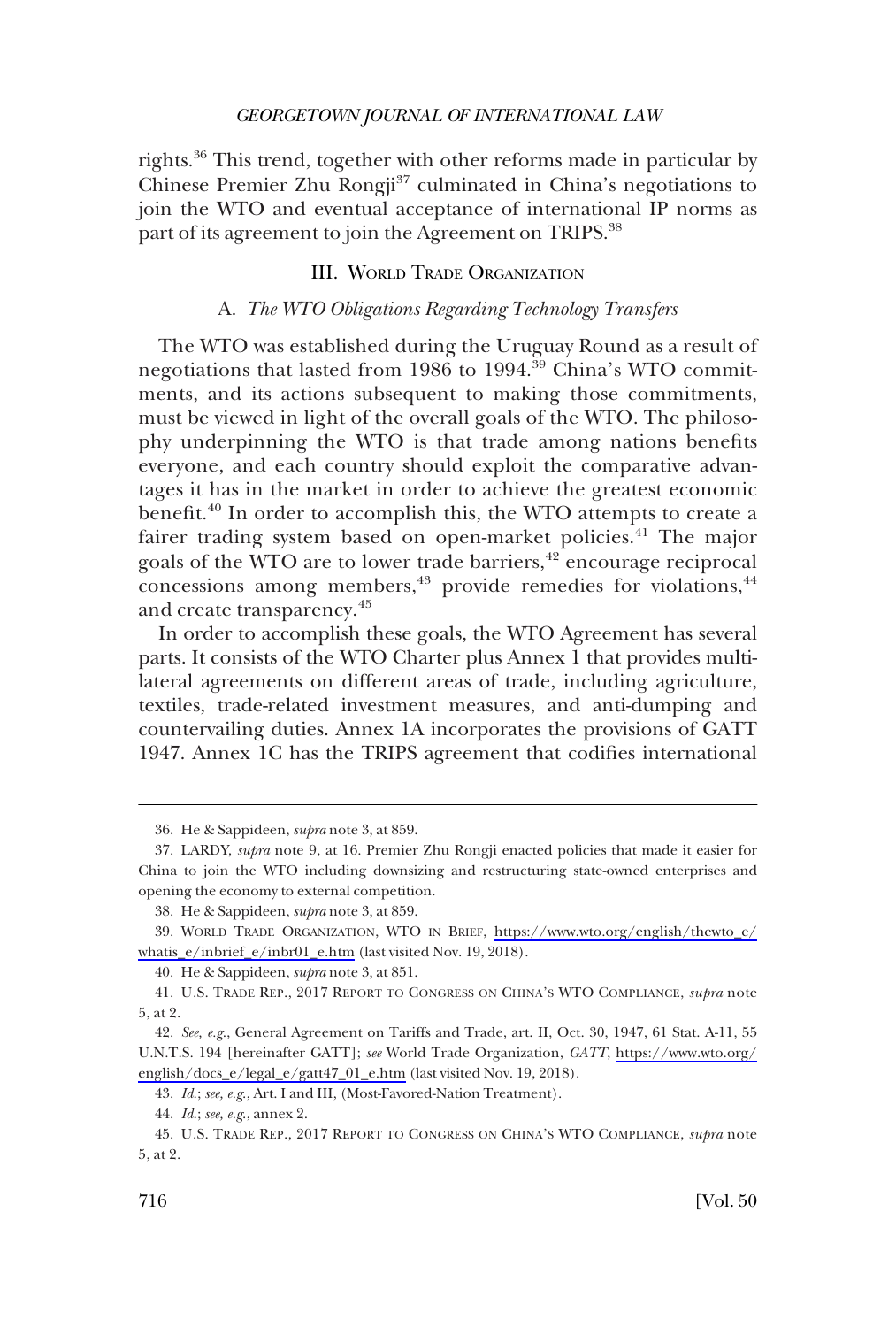intellectual property rights commitments. Annex 2 establishes the Dispute Settlement Body (DSB) for resolving disputes among members.<sup>46</sup>

Importantly in the context of China's agreements, all WTO members commit to National Treatment and Most Favored Nation (MFN) principles when they join the WTO. The MFN principle is contained in Article I of the GATT Agreement and states that any advantage granted with respect to certain products must be granted unconditionally to like products from other member states.<sup>47</sup> Thus, MFN status establishes the principle that WTO members cannot discriminate among members in their national practice and must instead treat all WTO members the same.<sup>48</sup> Article III of GATT establishes the National Treatment principle and prohibits differentiating between domestic and imported products through laws, regulations, and taxation.<sup>49</sup> Thus, WTO members must treat domestic and foreign products the same.

Also important in the context of China is Article XXIII of GATT. Article XXIII states that a country can bring an action to the DSB of the WTO where there has been a "nullification or impairment" of benefits.50 Article XXIII further defines a nullification or impairment to mean two things. First is the Violation Clause, which states that a member can bring a cause of action for a member's failure to carry out its obligation under the WTO agreements.<sup>51</sup> Second is the Non-Violation Clause, which allows a country to bring a cause of action even when there is no violation of a particular article, but the country's rights have nonetheless been nullified or impaired.52 This part can be invoked, for example, when one country upsets the reasonable expectations of another country.<sup>53</sup>

The TRIPS Agreement is the major WTO agreement regarding IP protection. WTO's GATT predecessor was largely silent on IP

*See* WORLD TRADE ORGANIZATION, DISPUTE SETTLEMENT BODY, [https://www.wto.org/](https://www.wto.org/english/tratop_e/dispu_e/dispu_body_e.htm) 46. [english/tratop\\_e/dispu\\_e/dispu\\_body\\_e.htm](https://www.wto.org/english/tratop_e/dispu_e/dispu_body_e.htm) (last visited Jun. 8, 2019) (for a complete list of WTO rules).

<sup>47.</sup> Lane, *supra* note 2, at 191.

GATT, *supra* note 42, art. I; *see* World Trade Organization, *GATT*, [https://www.wto.org/](https://www.wto.org/english/docs_e/legal_e/gatt47_01_e.htm)  48. [english/docs\\_e/legal\\_e/gatt47\\_01\\_e.htm](https://www.wto.org/english/docs_e/legal_e/gatt47_01_e.htm) (last visited June 13, 2019).

<sup>49.</sup> *Id*. at art. III.

<sup>50.</sup> *Id*. at art. XXIII.

<sup>51.</sup> *U.S. Tools to Address Chinese Market Distortions: Hearing before the U.S.-China Econ. And Rev. Sec. Comm'n*, 10 (2018) [hereinafter *Hearing*] (testimony of Jennifer Hillman, Professor from practice, Georgetown University Law Center).

<sup>52.</sup> *Id*.

<sup>53.</sup> *Id*.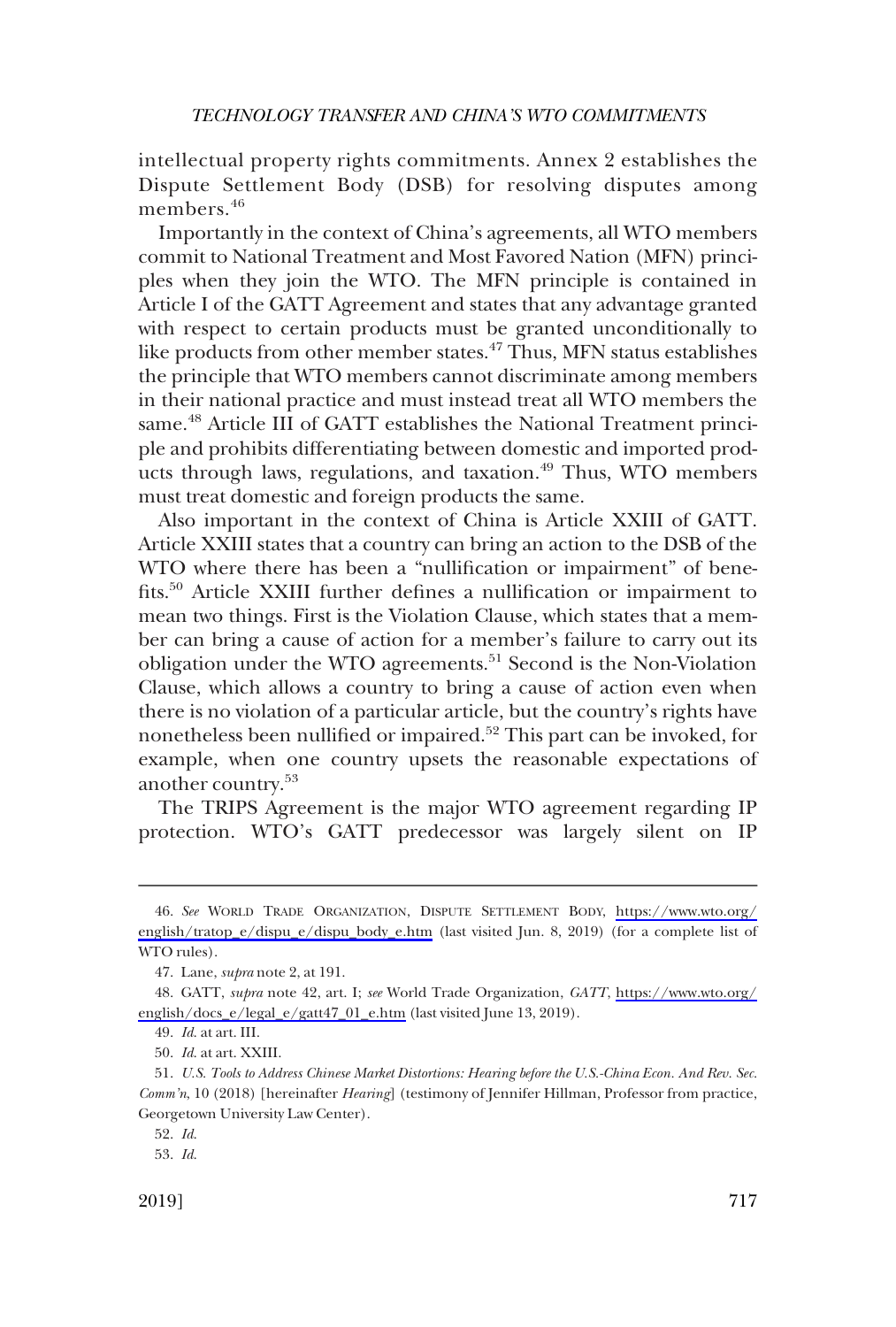protections.54 Before the TRIPS Agreement was finalized, there were only a few non-GATT treaties governing IP protection, including the Berne Convention, Paris Convention, and the Treaty on IP with respect to integrated circuits.55 TRIPS was the WTO's effort to include IP law within its purview. Articles 3 and 4 of TRIPS guarantee MFN and national treatment for IP.<sup>56</sup> Article 8 states that members can take measures not contrary to their other commitments in order to protect public health and promote the public interest.<sup>57</sup> Article 39 says that all countries must prevent information lawfully within their control from being disclosed or used by others without their consent.<sup>58</sup> Article 63 deals with transparency in laws and regulations and requires all countries to publish laws and regulations in a location that is easily accessible to other members.59 Part I of the Agreement defines the scope of rights that must be given to IP holders and lays out rules for seven different categories of IP.<sup>60</sup> Part III imposes a duty to adopt certain levels of IP protection.<sup>61</sup>

In order to join the WTO, countries must notify WTO members of their desire to become a member and then work through a series of Working Party negotiations with members on its terms of accession.<sup>62</sup> These negotiations establish specific commitments that the country must make in order to become a member. Once the Protocol of Accession is agreed to, the country becomes a full WTO member.<sup>63</sup> The Protocol of Accession has the force of law.<sup>64</sup> Thus, as part of the process

<sup>54.</sup> Lane, *supra* note 2, at 190.

<sup>55.</sup> *Id*. For an overview of each of these treaties, see SANQIANG QU, *supra* note 10.

<sup>56.</sup> TRIPS, *supra* note 12, art. 3-4.

<sup>57.</sup> Lawrence A. Kogan, *Commercial High Technology Innovations Face Uncertain Future Amid Emerging BRICS Compulsory Licensing and IT Interoperability Frameworks*, 13 SAN DIEGO INT'L L.J. 201, 255 (2011).

<sup>58.</sup> Hearing, *supra* note 51, at 5-6.

<sup>59.</sup> Kogan, *supra* note 57, at 291.

<sup>60.</sup> TRIPS, *supra* note 12, pt. I; *see also* TRIPS, *supra* note 12, at pt. II (The seven categories are: 1. copyrights and related rights; 2. trademarks; 3. geographical indications; 4. industrial design; 5. patents; 6. layout-design (Topographies) of integrated circuit; and 7. protection of undisclosed information).

<sup>61.</sup> *Id*. at pt. III (Enforcement of Intellectual Property Rights).

<sup>62.</sup> For a full explanation of the steps China took to become a WTO member see STEWART ET AL., *supra* note 29, at 1-5.

*See* World Trade Organization, *Accessions: China*, [https://www.wto.org/english/thewto\\_e/](https://www.wto.org/english/thewto_e/acc_e/a1_chine_e.htm)  63. [acc\\_e/a1\\_chine\\_e.htm](https://www.wto.org/english/thewto_e/acc_e/a1_chine_e.htm) (last visited Jun. 8, 2019) (for a full list of documents for China's WTO Accession).

<sup>64.</sup> CHING CHEONG & CHING HUNG YEE, HANDBOOK ON CHINA'S WTO ACCESSION AND ITS IMPACTS 3 (World Scientific Publishing 2003) ("Its annexes contain primarily schedules of specific commitments made by China for submission to the WTO").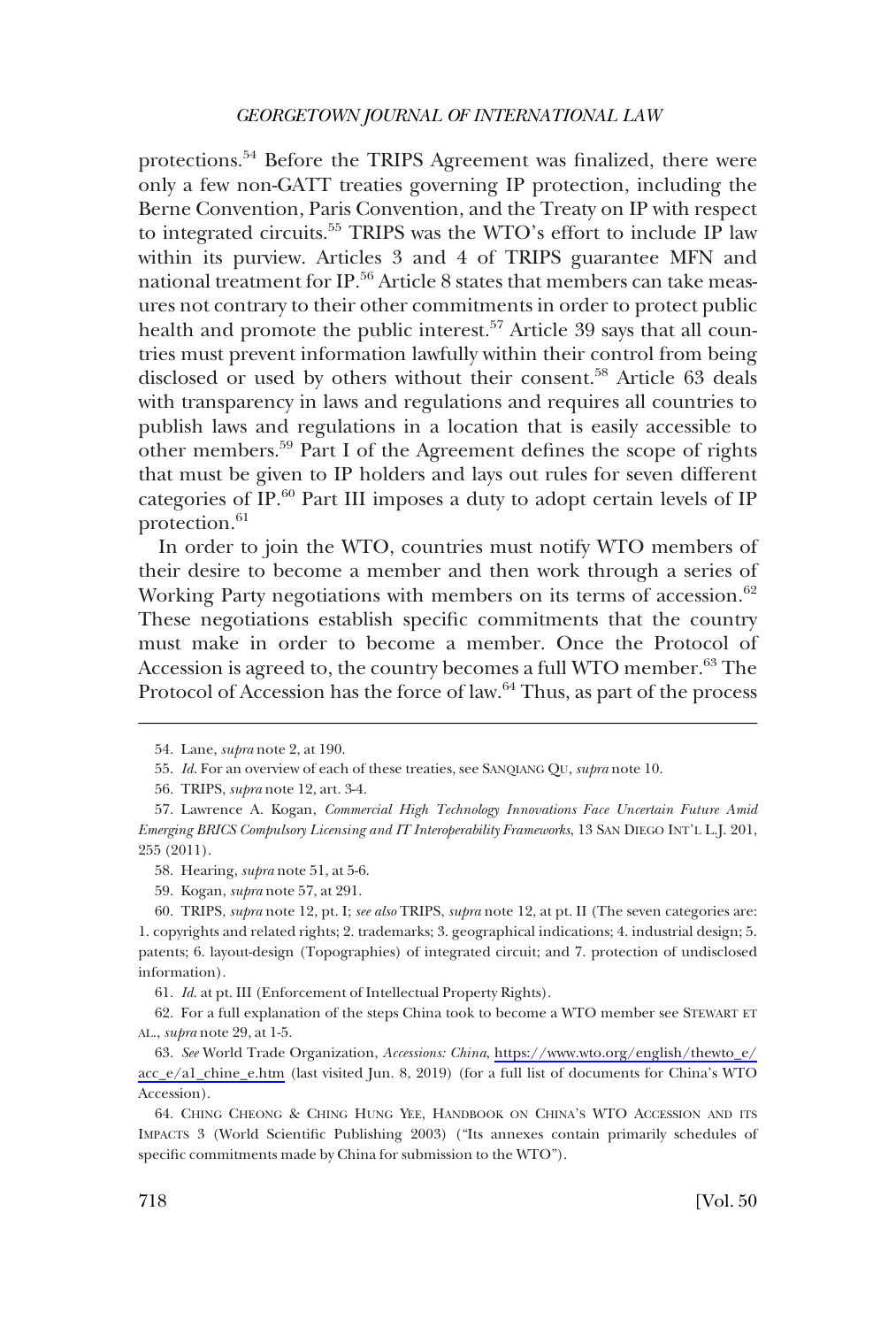<span id="page-10-0"></span>for becoming a WTO member, China made specific commitments that it is legally bound to comply with.

# B. *China's WTO Commitments for Technology*

China's negotiations for becoming a WTO member were difficult. Many WTO members, including the United States, saw many advantages to China becoming a WTO member.<sup>65</sup> China was a large trading partner, and establishing rules and norms was seen as beneficial. In addition, some felt that it would help to move China towards a more open-market economy where it would be forced to follow established rules and be more transparent.<sup>66</sup> It was also precisely for this reason that China's negotiations took so long. At the time, China was still essentially a centrally planned economy and establishing China's commitments in a multilateral trading system designed to promote an open market was no easy task. $67$  For this reason, China was required to make more commitments than most in order to become a WTO member.<sup>68</sup>

China made commitments in many different areas. These agreements undoubtedly reflect concerns that WTO members had about China's various trade practices at the time of negotiations. First, China made several agreements to open up its markets to foreign competition. It agreed to reduce tariffs on industrial goods and sustain the reductions against future increases, $69$  and it agreed to provide market access to some service sectors previously closed, such as finance, telecommunications and insurance.70 Second, China made many commitments in the way that it would administer its law. It agreed to apply the WTO rules uniformly across its territory, including special economic areas.71 It also agreed

<sup>65.</sup> U.S. TRADE REP., REPORT ON FINDINGS OF THE INVESTIGATION INTO CHINA'S ACTS, POLICIES, AND PRACTICES RELATED TO TECHNOLOGY TRANSFER, INTELLECTUAL PROPERTY, AND INNOVATION UNDER SECTION 301 OF THE TRADE ACT OF 1974, *supra* note 4, at 4-5; Hearing, *supra* note 51, at 10; Wu, *The "China, Inc." Challenge to the Global Trade Environment*, 57.2 HARV. INT'L L.J. 261 (Spring 2016).

<sup>66.</sup> *See* Hearing, *supra note 51*, at 9; Wu, *supra* note 65; U.S. TRADE REP., REPORT ON FINDINGS OF THE INVESTIGATION INTO CHINA'S ACTS, POLICIES, AND PRACTICES RELATED TO TECHNOLOGY TRANSFER, INTELLECTUAL PROPERTY, AND INNOVATION UNDER SECTION 301 OF THE TRADE ACT OF 1974, *supra* note 4.

<sup>67.</sup> He & Sappideen, *supra* note 3, at 850.

<sup>68.</sup> STEWART ET AL., *supra* note 29, at 11-12 (Most countries Protocols of Accession are three pages, "by contrast, China's accession document, WT/L/432, runs 103 pages.").

<sup>69.</sup> He & Sappideen, *supra* note 3, at 852; Working Party on Accession of China, *supra* note 3.

<sup>70.</sup> He & Sappideen, *supra* note 3, at 852; Working Party on Accession of China, *supra* note 3.

<sup>71.</sup> Accession of the People's Republic of China, *supra* note 3, at art. 2(A), at 2-3.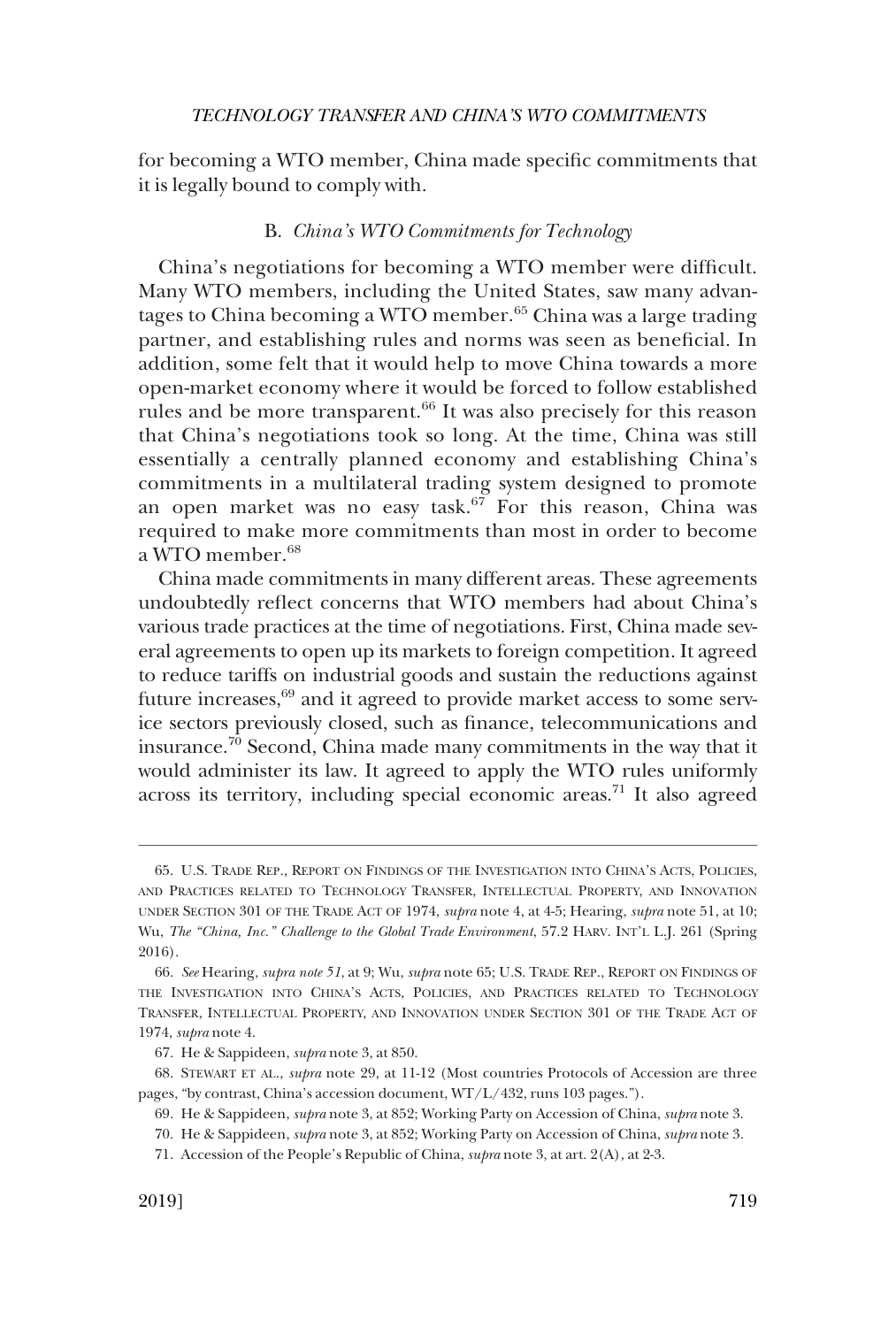that it would maintain independent and impartial tribunals to review administrative actions and judicial decisions.<sup>72</sup>

Third, China made commitments to transparency in its laws, regulations, and processes. It committed to publishing laws, regulations and other measures affecting rights under the WTO rules, including TRIPS, before they are implemented and enforced, and that it would not enforce any regulation or law that is not published.73 The Working Party Report also requires China to designate an official journal where these laws and regulations would be published in a manner that is readily available to individuals and enterprises, and requires that China provide the public an opportunity to comment on new rules before they are implemented, unless the rule involves national security.74 The 2017 USTR Report on China's WTO Compliance further claims that this requires China to publish all trade-related laws and regulations in a single official journal, and to provide timely translations of its trade laws to other WTO members.75

Finally, China made several commitments regarding equal treatment of foreign and domestic Chinese firms. The Working Party Report affirms China's commitment to applying national treatment and MFN principles to IP protection.76 China agreed to repeal all laws and regulations inconsistent with these provisions.<sup>77</sup> China also agreed that any foreigner would be treated on the basis of reciprocity.78 This could be interpreted to mean that China must provide, for example, U.S. firms, the same treatment that the United States government provides Chinese firms.79 Finally, China agreed that a decision to allow an import or investment cannot be conditioned upon whether domestic suppliers exist; performance requirements of any kind, such as local content; offsets; transfer of technology; export performance; or conduct of research and development in China.<sup>80</sup> This is a more specific

<sup>72.</sup> *Id*. at art. 2(D), at 4.

<sup>73.</sup> *Id*. at art. 2(C), at 3-4 ("China undertakes that only those laws, regulations, and other measures pertaining to or affecting trade in goods, services, TRIPS or the control of foreign exchange that are published and readily available to other WTO members, individuals and enterprises, shall be enforced.").

<sup>74.</sup> *Id*.

<sup>75.</sup> U.S. TRADE REP., 2017 REPORT TO CONGRESS ON CHINA'S WTO COMPLIANCE, *supra* note 5, at 24.

<sup>76.</sup> Working Party on Accession of China, *supra* note 3, at 53.

<sup>77.</sup> *Id*.

<sup>78.</sup> *Id*.

<sup>79.</sup> *See* Hearing, *supra* note 51, at 9.

<sup>80.</sup> Accession of the People's Republic of China, *supra* note 3, sec. 7(3), at 5.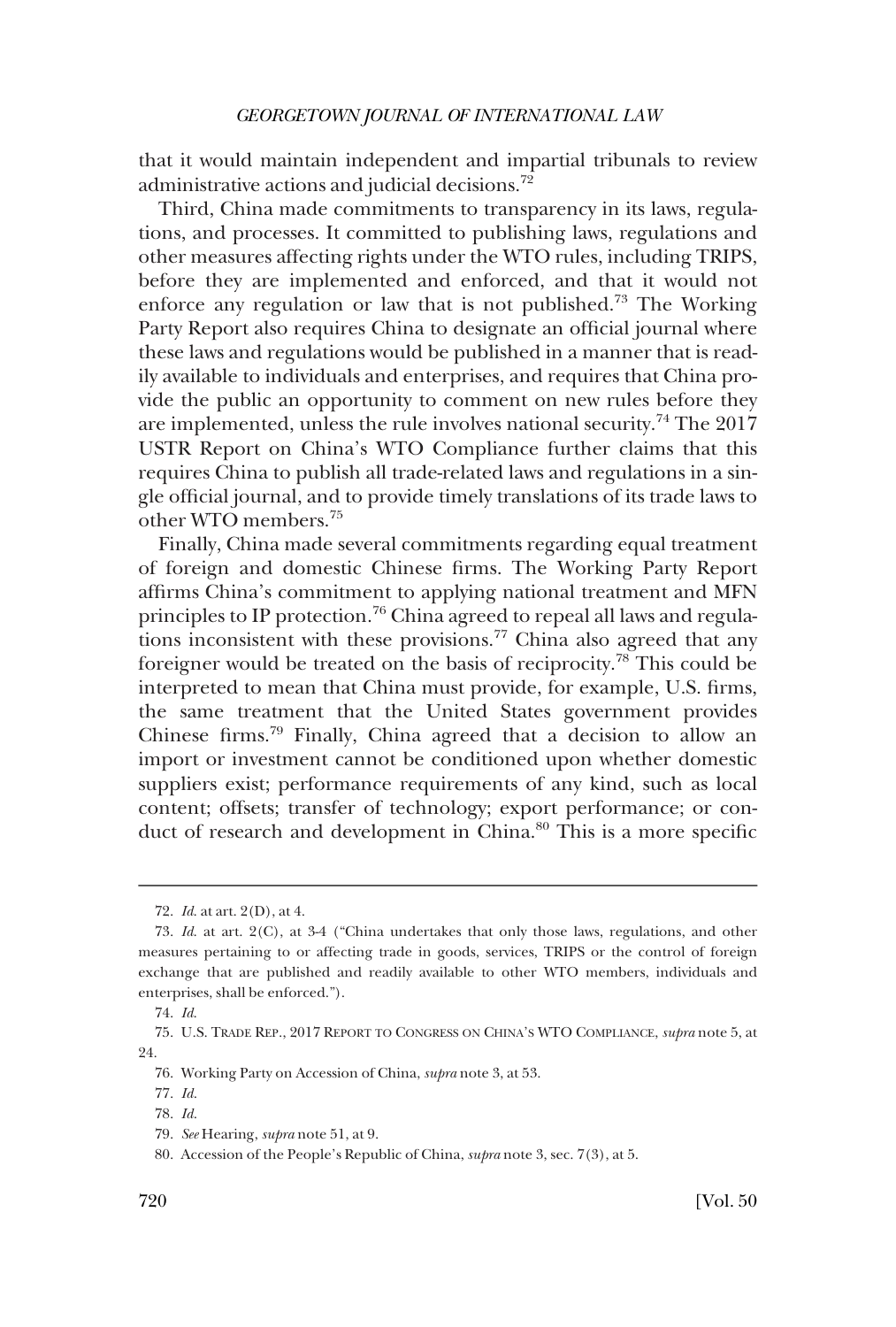<span id="page-12-0"></span>requirement to provide National Treatment to foreign firms operating in China.<sup>81</sup> Although China enacted and repealed many laws around the time it joined the WTO, the United States alleges that China has failed to meet many of these commitments.

#### C. *China's Compliance with its Commitments*

When China became a WTO member, it adopted, repealed or revised more than  $2,000$  laws in order to meet its commitments.<sup>82</sup> However, since the initial rush to meet its commitments, the United States government has argued in both the 2017 USTR Report to Congress on China's WTO Compliance and in the Section 301 Report that China has reversed some of those commitments and moved away from a more open-market economic model to a more state-planned and managed economy.<sup>83</sup> Some have argued that China has created a unique system that was not anticipated and does not fit into the WTO model.<sup>84</sup> The United States went so far as to say that these changes show that it was a mistake to allow China to join the  $WTO<sub>55</sub>$  although this view has been criticized.<sup>86</sup> It is these changes that are at the heart of the complaints from the United States and others about China's noncompliance with its WTO commitments.

At about the time of its accession to the WTO, China made a range of changes to its laws in order to meet its WTO commitments. In the area of IP, China took several steps to meet its commitments. It overhauled its copyright, patent, and trademark laws, and strengthened its IP

<sup>81.</sup> Hearing, *supra* note 51, at 9.

<sup>82.</sup> He & Sappideen, *supra* note 3, at 853 ("From the end of 1999 to end of 2005, the Central Government enacted, adopted, revised, or repealed more than 2,000 pieces of laws, administrative regulations, and department rules covering trade in goods, services, IPR, and transparency and uniformity in application of trade measures.").

<sup>83.</sup> U.S. TRADE REP., 2017 REPORT TO CONGRESS ON CHINA'S WTO COMPLIANCE, *supra* note 5, at 7; U.S. TRADE REP., REPORT ON FINDINGS OF THE INVESTIGATION INTO CHINA'S ACTS, POLICIES, AND PRACTICES RELATED TO TECHNOLOGY TRANSFER, INTELLECTUAL PROPERTY, AND INNOVATION UNDER SECTION 301 OF THE TRADE ACT OF 1974, *supra* note 4, at 63; XIANFA art. 7 (1982) (China) ("The state-owned economy, that is, the socialist economy with ownership by the whole people, is the leading force in the national economy. The state ensures the consolidation and growth of the state-owned economy.").

<sup>84.</sup> Wu, *supra* note 65, at 292.

<sup>85.</sup> U.S. TRADE REP., 2017 REPORT TO CONGRESS ON CHINA'S WTO COMPLIANCE, *supra* note 5, at 2.

*See, e.g*., Philip Levy, *Was Letting China into the WTO a Mistake?*, FOREIGN AFFAIRS (Apr. 2, 86. 2018), [https://www.foreignaffairs.com/articles/china/2018-04-02/was-letting-china-wto-mistake;](https://www.foreignaffairs.com/articles/china/2018-04-02/was-letting-china-wto-mistake) Shawn Donnan, *U.S. Says China's WTO Membership was a Mistake*, FINANCIAL TIMES (Jan. 19, 2018) [https://www.ft.com/content/edb346ec-fd3a-11e7-9b32-d7d59aace167.](https://www.ft.com/content/edb346ec-fd3a-11e7-9b32-d7d59aace167)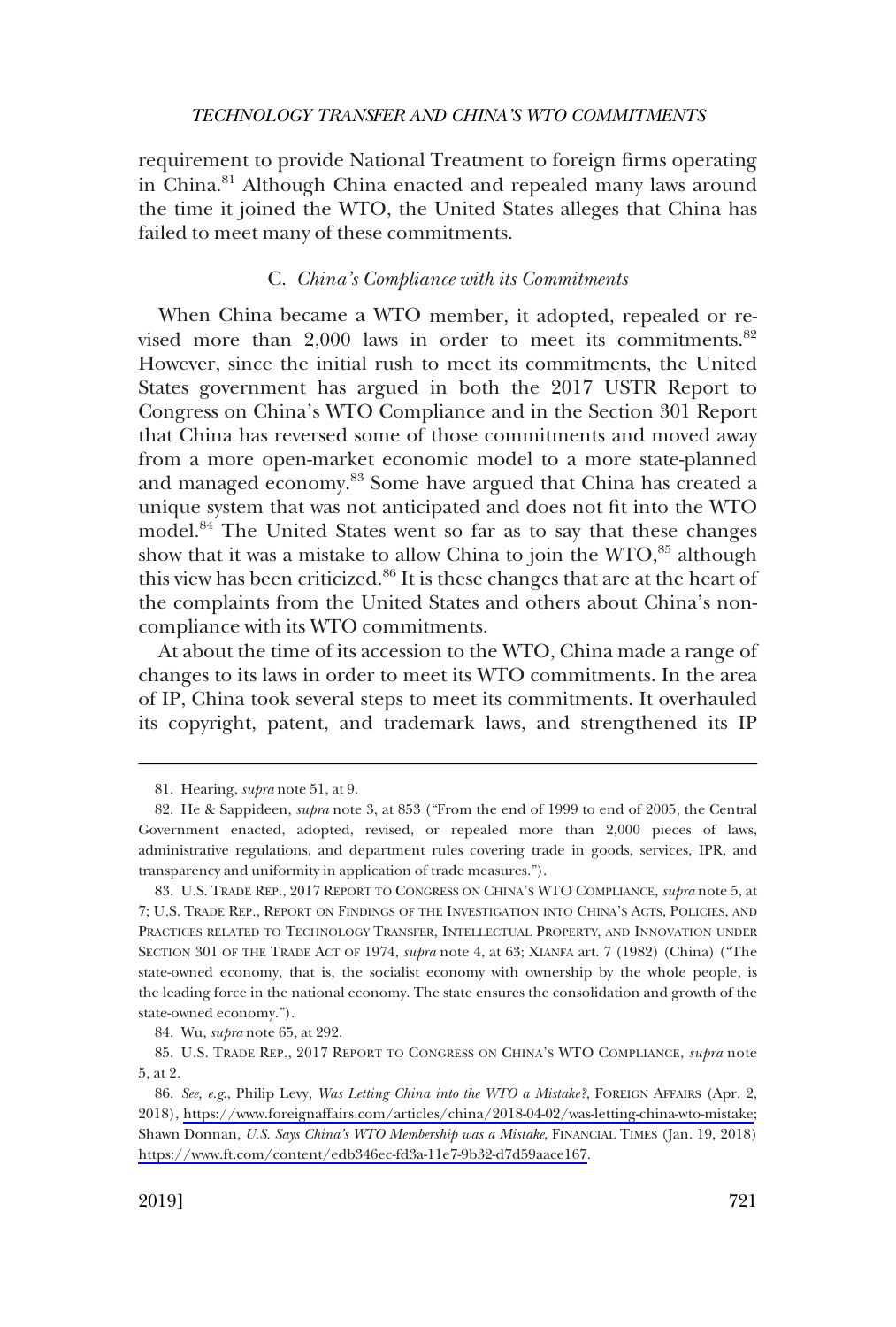enforcement mechanisms.87 It made significant changes to its Foreign Trade Law to meet its national treatment and MFN status commitments.88 For example, before becoming a WTO member, China had a law requiring foreign companies to obtain a license in order to import into China.89 This left potential importers at the discretion of the approving official as to whether to grant the license.<sup>90</sup> In 2004, China replaced this system with a registration requirement that gives, at least on paper, automatic approval.91 It also created an automatic import and export licensing system that allowed some goods to be traded freely, and published the list of eligible commodities.<sup>92</sup> China revised its tax laws so that foreign and domestic companies were taxed the same way,<sup>93</sup> and removed domestic market preferences for some goods.94 In 2005, the government issued an opinion saying that market access barriers should be removed.95 Indeed, in the initial period after China became a WTO member, there was optimism among WTO members, including the United States, that China was on its way to meeting its commitments and becoming a more open-market economy.<sup>96</sup>

The United States government alleges that this initial push for China to meet its commitments was short-lived. In 2003, a new regime took over<sup>97</sup> in China and began undoing some of the initial reforms made, giving more of a role to the state in the economy, and creating policies to limit market access while giving government resources and support to domestic industries.<sup>98</sup> In 2006, China issued *China's National Medium- and Long-Term Program for Science and Technology Development (2006–2020),<sup>99</sup>* which identified eleven key sectors for technology

- 90. *Id*.
- 91. *Id*.
- 92. *Id*.
- 93. *Id*. at 858.
- 94. *Id*.

*The Nat'l Medium and Long-Term Program for Science and Technology Dev. (2006–2020)*, 99. THE STATE COUNCIL, THE PRC, [https://www.itu.int/en/ITU-D/Cybersecurity/Documents/](https://www.itu.int/en/ITU-D/Cybersecurity/Documents/National_Strategies_Repository/China_2006.pdf)  [National\\_Strategies\\_Repository/China\\_2006.pdf.](https://www.itu.int/en/ITU-D/Cybersecurity/Documents/National_Strategies_Repository/China_2006.pdf)

<sup>87.</sup> He & Sappideen, *supra* note 3, at 859-60. China first revised its patent law in 2001, followed by its copyright and trademark laws.

<sup>88.</sup> *Id*. at 859.

<sup>89.</sup> *Id*. at 854.

<sup>95.</sup> *Id*.

<sup>96.</sup> U.S. TRADE REP., 2017 REPORT TO CONGRESS ON CHINA'S WTO COMPLIANCE, *supra* note 5, at 2.

<sup>97.</sup> China Profile – Timeline, BBC (July 29, 2019), at [https://www.bbc.com/news/world-asia](https://www.bbc.com/news/world-asia-pacific-13017882)[pacific-13017882](https://www.bbc.com/news/world-asia-pacific-13017882) ("March - National People's Congress elects Hu Jintao as president. He replaces Jiang Zemin, who steps down after 10 years in the post.").

<sup>98.</sup> U.S. TRADE REP., 2017 REPORT TO CONGRESS ON CHINA'S WTO COMPLIANCE, *supra* note 5, at 6.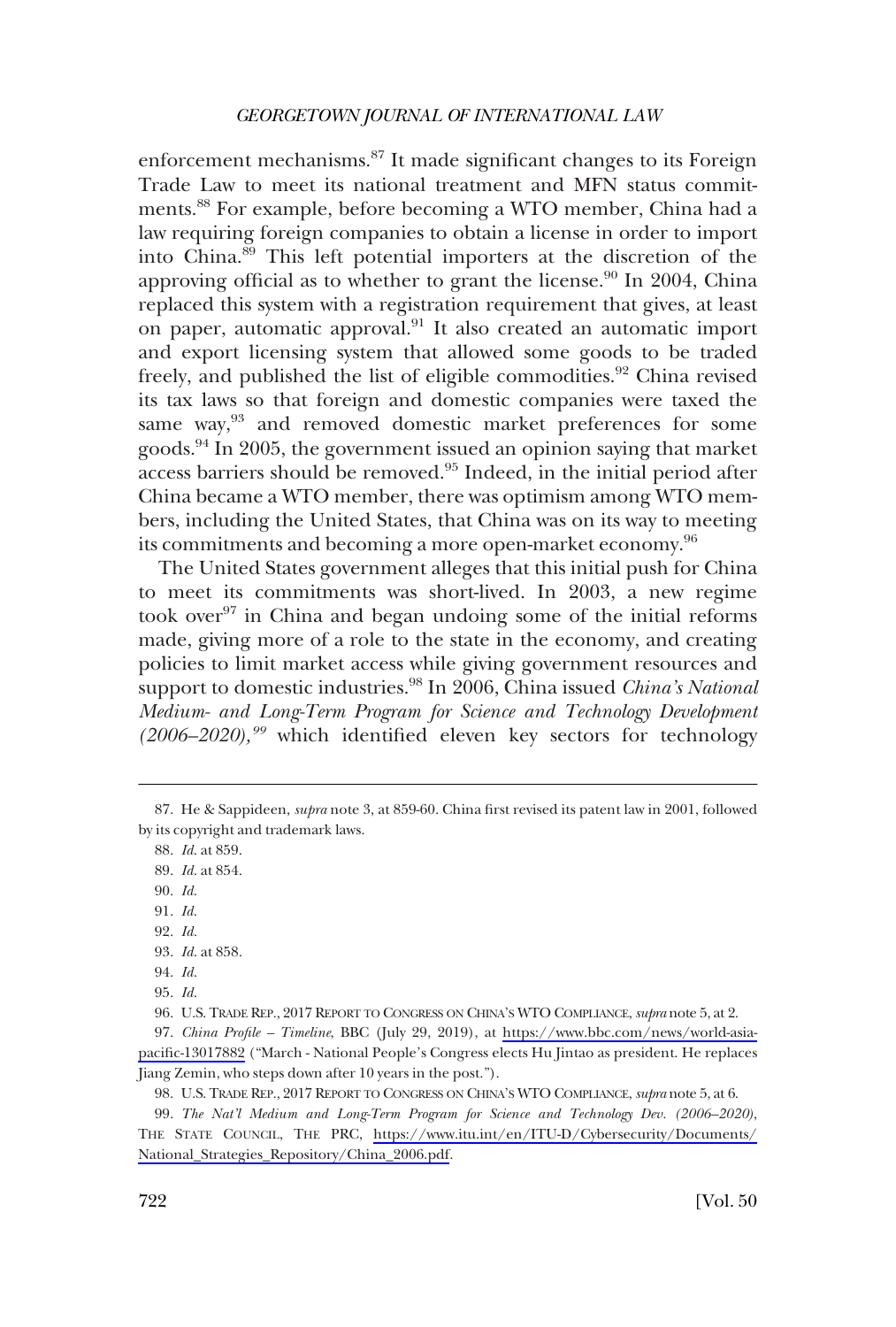development, and a strategy for achieving development, which included civil-military integration, prioritizing certain industries for development, absorbing foreign technology, and promoting domestic Chinese enterprises over foreign enterprises.<sup>100</sup>

The United States government stated that this was the Chinese government's blueprint for state planners to ensure that China's policies favor Chinese companies over foreign companies.101 Following this, the Chinese government created a series of policy reports outlining a strategy for the government to collaborate with Chinese companies to acquire foreign companies, disseminate the technology to Chinese companies that can use it, develop products using the technology, and then work towards improving the technology.<sup>102</sup> In 2010, China issued the *State Council's Decision on Accelerating the Cultivation and Development of Strategic Emerging Industry*, 103 which announced a new strategy to spur innovation in seven strategic high-technology sectors.<sup>104</sup>

In 2013, there was another change in Chinese leadership, and Xi Jinping became President.<sup>105</sup> The new leaders stated that they wanted a more market-driven economy,<sup>106</sup> but, the United States government

102. U.S. TRADE REP., REPORT ON FINDINGS OF THE INVESTIGATION INTO CHINA'S ACTS, POLICIES, AND PRACTICES RELATED TO TECHNOLOGY TRANSFER, INTELLECTUAL PROPERTY, AND INNOVATION UNDER SECTION 301 OF THE TRADE ACT OF 1974, *supra* note 4, at 11-12 (the report calls this strategy IDAR (Introduce, Digest, Absorb, Re-innovate)).

103. State Council's Decision on Accelerating the Cultivation and Dev. of Strategic Emerging Industry (Oct. 10, 2010), STATE COUNCIL, [https://chinaenergyportal.org/wp-content/uploads/2017/01/](https://chinaenergyportal.org/wp-content/uploads/2017/01/Development-Strategic-Emerging-Industries.pdf) [Development-Strategic-Emerging-Industries.pdf](https://chinaenergyportal.org/wp-content/uploads/2017/01/Development-Strategic-Emerging-Industries.pdf).

104. U.S. TRADE REP., 2017 REPORT TO CONGRESS ON CHINA'S WTO COMPLIANCE, *supra* note 5, at 49; U.S. TRADE REP., REPORT ON FINDINGS OF THE INVESTIGATION INTO CHINA'S ACTS, POLICIES, AND PRACTICES RELATED TO TECHNOLOGY TRANSFER, INTELLECTUAL PROPERTY, AND INNOVATION UNDER SECTION 301 OF THE TRADE ACT OF 1974, *supra* note 4, at 13. The sectors are energy efficient environmental technologies, next generation information technology, biotechnology, high-end equipment manufacturing, new energy, new materials and NEVs.

*China Profile – Timeline*, BBC (July 29, 2019), [https://www.bbc.com/news/world-asia-](https://www.bbc.com/news/world-asia-pacific-13017882)105. [pacific-13017882](https://www.bbc.com/news/world-asia-pacific-13017882). (In March of 2013 "Xi Jinping takes over as president, completing the once-ina-decade transfer of power to a new generation of leaders. He launches an efficiency and anti-corruption drive").

106. Kevin Yao & Ben Blanchard, *China Unveils Boldest Reforms in Decades, Shows Xi in Command*, REUTERS (Nov. 15, 2013), [https://www.reuters.com/article/us-china-reform/china-unveils-boldest](https://www.reuters.com/article/us-china-reform/china-unveils-boldest-reforms-in-decades-shows-xi-in-command-idUSBRE9AE0BL20131115)[reforms-in-decades-shows-xi-in-command-idUSBRE9AE0BL20131115](https://www.reuters.com/article/us-china-reform/china-unveils-boldest-reforms-in-decades-shows-xi-in-command-idUSBRE9AE0BL20131115) ("A document released by

<sup>100.</sup> U.S. TRADE REP., REPORT ON FINDINGS OF THE INVESTIGATION INTO CHINA'S ACTS, POLICIES, AND PRACTICES RELATED TO TECHNOLOGY TRANSFER, INTELLECTUAL PROPERTY, AND INNOVATION UNDER SECTION 301 OF THE TRADE ACT OF 1974, *supra* note 4, at 11; *see also* LARDY, *supra* note 9, at 17 (In 2007, "the Ministry of Finance issued a policy on 'indigenous innovation' restricting government purchase of certain products to those developed by domestic enterprises.").

<sup>101.</sup> U.S. TRADE REP., 2017 REPORT TO CONGRESS ON CHINA'S WTO COMPLIANCE, *supra* note 5, at 6.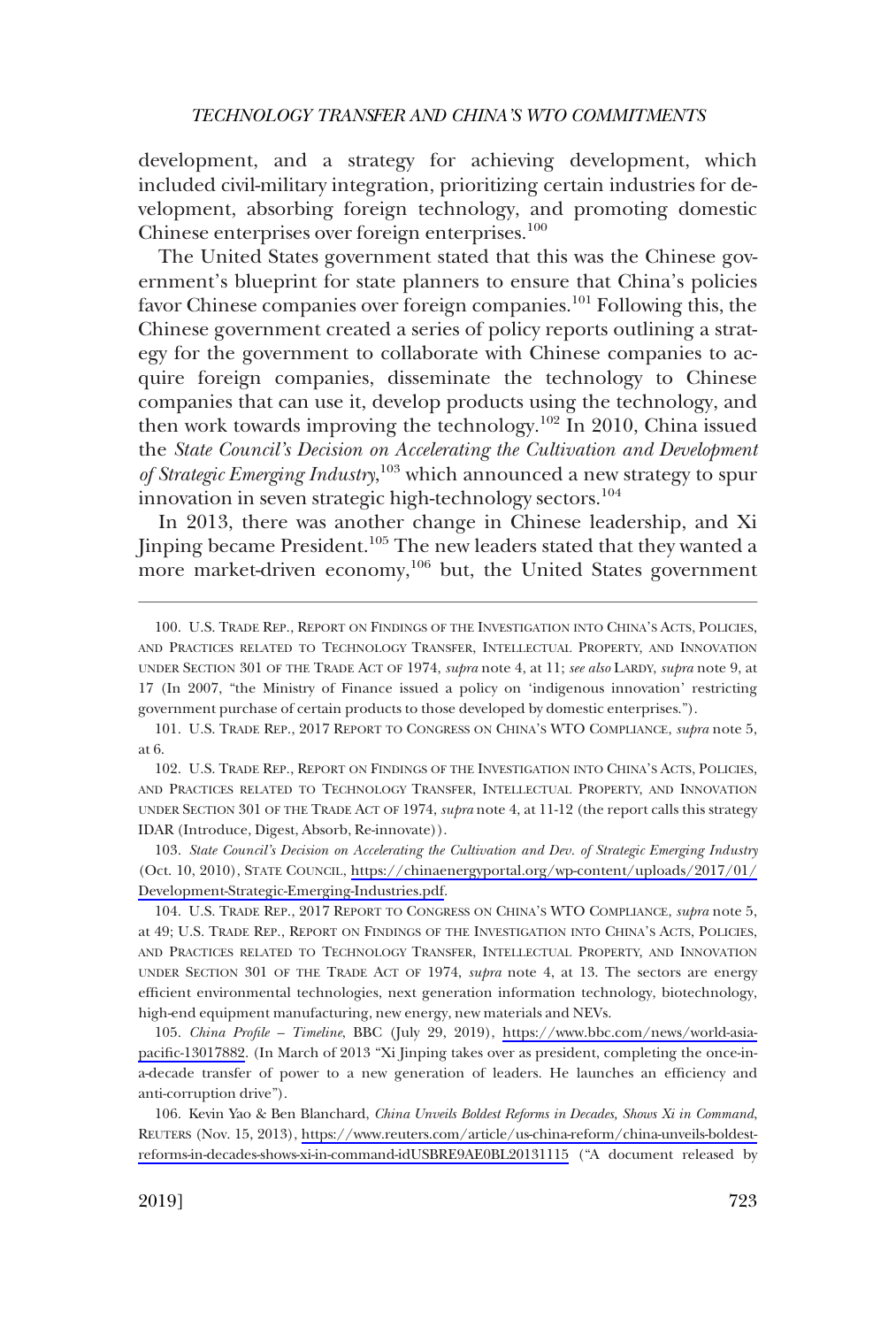<span id="page-15-0"></span>alleged that China did the opposite, continuing to increase the State's role in the economy.<sup>107</sup> President Xi embarked on a program of displacing the market-oriented economy with state-led industrial policies, including increasing the role of state-owned enterprises in the economy.108 In addition, China took several other steps during this time period to increase government control over the economy. In May 2014, the Chinese government announced it would create a "Cybersecurity Review Regime" focused on ensuring that technology in China is "secure and controllable."109 In June 2014, they issued an *Integrated Circuit Promotion Guideline* that called for aggressive government subsidizing of the integrated circuit industry.<sup>110</sup> In 2015, China issued a plan called *Made in China 2025*, 111 which provides a detailed strategy for the government to assist domestic companies in replacing foreign technology with Chinese technology in ten key areas, with the goal of ensuring that Chinese companies become world leaders in those technologies.<sup>112</sup> Finally, in November 2016, China implemented a Cybersecurity Law that appears to favor Chinese information technology producers over foreign producers in some cases.113 It imposes some local content requirements and domestic research and development requirements, and requires disclosure of IP and source code to the government in some cases.<sup>114</sup>

# IV. COMPLAINTS AGAINST CHINA

The United States government has raised concerns about four general practices of the Chinese government and provides specifics about

the Communist Party following a four-day conclave of its senior leaders promised land and residence registration reforms needed to boost China's urban population and allow its transition to a western-style services- and consumption-driven economy").

<sup>107.</sup> U.S. TRADE REP., 2017 REPORT TO CONGRESS ON CHINA'S WTO COMPLIANCE, *supra* note 5, at 7.

<sup>108.</sup> LARDY, *supra* note 9, at 18 ("China in effect doubled down on the indigenous innovation initiative launched under President Hu.").

<sup>109.</sup> *Id*. at 12.

<sup>110.</sup> *Id*. at 48.

STATE COUNCIL, MADE IN CHINA 2025 (Jul. 7, 2015), [http://www.cittadellascienza.it/cina/](http://www.cittadellascienza.it/cina/wp-content/uploads/2017/02/IoT-ONE-Made-in-China-2025.pdf)  111. [wp-content/uploads/2017/02/IoT-ONE-Made-in-China-2025.pdf](http://www.cittadellascienza.it/cina/wp-content/uploads/2017/02/IoT-ONE-Made-in-China-2025.pdf).

<sup>112.</sup> U.S. TRADE REP., 2017 REPORT TO CONGRESS ON CHINA'S WTO COMPLIANCE, *supra* note 5, at 48. The ten technologies are advanced information technology, automated machine tools and robotics, aviation and spaceflight, maritime engineering equipment and high-tech vessels, advanced railroad equipment, NEVs, power equipment, farm machinery, new materials, biopharmaceuticals, and advanced medical products.

<sup>113.</sup> *Id*. at 66.

<sup>114.</sup> *Id*.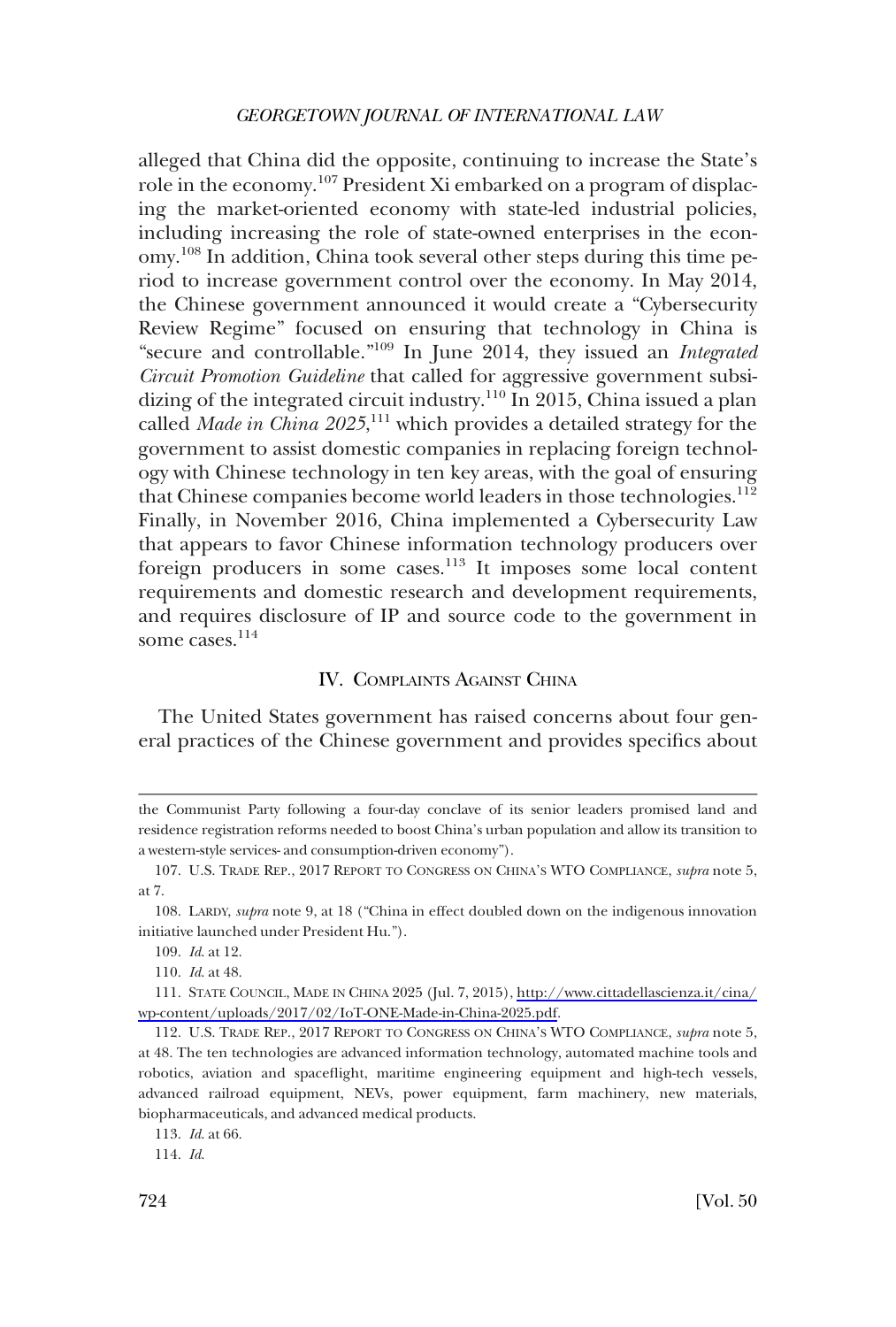how the Chinese government is conducting each practice. Some of these are reflected in the laws mentioned above. However, some practices appear to be carried out informally by the Chinese government through unwritten rules and procedures. In fact, the Section 301 Report relies heavily on confidential industry surveys for many of its allegations.115 The four areas involving the United States government's complaints against China are forced technology transfers, discriminatory license restrictions, the use of outbound investment to acquire foreign technology, and miscellaneous acts, policies, and procedures that require further investigation.<sup>116</sup>

First, the United States government alleges that China forces foreign companies to transfer IP. The United States stated that the Chinese government uses foreign ownership restrictions such as formal and informal JV requirements to require or pressure technology transfers from the United States and other foreign companies.<sup>117</sup> In some cases, foreign companies cannot operate in certain sectors without a Chinese partner, and in some cases, the Chinese entity must be the controlling partner.118 The United States stated that China uses vaguely-worded laws that give Chinese officials great discretion in how to apply the rules, and that Chinese officials often give their decisions verbally and not in writing.119 Sometimes, Chinese government officials condition investment approval on a company transferring technology, conducting research in China, or using local content.120 Chinese government officials also allegedly pressure foreign companies seeking to participate in standards-setting processes to license their technology or IP on unfavorable terms, and Chinese government officials often pursue unique national standards where international standards already exist.121 In fact, the United States government has complained that China's laws are not transparent because they are not publishing all of their laws and regulations in an official journal.<sup>122</sup> In addition to direct pressure from the Chinese government, the United States government

<sup>115.</sup> U.S. TRADE REP., REPORT ON FINDINGS OF THE INVESTIGATION INTO CHINA'S ACTS, POLICIES, AND PRACTICES RELATED TO TECHNOLOGY TRANSFER, INTELLECTUAL PROPERTY, AND INNOVATION UNDER SECTION 301 OF THE TRADE ACT OF 1974, *supra* note 4, at 18, 21-22.

<sup>116.</sup> *Id*. at 19.

<sup>117.</sup> *Id*.

<sup>118.</sup> *Id* at 21-35. The report provides details of specific practices of the Chinese government.

<sup>119.</sup> U.S. TRADE REP., 2017 REPORT TO CONGRESS ON CHINA'S WTO COMPLIANCE, *supra* note 5, at 85.

<sup>120.</sup> *Id*. at 3.

<sup>121.</sup> *Id*. at 15.

<sup>122.</sup> *Id*. at 23.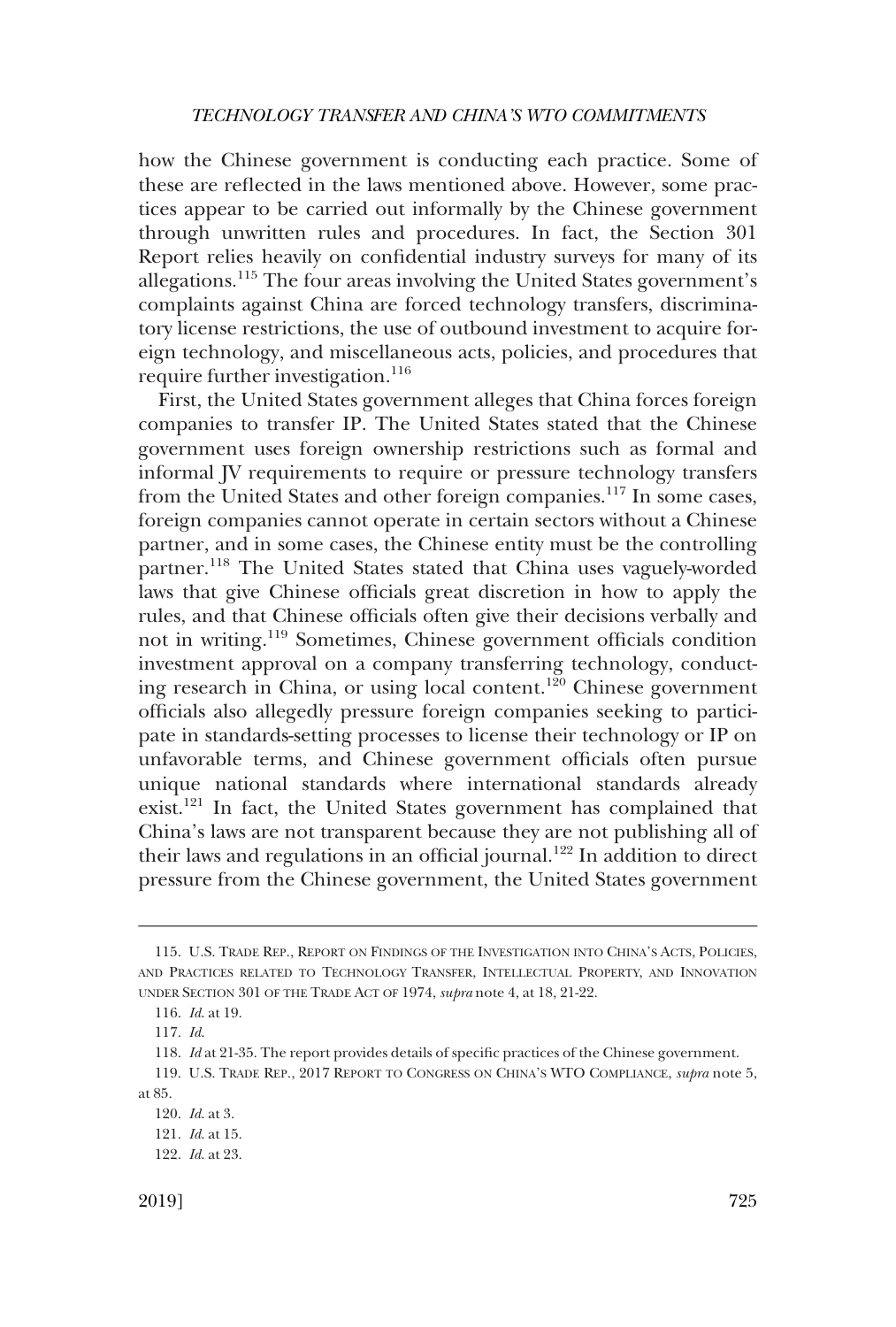alleges that companies are often indirectly pressured by the Chinese government to transfer technology. The United States government also alleges that the Chinese government sometimes gets companies to make demands for sensitive information from a foreign company instead of having it come directly from the government.<sup>123</sup> For example, some companies reported receiving demands to transfer technology from a Chinese company, which they understood to have originated from the government.<sup>124</sup>

Second, the United States government alleges that China has discriminatory licensing policies and that U.S. firms that want to license technology in China must often do so on non-market terms. For example, the United States government has stated that foreign firms must indemnify Chinese firms against risks for technology transfers, and that this indemnification cannot be negotiated.<sup>125</sup> China also has a law that says that all improvements made to IP belong to the party making the improvement, and this also cannot be negotiated.<sup>126</sup> There are also rules stating that any technology transfers must improve existing products and provide a social benefit.<sup>127</sup> This allegedly allows Chinese government officials to require foreign companies to transfer valuable IP they might otherwise be disinclined to transfer.<sup>128</sup>

Third, the United States government alleges that China is using outbound investment to acquire foreign technology. The Chinese government directs the systematic investment in and acquisition of U.S. companies in order to obtain IP in areas that the state planners have stated are important.<sup>129</sup> China has a "Going Out" strategy that

<sup>123.</sup> U.S. TRADE REP., REPORT ON FINDINGS OF THE INVESTIGATION INTO CHINA'S ACTS, POLICIES, AND PRACTICES RELATED TO TECHNOLOGY TRANSFER, INTELLECTUAL PROPERTY, AND INNOVATION UNDER SECTION 301 OF THE TRADE ACT OF 1974, *supra* note 4, at 18, 20.

<sup>124.</sup> *Id*. (explaining that the companies believe this because "business decisions [in China] are very much influenced by the public policy objectives pursued by the State and the CCP."); *see also id*. at 42 (detailing how Chinese businesses sometimes require an "expert panel" review of a transaction. That expert panel often includes government officials, and often demand sensitive details about the foreign company's operations.).

<sup>125.</sup> *Id*. at 51.

<sup>126.</sup> Id. at 52-53; ADMINISTRATION OF THE PRC: REGULATIONS ON TECH. IMPORT AND EXPORT, art. 27 [http://www.wipo.int/edocs/lexdocs/laws/en/cn/cn125en.pdf.](http://www.wipo.int/edocs/lexdocs/laws/en/cn/cn125en.pdf) ("Within the term of validity of a contract for technology import, an achievement made in improving the technology concerned belongs to the party making the improvement.") (last visited Nov. 21, 2018).

<sup>127.</sup> U.S. TRADE REP., REPORT ON FINDINGS OF THE INVESTIGATION INTO CHINA'S ACTS, POLICIES, AND PRACTICES RELATED TO TECHNOLOGY TRANSFER, INTELLECTUAL PROPERTY, AND INNOVATION UNDER SECTION 301 OF THE TRADE ACT OF 1974, *supra* note 4, at 18, 20.

<sup>128.</sup> *Id*.

<sup>129.</sup> *Id*. at 65.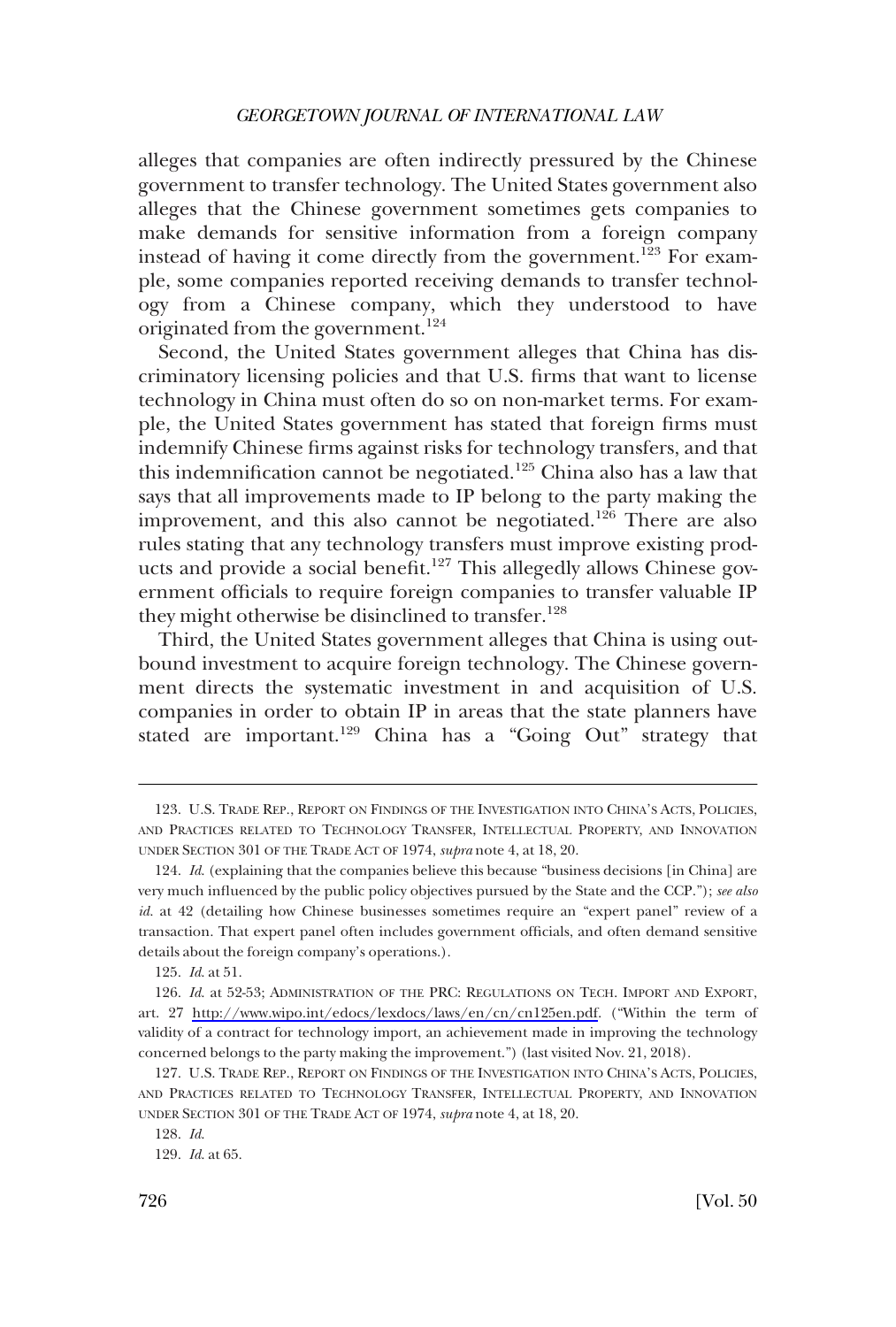<span id="page-18-0"></span>encourages companies to go out and invest abroad and calls on the government to facilitate this.<sup>130</sup>

Finally, the United States government alleges that China engages in unauthorized cyber intrusions in order to steal IP from foreign companies off of their networks. The United States government claims to have evidence that the Chinese government provides competitive intelligence that it gets from cyber intrusions to companies both through formal processes and through classified communication systems.<sup>131</sup> For example, the United States recently indicted three Chinese hackers for allegedly conspiring to steal sensitive internal documents from a U.S. company's computer system.<sup>132</sup> More recently, the United States indicted Chinese and Taiwanese firms for stealing trade secrets from U.S. semiconductor company Micron.<sup>133</sup> Although it is difficult to prove direct Chinese government involvement in cyber intrusions, many commenters believe there is ample evidence that China is stealing IP from companies to benefit its indigenous industries.<sup>134</sup> At the same time, the United States alleges that many such claims go unreported because companies that report cyber intrusions by the Chinese government are likely to suffer reputational harm and are unlikely to obtain redress in Chinese courts.<sup>135</sup>

### V. ANALYSIS OF POSSIBLE CLAIMS AGAINST CHINA

Some scholars, such as current professor at Georgetown University Law Center and former Appellate Body member Jennifer

<sup>130.</sup> *See id*. at 67-96 (detailing Chinese practices with outbound investment).

<sup>131.</sup> *See id*. at 164-71.

<sup>132.</sup> Hearing*, supra* note 51, at 1; *see also* United States v. Wang Dong et al., (W.D.PA May 1, 2014).

<sup>133.</sup> See Alan Rappeport, *Justice Department Charges Chinese Company with Espionage*, N.Y. TIMES (Nov. 1, 2018), [https://www.nytimes.com/2018/11/01/us/politics/chinese-company-espionage](https://www.nytimes.com/2018/11/01/us/politics/chinese-company-espionage-charges.html)[charges.html](https://www.nytimes.com/2018/11/01/us/politics/chinese-company-espionage-charges.html); Sarah N. Lynch, *U.S. Indicts Chinese, Taiwan Firms for Targeting Micron Trade Secrets*, REUTERS (Nov. 1, 2018), [https://www.reuters.com/article/us-usa-justice-china-espionage/us](https://www.reuters.com/article/us-usa-justice-china-espionage/us-indicts-chinese-taiwan-firms-for-targeting-micron-trade-secrets-idUSKCN1N65R2)[indicts-chinese-taiwan-firms-for-targeting-micron-trade-secrets-idUSKCN1N65R2](https://www.reuters.com/article/us-usa-justice-china-espionage/us-indicts-chinese-taiwan-firms-for-targeting-micron-trade-secrets-idUSKCN1N65R2).

<sup>134.</sup> See Hearing, *supra* note 51, at 5-6 (stating that there is "little doubt that China has engaged in series theft of U.S. intellectual property rights, trade secrets in particular"); *see also* Center for Strategic & International Studies, [https://www.csis.org/programs/cybersecurity-and-governance/](https://www.csis.org/programs/cybersecurity-and-governance/technology-policy-program/other-projects-cybersecurity)  [technology-policy-program/other-projects-cybersecurity](https://www.csis.org/programs/cybersecurity-and-governance/technology-policy-program/other-projects-cybersecurity) (showing the number of cyber incidents originating in China); APT1: EXPOSING ONE OF CHINA'S CYBER ESPIONAGE UNITS, [https://www.](https://www.fireeye.com/content/dam/fireeye-www/services/pdfs/mandiant-apt1-report.pdf)  [fireeye.com/content/dam/fireeye-www/services/pdfs/mandiant-apt1-report.pdf](https://www.fireeye.com/content/dam/fireeye-www/services/pdfs/mandiant-apt1-report.pdf) (providing proof of Chinese government involvement in cyber intrusions).

<sup>135.</sup> U.S. TRADE REP., 2017 REPORT TO CONGRESS ON CHINA'S WTO COMPLIANCE, *supra* note 5, at 115.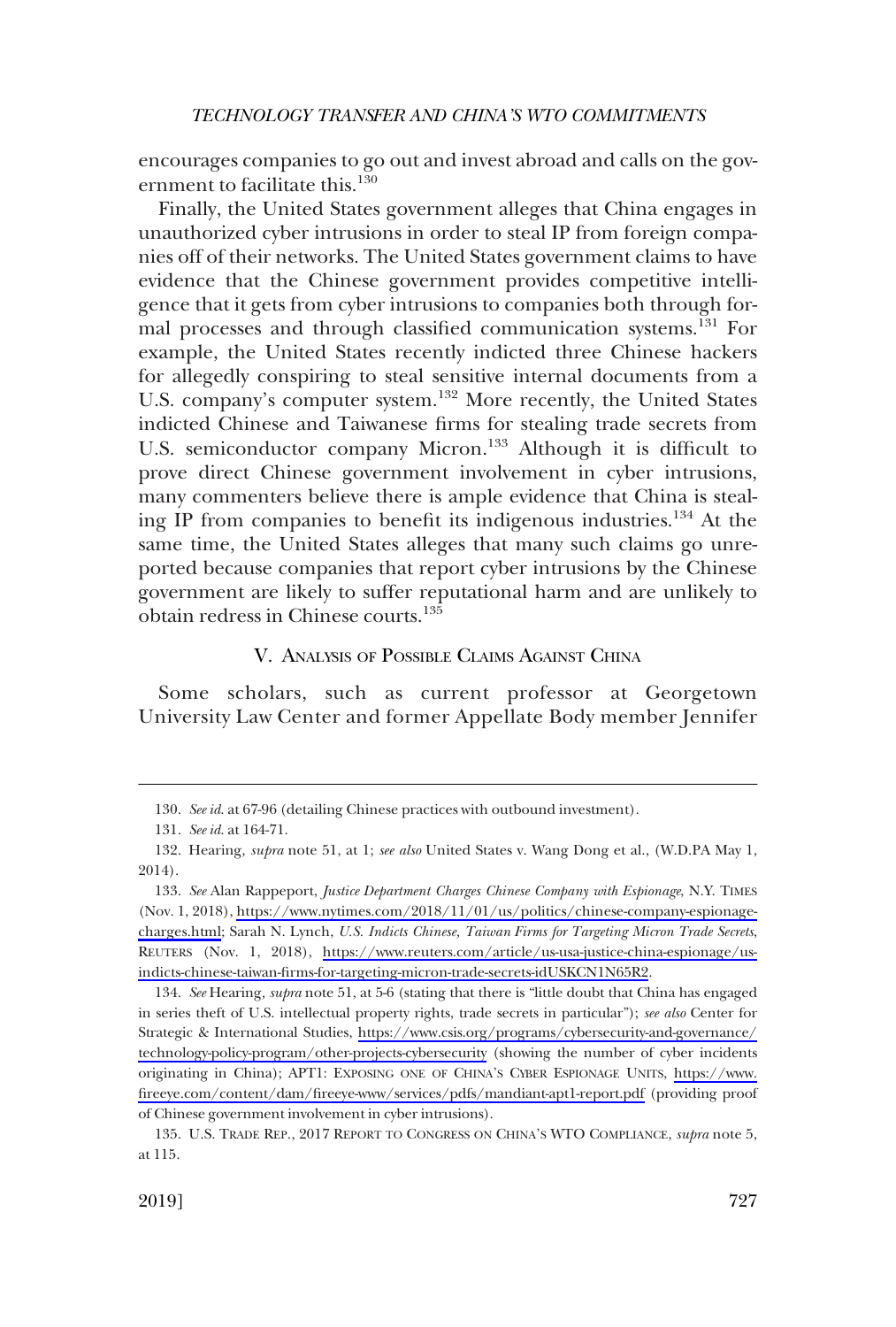Hillman,<sup>136</sup> have argued that the United States should bring a case against China to the WTO instead of attempting to change China's behavior through the imposition of unilateral penalties.<sup>137</sup> Professor Hillman argues that a WTO case would be the preferable route for three reasons: (1) it is the best way to bring about fundamental reform in China; (2) it would restore confidence in the WTO as a mechanism for addressing unfair trade practices; and (3) it would make it less likely that the United States would accept half-measures from China to address the issues it raised.138 This section will analyze the possible claims against China. The next section will discuss the likelihood that such a claim will accomplish these goals.

Based on the complaints from the United States government, there are several possible claims that the United States could bring against China.139 There are claims against China's commitments made in the Working Party Report<sup>140</sup> and in China's Protocols of Accession<sup>141</sup> as well as claims against specific GATT and TRIPS articles. In particular, the United States could bring a claim against China under the national treatment and MFN provisions in GATT Articles I and III<sup>142</sup> and TRIPS Articles 3 and 4.143 This section will also examine a possible claim under GATT Article XXIII.1(b),<sup>144</sup> although the WTO Ministerial Conference has agreed that Art. XXIII.1(b) claims do not apply to TRIPS violations.145 Finally, this section will also examine China's possible defenses, including TRIPS Articles 7 and 8,<sup>146</sup> which set out objectives and principles that WTO members must follow when implementing

<sup>136.</sup> Jennifer Hillman is a Professor from practice at the Georgetown University Law Center. She is a former member of the WTO Appellate Body and also served as a Commissioner at the U.S. International Trade Commission (ITC) and as General Counsel in the Office of the U.S. Trade Representative.

<sup>137.</sup> Hearing*, supra* note 51, at 13.

<sup>138.</sup> *Id*. at 2.

<sup>139.</sup> *See* WORLD TRADE ORG., CHINA – CERTAIN MEASURES ON THE TRANSFER OF TECHNOLOGY: REQUEST FOR CONSULTATIONS BY THE EUROPEAN UNION, *supra* note 7. The E.U. request for consultation cited some, but not all of these provisions, and included claims of violations of patent rights that are outside the scope of this Note.

<sup>140.</sup> Working Party on Accession of China, *supra* note 3, at 53.

<sup>141.</sup> Accession of the People's Republic of China, *supra* note 3.

*See* World Trade Organization, *GATT*, art. I & III, [https://www.wto.org/english/docs\\_e/](https://www.wto.org/english/docs_e/legal_e/gatt47_01_e.htm)  142. [legal\\_e/gatt47\\_01\\_e.htm](https://www.wto.org/english/docs_e/legal_e/gatt47_01_e.htm) (last visited June 13, 2019).

<sup>143.</sup> TRIPS Agreement, *supra* note 12, art. 3-4.

*See* World Trade Organization, *GATT*, Art. XXIII 1(b), [https://www.wto.org/english/](https://www.wto.org/english/docs_e/legal_e/gatt47_01_e.htm) 144. [docs\\_e/legal\\_e/gatt47\\_01\\_e.htm](https://www.wto.org/english/docs_e/legal_e/gatt47_01_e.htm) (last visited June 13, 2019).

<sup>145.</sup> Ministerial Decision, *TRIPS Non-Violation and Situation Complaints*, WT/L/1033 (December 13, 2017).

<sup>146.</sup> TRIPS Agreement, *supra* note 12, art. 7-8.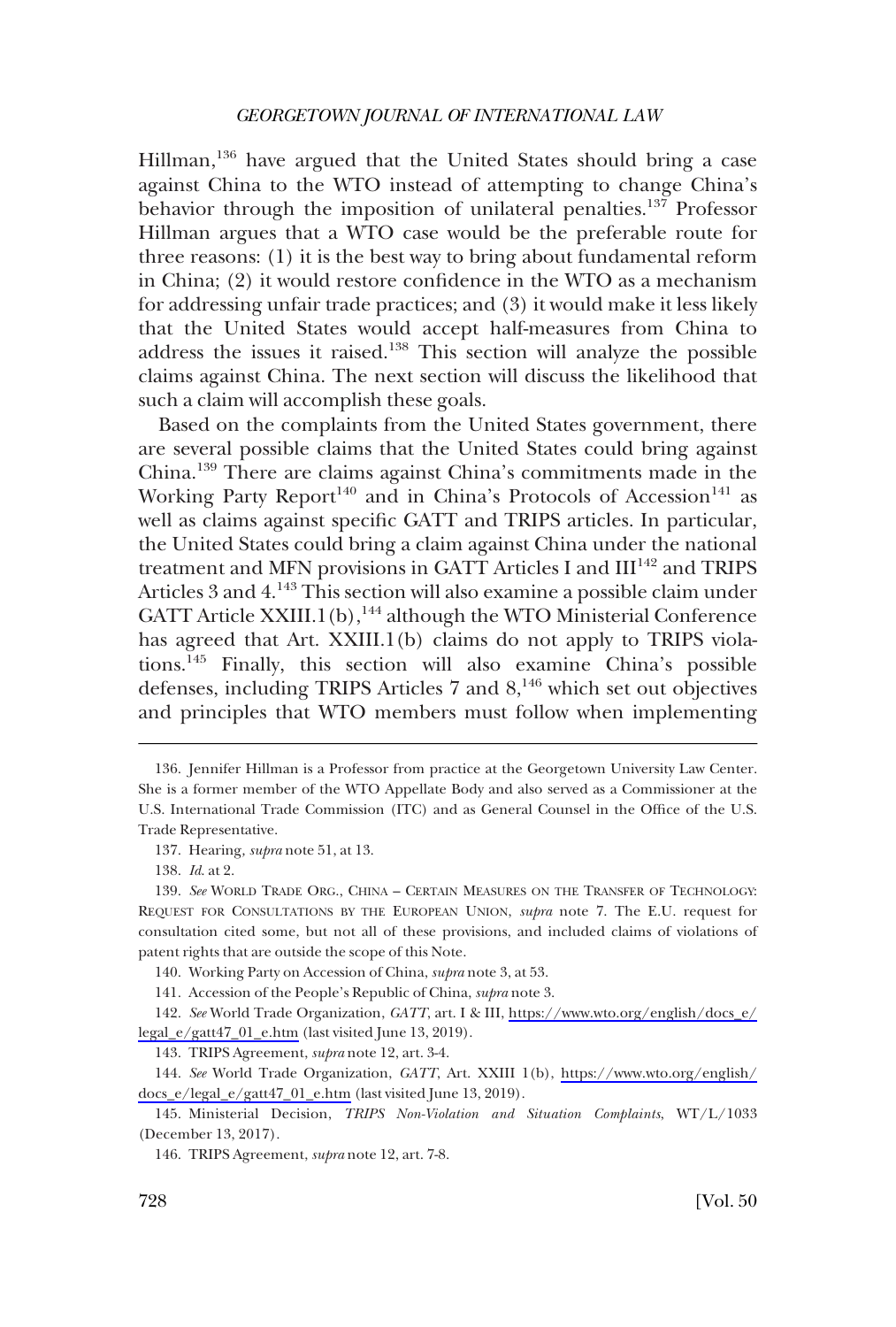commitments, as well as GATT Article XXI,<sup>147</sup> which provides an important national security exception.

There are two provisions in its Working Party Report and Protocol of Accession that the DSB would likely find China is violating. In the Working Party Report, China agreed that it would not condition any rights for importing or investing on any performance requirements, including the transfer of technology.148 Although there are no DSB reports interpreting these provisions, a plain reading of the provision would conclude that the Chinese government cannot require foreign importers or inventors to undertake certain actions as a condition of authorizing import or investment. The provision emphasizes that this includes requiring technology transfers as a condition for importing and investing.<sup>149</sup> China's JV and foreign ownership restrictions seem to clearly violate these provisions. As mentioned above, the Chinese government in some cases requires foreign companies to use a local partner, and sometimes a local controlling partner, as a condition of investment or import.<sup>150</sup> There are also reports of Chinese government officials conditioning investment approval on transferring technology, conducting research in China, or using local content.<sup>151</sup> These practices clearly violate China's commitments in the Protocols of Accession.<sup>152</sup>

In addition, China agreed that it would maintain independent and impartial tribunals to review administrative actions and judicial decisions.153 The non-impartiality of China's judicial system is well-known

*See* World Trade Organization, *GATT*, art. XXI, [https://www.wto.org/english/docs\\_e/](https://www.wto.org/english/docs_e/legal_e/gatt47_01_e.htm)  147. [legal\\_e/gatt47\\_01\\_e.htm](https://www.wto.org/english/docs_e/legal_e/gatt47_01_e.htm) (last visited June 13, 2019).

<sup>148.</sup> Working Party on Accession of China, *supra* note 3, at 53.

<sup>149.</sup> *Id*.

<sup>150.</sup> Przemyslaw Kowalski, Daniel Rabaioli, Sebastian Vallejo, *Int'l Tech. Transfer Measures in an Interconnected World: Lessons and Policy Implications*, OECD, TAD/TC/WP(2017)1/FINAL, 2017 43- 45 & 130-1 ("In particular, making FDI in technology-related sectors conditional upon joint ventures . . . or requiring direct transfer of technology to the local partner . . . are not found in most of the countries."); *see also* U.S. TRADE REP., REPORT ON FINDINGS OF THE INVESTIGATION INTO CHINA'S ACTS, POLICIES, AND PRACTICES RELATED TO TECHNOLOGY TRANSFER, INTELLECTUAL PROPERTY, AND INNOVATION UNDER SECTION 301 OF THE TRADE ACT OF 1974, *supra* note 4, at 44; *see id*. at 21-35 (providing details of specific practices of the Chinese government).

<sup>151.</sup> U.S. TRADE REP., 2017 REPORT TO CONGRESS ON CHINA'S WTO COMPLIANCE, *supra* note 5, at 11.

<sup>152.</sup> Working Party on Accession of China, *supra* note 3, at 39; *see also* Hearing*, supra* note 51, at 3.

<sup>153.</sup> Accession of the People's Republic of China, *supra* note 3, art. 2(D), at 4.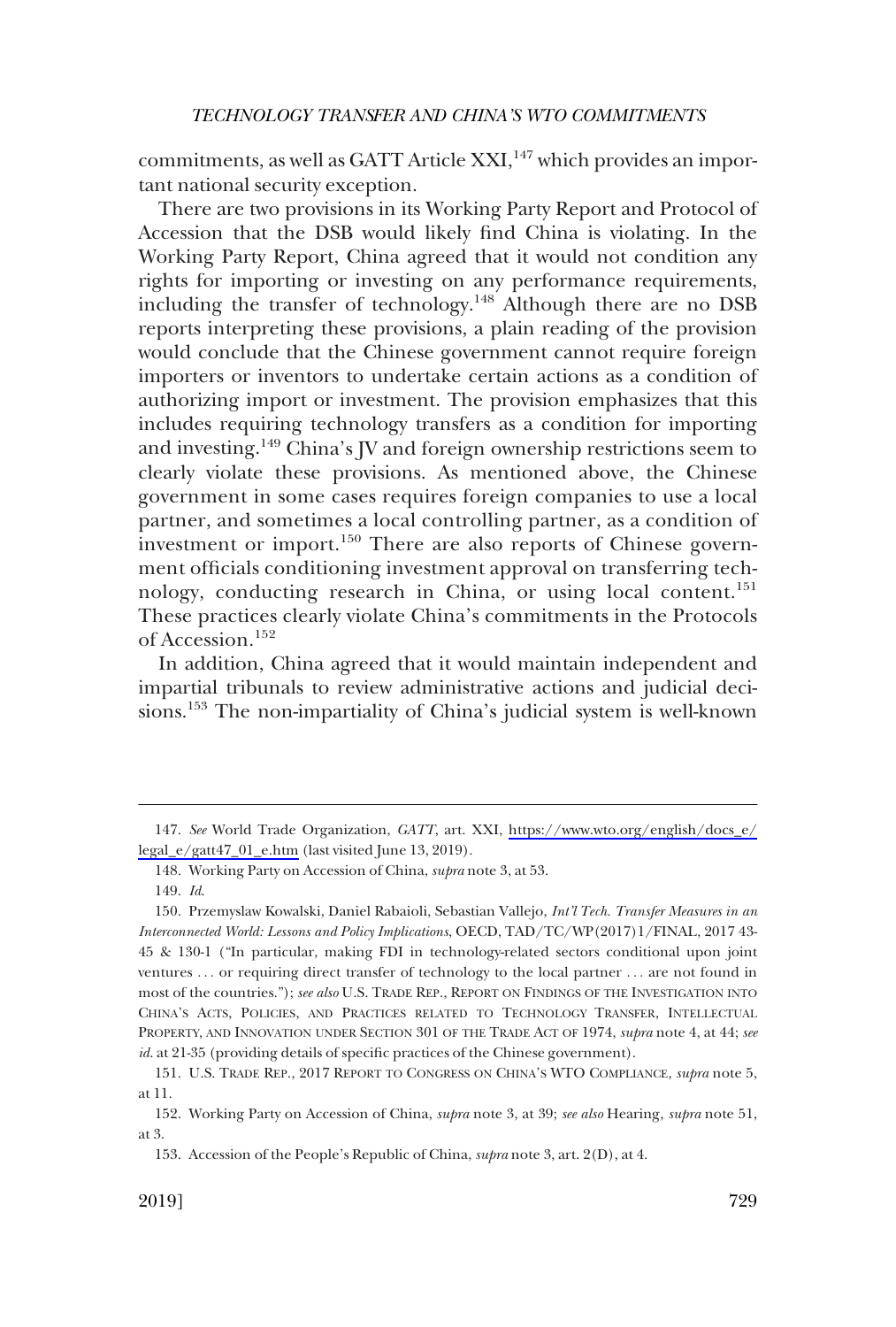and well-documented.<sup>154</sup> However, specifically in the context of technology transfers, there are several practices of the Chinese government that the DSB is likely to find as violating this commitment. First, in the context of cyber intrusions, companies have not sought redress for cyber theft of IP that originated in China.155 This is allegedly at least partly because companies do not think their issues will be resolved satisfactorily by Chinese courts.156 Other companies have complained that they are not able to have their complaints addressed when Chinese government officials impose JV ownership or technology transfer requirements on foreign companies.157 The Chinese government would likely argue that its courts are independent on paper. However, as explained in more detail below, the DSB has recognized unwritten practices as a sufficient basis for a claim.<sup>158</sup> China's well-documented judicial constraints, as well as the volume of anecdotal evidence, likely are sufficient for the DSB to find that China is violating this commitment.

The DSB is also likely to find that China is violating TRIPS Articles 39, 40, and 41.159 Article 39 requires members to protect information against unauthorized disclosure in "a manner contrary to honest commercial practice."160 "A manner contrary to honest commercial practice" is defined as including the acquisition of undisclosed information by third parties who knew or should have known that they were acting contrary to commercial practices.<sup>161</sup> Article 41 requires members to

159. Hearing*, supra* note 51, at 5-6; TRIPS, *supra* note 12, art. 39-41.

160. TRIPS, *supra* note 12, art. 39. Art. 39(2) ("Natural and legal persons shall have the possibility of preventing information lawfully within their control from being disclosed to, acquired by, or used by others without their consent.").

161. *Id*. at sec. 7-8 n. 10.

<sup>154.</sup> Jayshree Bajoria, *Access to Justice in China*, COUNCIL ON FOREIGN RELATIONS (Mar. 17, 2008), <https://www.cfr.org/backgrounder/access-justice-china>; U.S. DEP'T OF STATE, 2017 HUMAN RIGHTS REPORT ON CHINA (INCLUDES TIBET, HONG KONG, AND MACAU), [https://www.state.](https://www.state.gov/documents/organization/277317.pdf) [gov/documents/organization/277317.pdf](https://www.state.gov/documents/organization/277317.pdf) (last visited Nov. 19, 2018).

<sup>155.</sup> U.S. TRADE REP., REPORT ON FINDINGS OF THE INVESTIGATION INTO CHINA'S ACTS, POLICIES, AND PRACTICES RELATED TO TECHNOLOGY TRANSFER, INTELLECTUAL PROPERTY, AND INNOVATION UNDER SECTION 301 OF THE TRADE ACT OF 1974, *supra* note 4.

<sup>156.</sup> *Id*.

<sup>157.</sup> U.S. TRADE REP., 2017 REPORT TO CONGRESS ON CHINA'S WTO COMPLIANCE, *supra* note 5, at 141.

<sup>158.</sup> Appellate Body Report, *Argentina – Measures Affecting the Importation of Goods* 87-88, 106 WTO Doc. WT/DS438/AB/R, WT/DS444/AB/R, WT/DS445/AB/R (Jan. 15, 2015) ("Nonetheless, we recall that, pursuant to Art. X:1, all trade-related measures, including unwritten measures, constituting "[l]laws, regulations, judicial decisions and administrative rulings of general application" that are made effective by a Member and that pertain to the subject-matters identified in the first sentence of Article X:1 "shall be published promptly in such a manner as to enable governments and traders to become acquainted with them").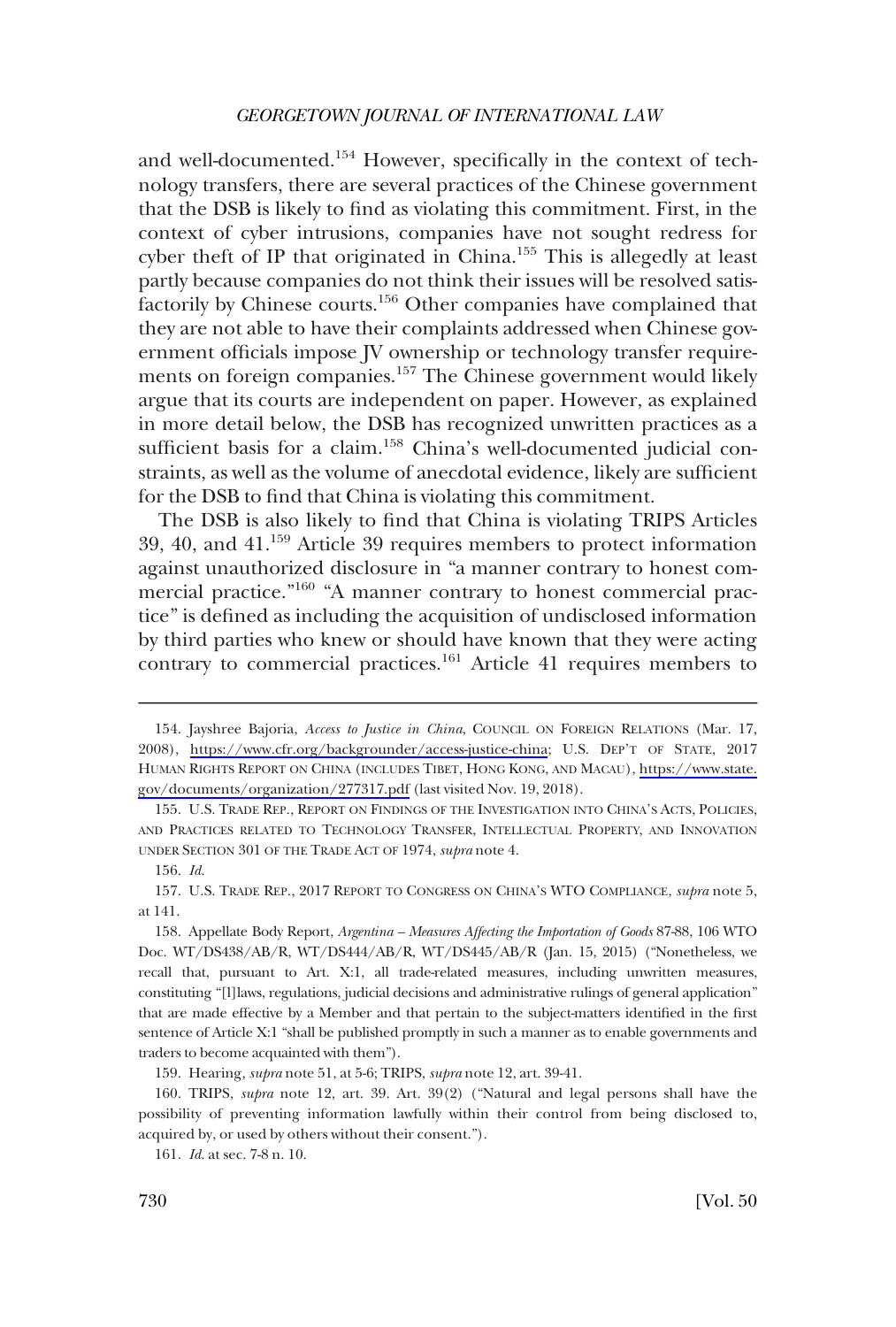have enforcement mechanisms in place to prevent IP infringement.<sup>162</sup> Although there are no DSB reports linking this provision to cyber intrusions, it is clear that China's alleged cyber intrusions and theft of IP would violate these provisions. China has made no secret of the fact that the government is complicit in helping Chinese companies acquire foreign IP in order to benefit China.<sup>163</sup> And, as explained above, China's participation in cyber theft of trade secrets is well known and documented.<sup>164</sup> China would likely argue that the cyber intrusions are being done by rogue hackers within its territory and are not condoned by the government.<sup>165</sup> Indeed, deniability is one characteristic of cyber intrusions that make them an attractive foreign policy mechanism.<sup>166</sup> However, there is ample evidence in the record that some of the intrusions are state-sponsored.<sup>167</sup> And even if it would be difficult to prove state involvement, the sheer volume of cyber intrusions originating in China would indicate that China's enforcement mechanisms are inadequate.168 Thus, the DSB is likely to find that China's cyber intrusions and theft of IP violate these provisions.

The DSB is also likely to find that China is violating TRIPS Article 63 regarding transparency. Article 63 requires China to publish laws and

163. See, e.g., STATE COUNCIL: MADE IN CHINA 2025 (Jul. 7, 2015), http://www.cittadellascienza. [it/cina/wp-content/uploads/2017/02/IoT-ONE-Made-in-China-2025.pdf.](http://www.cittadellascienza.it/cina/wp-content/uploads/2017/02/IoT-ONE-Made-in-China-2025.pdf) (stating one of China's goals is to "[a]ccelerate technology development of service supporting research and design, technology transfer, innovation incubation, IPR and technology consultation.").

<sup>162.</sup> *Id*. art. 41(1) ("Members shall ensure that enforcement procedures as specified in this Part are available under their law so as to permit effective action against any act of infringement of intellectual property rights covered by this Agreement, including expeditious remedies to prevent infringements and remedies which constitute a deterrent to further infringements. These procedures shall be applied in such a manner as to avoid the creation of barriers to legitimate trade and to provide for safeguards against their abuse.").

<sup>164.</sup> Jayshree Bajoria, *Access to Justice in China*, COUNCIL ON FOREIGN RELATIONS (Mar. 17, 2008), <https://www.cfr.org/backgrounder/access-justice-china>; U.S. DEP'T OF STATE, 2017 HUMAN RIGHTS REPORT ON CHINA (INCLUDES TIBET, HONG KONG, AND MACAU), at [https://www.](https://www.state.gov/documents/organization/277317.pdf) [state.gov/documents/organization/277317.pdf](https://www.state.gov/documents/organization/277317.pdf) (last visited Nov. 19, 2018).

*See* Simon Denyer, *China calls U.S. Hacking Accusations 'irresponsible and unscientific'*, WASH. 165. POST (Jun. 5, 2015), [https://www.washingtonpost.com;](https://www.washingtonpost.com) *see China Denies Trump's Hacking Accusation*, CBC (Aug. 289, 2018), [https://www.cbc.ca/news/world/china-trump-tweet-clinton](https://www.cbc.ca/news/world/china-trump-tweet-clinton-emails-1.4802933)[emails-1.4802933](https://www.cbc.ca/news/world/china-trump-tweet-clinton-emails-1.4802933) ("We are firmly opposed to all forms of cyberattacks and espionage," foreign ministry spokeswoman Hua Chunying said.").

<sup>166.</sup> See, e.g., Tarah Wheeler, *In Cyberwar, There are no Rules*, FOREIGN POLICY (Sept. 12, 2018), [https://foreignpolicy.com/2018/09/12/in-cyberwar-there-are-no-rules-cybersecurity-war-defense/.](https://foreignpolicy.com/2018/09/12/in-cyberwar-there-are-no-rules-cybersecurity-war-defense/)

*See Significant Cyber Incidents*, CENTER FOR STRATEGY & INT'L STUDIES, [https://www.csis.org/](https://www.csis.org/programs/cybersecurity-and-governance/technology-policy-program/other-projects-cybersecurity)  167. [programs/cybersecurity-and-governance/technology-policy-program/other-projects-cybersecurity](https://www.csis.org/programs/cybersecurity-and-governance/technology-policy-program/other-projects-cybersecurity) (last visited June 16, 2019).

<sup>168.</sup> *Id*.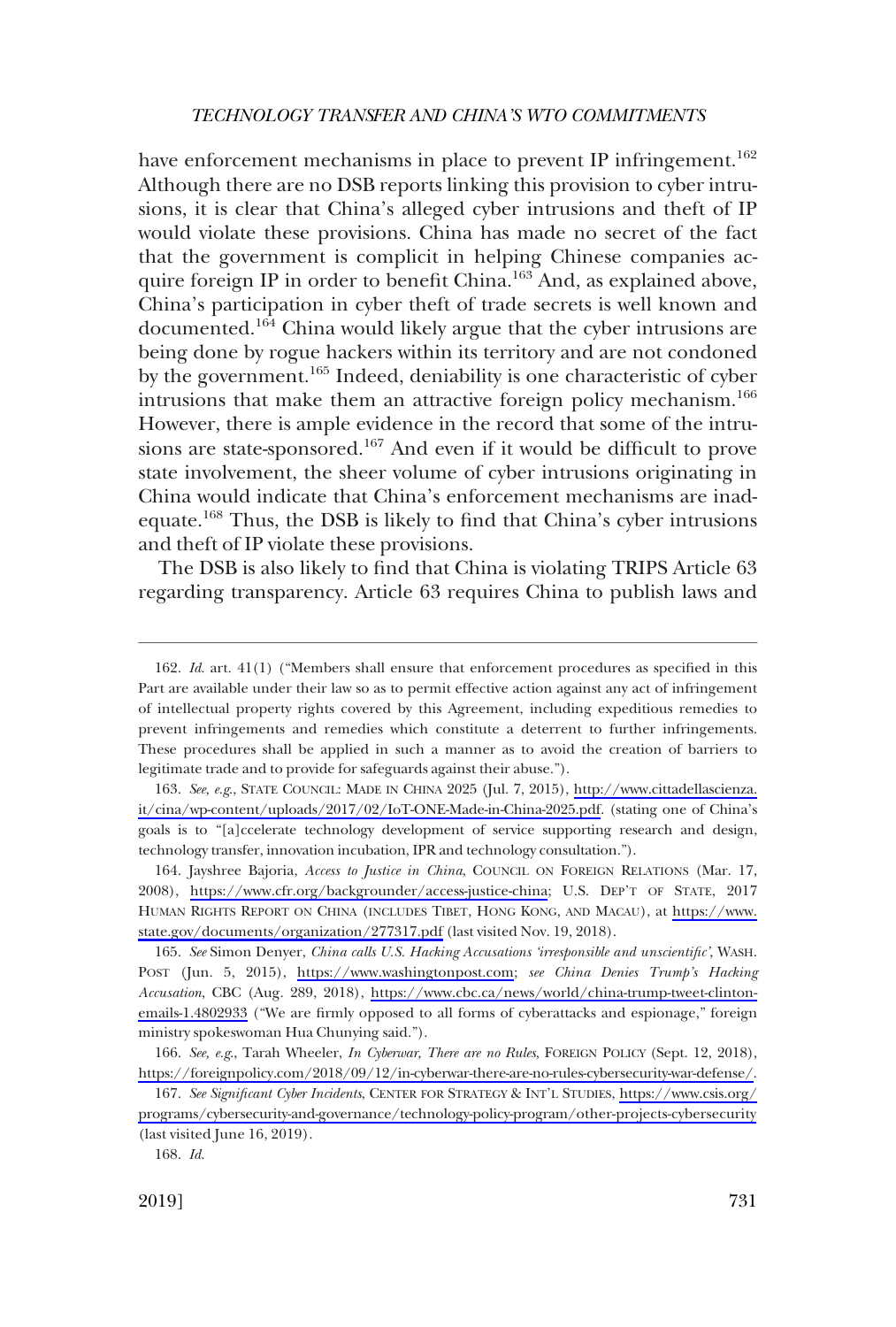regulations affecting rights under TRIPS or, if publication is not practical, they must be available to governments and right holders for review.169 China made additional commitments in its Working Party Report to designate an official journal where rules are to be published and to not implement or enforce any rules until they are published.<sup>170</sup> The 2017 USTR Report on China's WTO Compliance further claims that this requires China to publish all trade-related laws and regulations in a single official journal, and to provide timely translations of its trade laws to other WTO members.171 There are a variety of practices that the United States has complained about that violate these provisions. The United States government alleges that China uses vaguely worded laws that give Chinese officials a lot of discretion in how to apply rules.<sup>172</sup> Sometimes the Chinese government applies indirect pressure on foreign companies by getting Chinese companies to make demands on their behalf.173 Sometimes Chinese government officials use this discretion to require foreign companies to agree to certain demands such as technology transfers, conducting research in China, or using local content.174 These requirements are informal procedures, rather than transparent laws that can be reviewed by right-holders.<sup>175</sup> In addition, informal unwritten rules and indirect demands make review by an independent judiciary176 difficult and make it more difficult to enforce IP rights.177

It is true that proving the application of informal unwritten policies and procedures can be difficult. China would likely argue that it should be judged based on its written laws. However, the DSB has recognized that unwritten rules can be challenged by WTO members.<sup>178</sup> Article 3.3

<sup>169.</sup> TRIPS, *supra* note 12, art. 63.

<sup>170.</sup> *Id*. Accession of the People's Republic of China, *supra* note 3, art. 2(C), at 3-4 ("China undertakes that only those laws, regulations, and other measures pertaining to or affecting trade in goods, services, TRIPS or the control of foreign exchange that are published and readily available to other WTO members, individuals and enterprises, shall be enforced.").

<sup>171.</sup> U.S. TRADE REP., 2017 REPORT TO CONGRESS ON CHINA'S WTO COMPLIANCE, *supra* note 5, at 23.

<sup>172.</sup> *Id*. at 85.

<sup>173.</sup> U.S. TRADE REP., REPORT ON FINDINGS OF THE INVESTIGATION INTO CHINA'S ACTS, POLICIES, AND PRACTICES RELATED TO TECHNOLOGY TRANSFER, INTELLECTUAL PROPERTY, AND INNOVATION UNDER SECTION 301 OF THE TRADE ACT OF 1974, *supra* note 4, at 20.

<sup>174.</sup> U.S. TRADE REP., 2017 REPORT TO CONGRESS ON CHINA'S WTO COMPLIANCE, *supra* note 5, at 3.

<sup>175.</sup> TRIPS, *supra* note 12, art. 63.

<sup>176.</sup> Accession of the People's Republic of China, *supra* note 3, pt. I, sec. 2(D).

<sup>177.</sup> TRIPS, *supra* note 12, pt. III.

<sup>178.</sup> WT/DS438/AB/R, WT/DS444/AB/R, WT/DS445/AB/R at 87-88, 106.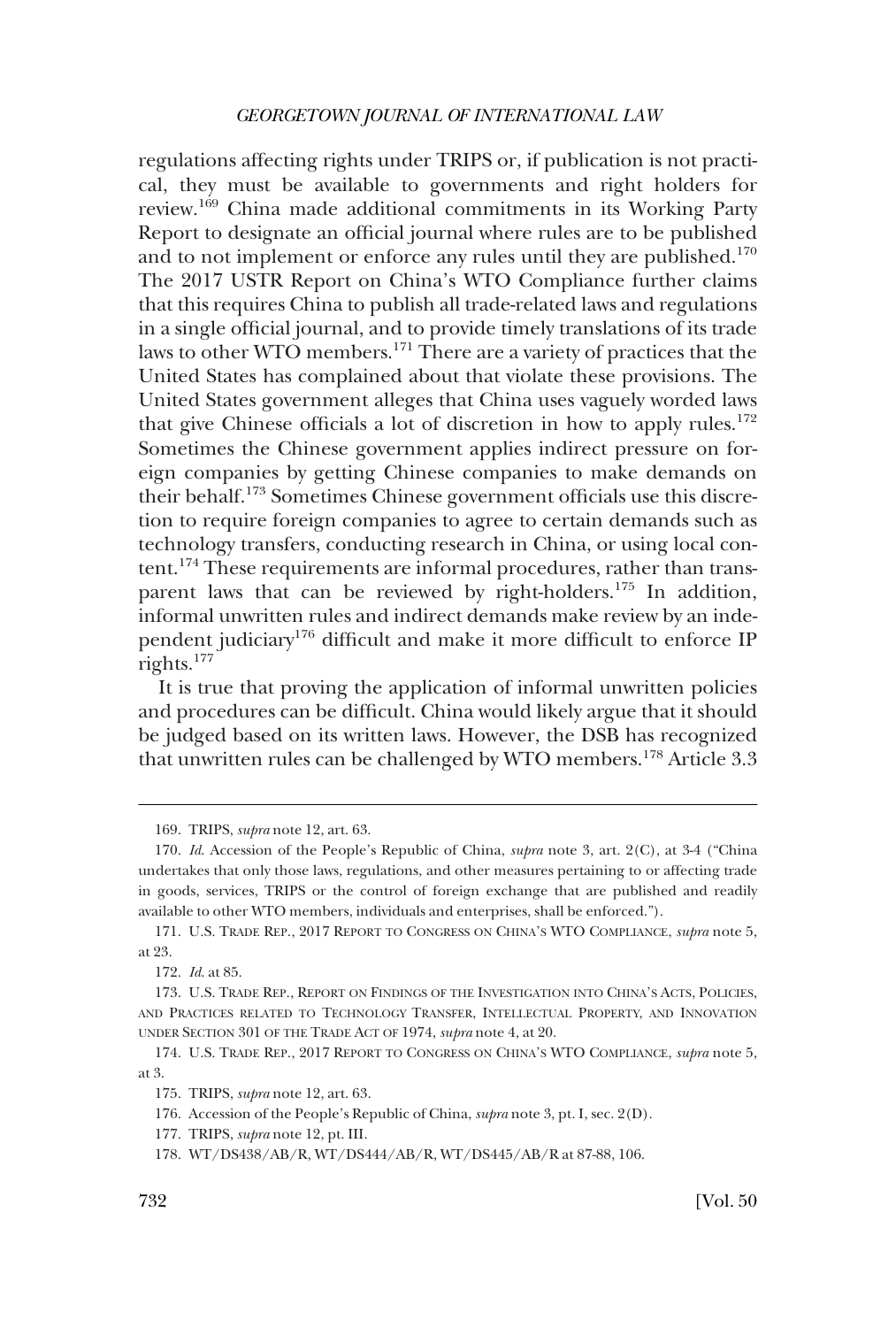of the Dispute Settlement Procedure states that the DSB can review "measures taken by another member."<sup>179</sup> A measure includes "any act or omission attributable to a WTO member."180 This appears to allow WTO members to look beyond the written law to actual practice and unwritten procedures. Thus, the DSB is likely to consider unwritten measures in assessing a violation.

In addition to the more obvious violations, the United States could bring a claim of violation of the national treatment and MFN provisions of GATT and TRIPS. The MFN principle contained in Article I of the GATT agreement and Article 4 of TRIPS prohibits discrimination among members in their national practices.<sup>181</sup> For example, the WTO Appellate Body in 2002 held that a U.S. law prohibiting someone from registering a trademark related to certain assets confiscated by the Cuban government without the original owner's consent violated TRIPS Article 4 because the measure only applied to original owners who were Cuban nationals and not to non-Cuban original owners.<sup>182</sup>

Article III of GATT and Article 3 of TRIPS establish the national treatment principles and prohibit differentiating between domestic and imported products through laws, regulations and taxation.<sup>183</sup> This principle establishes "equality of opportunities for imported products in respect of the application of laws, regulations and requirements affecting the internal sale, offering for sale, purchase, transportation, distribution or use of products."184 Even if a rule or regulation formally complies with national treatment principles, the DSB will look at how they are actually applied.<sup>185</sup> China further committed in the Working Party Report to treat foreigners on the basis of reciprocity.<sup>186</sup> This means that China is obligated to treat foreign companies in China the

World Trade Organization, *WTO Bodies involved in the dispute settlement process*, 3.3, [https://](https://www.wto.org/english/tratop_e/dispu_e/disp_settlement_cbt_e/c3s3p1_e.htm) 179. [www.wto.org/english/tratop\\_e/dispu\\_e/disp\\_settlement\\_cbt\\_e/c3s3p1\\_e.htm.](https://www.wto.org/english/tratop_e/dispu_e/disp_settlement_cbt_e/c3s3p1_e.htm)

<sup>180.</sup> Appellate Body Report, *Argentina – Measures Affecting the Importation of Goods* 85, WTO Doc. WT/DS438/AB/R, WT/DS444/AB/R, WT/DS445/AB/R (Jan. 15, 2015).

<sup>181.</sup> Lane, *supra* note 2, at 191; TRIPS, *supra* note 12, art. 4.

<sup>182.</sup> Appellate Body Report, *United States – Section 211 Omnibus Appropriations Act of 1998*, WTO Doc. WT/DS176/AB/R (Feb. 01, 2002).

*See* World Trade Organization, *GATT*, Art. III, [https://www.wto.org/english/docs\\_e/](https://www.wto.org/english/docs_e/legal_e/gatt47_01_e.htm)  183. [legal\\_e/gatt47\\_01\\_e.htm](https://www.wto.org/english/docs_e/legal_e/gatt47_01_e.htm) (last visited June 13, 2019).

<sup>184.</sup> *Id*.

<sup>185.</sup> Report of the Appellate Body, *Korea – Various Measures on Beef*, WTO Doc. WT/DS161/ AB/R, WT/DS169/AB/R (Dec. 11, 2000) ("[a] formal difference in treatment between imported and like domestic products is thus neither necessary, nor sufficient, to show a violation of Article  $III:4"$ ).

<sup>186.</sup> Working Party on Accession of China, *supra* note 3, at 39.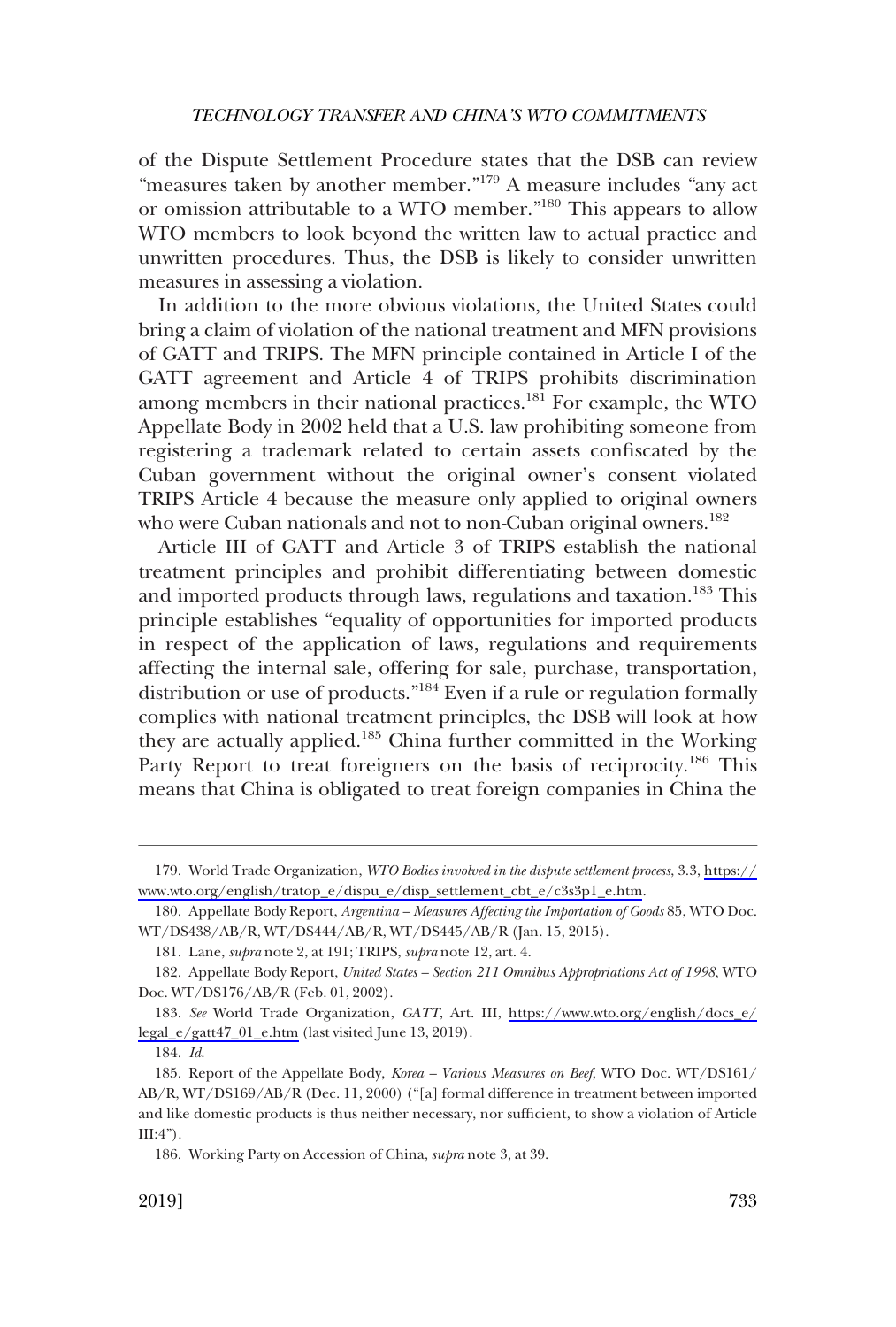same way that a Chinese company would be treated in its country.<sup>187</sup>

A claim that China is violating its MFN obligations may be difficult to win. The MFN obligation requires China to treat all countries' products the same. The question is therefore whether China is applying discriminatory practices to all WTO members or just to some of them. There is nothing in the USTR Report that explicitly calls out any of China's practices that violates TRIPS Article 4 or states that the United States is being treated differently from other countries.<sup>188</sup> A case could be made that China's cyber intrusions violate MFN principles because the intrusions result in differential treatment of some countries. However, proving that China is targeting some countries with cyber intrusions and not others would be difficult.

A claim that China is violating the national treatment provision would likely be more successful. The national treatment provision establishes that China cannot discriminate against foreign companies in China for reasons unrelated to national security or other public policy considerations.189 However, the United States government alleges that China is doing exactly that. First, it has, at least in practice, different requirements for foreign firms to invest in China then for Chinese firms, including the forced technology transfer requirements mentioned above.190 It also has different rules for foreign companies investing in China than it does for Chinese companies, such as indemnification rules and rules stating that domestic Chinese companies are owners of any improvements they make to IP acquired from foreign firms.191 China could argue that it is imposing these provisions for national security or public policy reasons.<sup>192</sup> For example, it has rules

<sup>187.</sup> Hearing, *supra* note 51, at 4.

<sup>188.</sup> U.S. TRADE REP., 2017 REPORT TO CONGRESS ON CHINA'S WTO COMPLIANCE, *supra* note 5, at 47-48 (The report only states that China agreed to repeal laws inconsistent with its MFN obligation but does not cite any current practice).

<sup>189.</sup> TRIPS Agreement, *supra* note 12, at art. 3.

<sup>190.</sup> U.S. TRADE REP., REPORT ON FINDINGS OF THE INVESTIGATION INTO CHINA'S ACTS, POLICIES, AND PRACTICES RELATED TO TECHNOLOGY TRANSFER, INTELLECTUAL PROPERTY, AND INNOVATION UNDER SECTION 301 OF THE TRADE ACT OF 1974, *supra* note 4, at 51.

<sup>191.</sup> *See* WORLD TRADE ORG., CHINA – CERTAIN MEASURES ON THE TRANSFER OF TECHNOLOGY: REQUEST FOR CONSULTATIONS BY THE EUROPEAN UNION, *supra* note 7, at 1 ("Notably, China imposes mandatory contract terms for contracts concerning the import of technology into China that discriminate against and are less favourable for foreign intellectual property rights holders.").

*See* World Trade Organization, *GATT*, [https://www.wto.org/english/docs\\_e/legal\\_e/](https://www.wto.org/english/docs_e/legal_e/gatt47_01_e.htm) 192. [gatt47\\_01\\_e.htm](https://www.wto.org/english/docs_e/legal_e/gatt47_01_e.htm) (last visited June. 13, 2019).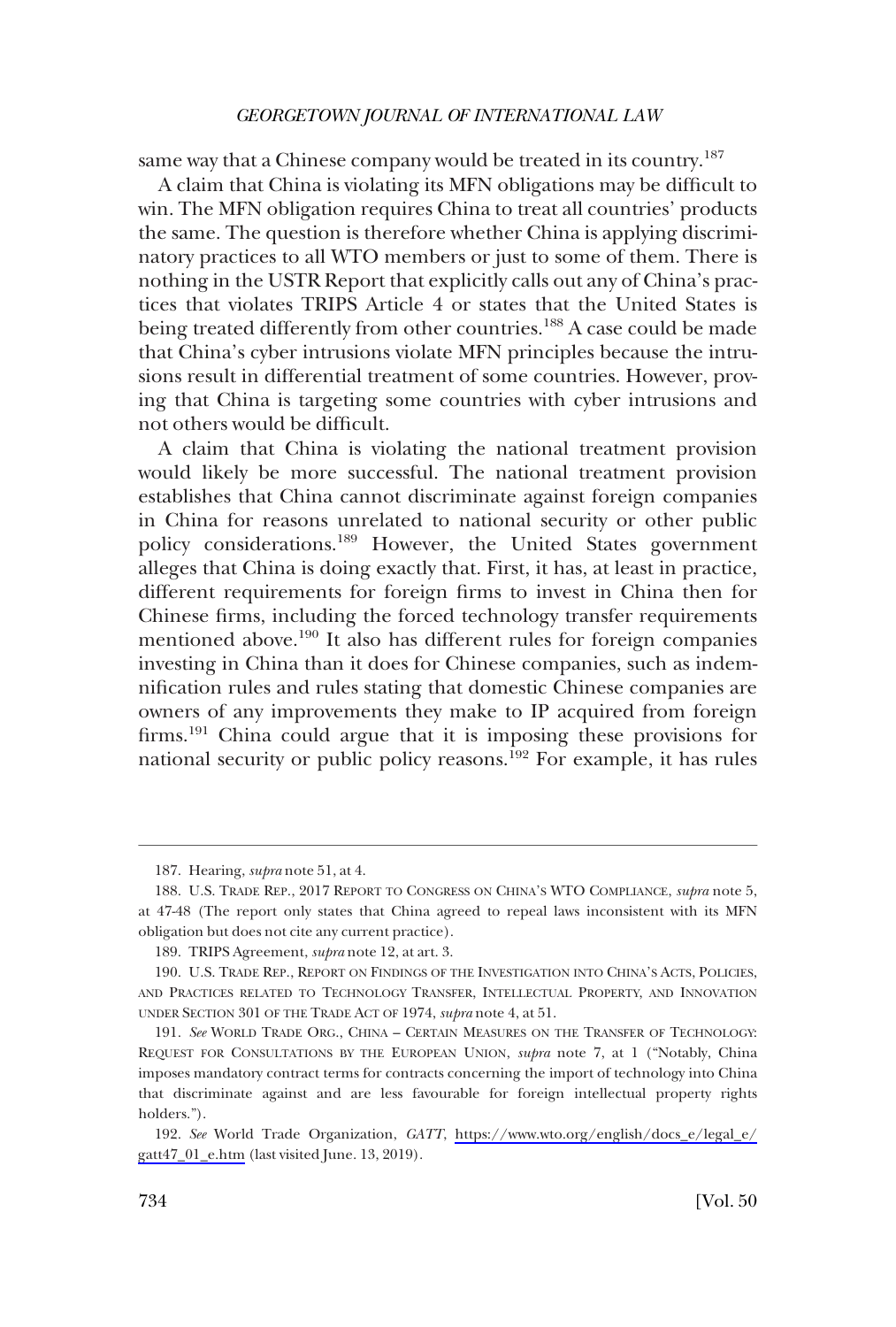that require technology transfers to provide some public benefits.<sup>193</sup> However, China has made it clear, through multiple policy reports issued over the last ten years or more, that it implemented these policies in order to favor Chinese companies over foreign companies.194 This is a violation of the basic principles of the WTO of creating a fair and open international trading order.<sup>195</sup>

Finally, it is possible that a claim could be brought against China in the future under GATT Article XXIII.1(b). Although Article XXIII.1(b) has never applied to TRIPS, that agreement is up for review in 2019 and could change. Also, as explained in more detail below, an Article XXIII.1(b) claim is important if the United States does not want to accept a partial solution to its complaints. Article XXIII.1(b) is known as the "Non-Violation Clause" and permits a cause of action to be brought by a member state even when there is no claim that a particular provision was violated, but a member believes their rights have nonetheless been impaired.<sup>196</sup> In order to bring a claim under Article XXIII.1(b), a complaining party must establish three elements: first, the complainant must show the application of a measure by a WTO member. Second, it must show a benefit accruing under the measure. And third, it must show nullification or impairment of the benefit as a result of the application of the measure.<sup>197</sup> The term "measure" in this context applies only to policies or actions of the government, not private parties.198 Nullification or impairment in this context includes "upsetting the competitive relationship" between domestic and imported products.199 It does not require proof of intent, what matters

<sup>193.</sup> U.S. TRADE REP., REPORT ON FINDINGS OF THE INVESTIGATION INTO CHINA'S ACTS, POLICIES, AND PRACTICES RELATED TO TECHNOLOGY TRANSFER, INTELLECTUAL PROPERTY, AND INNOVATION UNDER SECTION 301 OF THE TRADE ACT OF 1974, *supra* note 4, at 50.

*See, e.g., The Nat'l Medium and Long-Term Plan for the Dev. of Science and Tech. (2006-2020)*, 194. THE STATE COUNCIL, THE PRC, [https://www.itu.int/en/ITU-D/Cybersecurity/Documents/](https://www.itu.int/en/ITU-D/Cybersecurity/Documents/National_Strategies_Repository/China_2006.pdf)  [National\\_Strategies\\_Repository/China\\_2006.pdf;](https://www.itu.int/en/ITU-D/Cybersecurity/Documents/National_Strategies_Repository/China_2006.pdf) STATE COUNCIL: MADE IN CHINA 2025 (Jul. 7, 2015), [http://www.cittadellascienza.it/cina/wp-content/uploads/2017/02/IoT-ONE-Made](http://www.cittadellascienza.it/cina/wp-content/uploads/2017/02/IoT-ONE-Made-in-China-2025.pdf)[in-China-2025.pdf.](http://www.cittadellascienza.it/cina/wp-content/uploads/2017/02/IoT-ONE-Made-in-China-2025.pdf)

<sup>195.</sup> Marakesh Agreement Establishing the World Trade Organization, Apr. 15, 1994, 1867 U.N.T.S. 154, art. 2.

*See* World Trade Organization, *GATT*, art. XXIII, [https://www.wto.org/english/docs\\_e/](https://www.wto.org/english/docs_e/legal_e/gatt47_01_e.htm) 196. [legal\\_e/gatt47\\_01\\_e.htm](https://www.wto.org/english/docs_e/legal_e/gatt47_01_e.htm) (last visited June 13, 2019).

<sup>197.</sup> Panel Report, *Japan – Measures Affecting Consumer Photographic Film and Paper*, ¶ 10.41, WTO Doc. WT/DS44/R (adopted Mar. 31, 1998).

<sup>198.</sup> *Id*. at ¶ 10.52.

<sup>199.</sup> Report of the Appellate Body, *European Communities – Measures Prohibiting the Importation and Marketing of Seal Products*, WTO Doc. WT/DS400/AB/R, WT/DS401/AB/R (adopted May 22, 2014).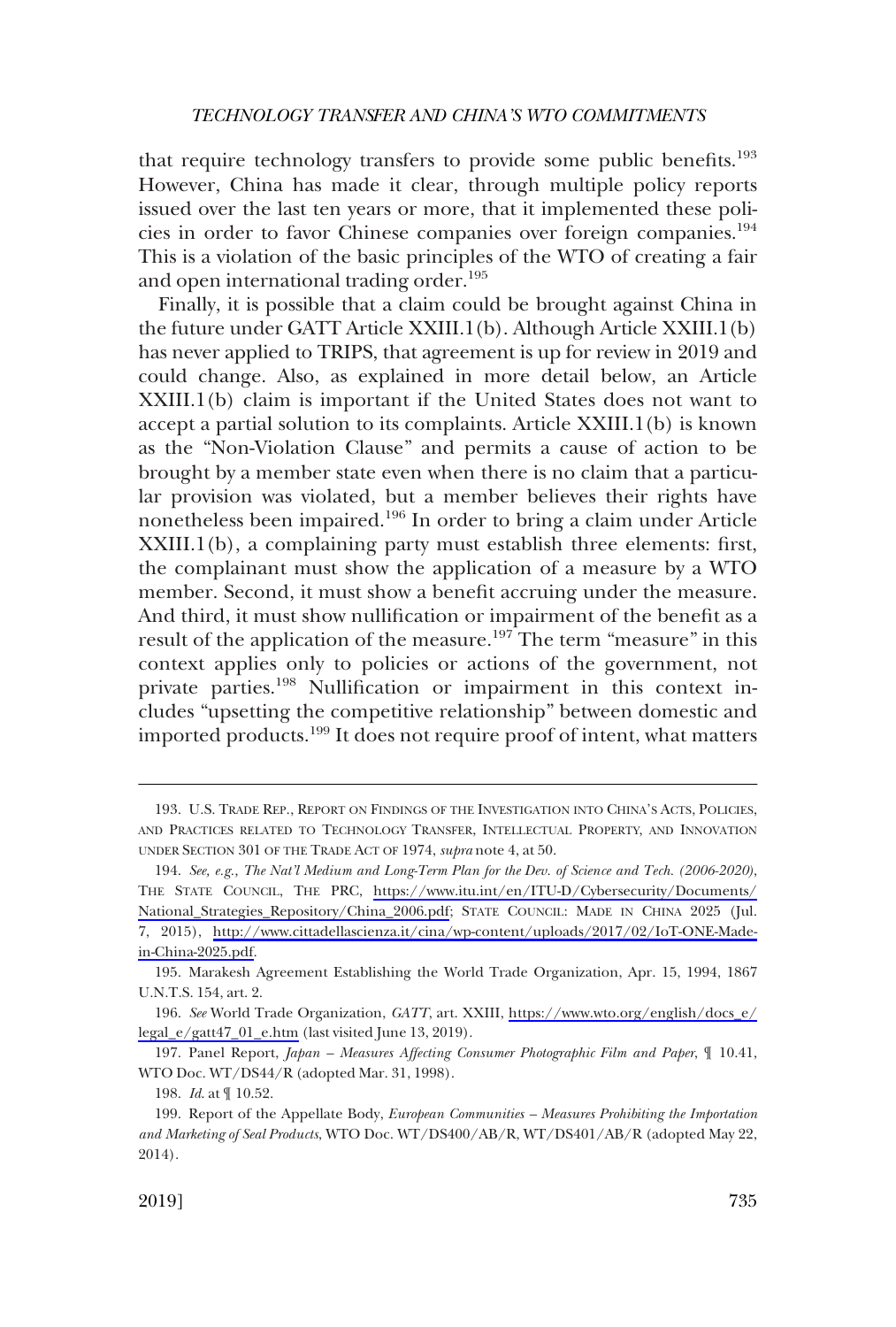is the impact of the measure. $200$  In determining impact, the DSB can look at specific measures in the context of larger policies and sets of measures.<sup>201</sup>

Thus, in order to bring an Article XXIII.1(b) claim the United States would need to show that China is applying its laws and regulations in a way that upset the United States' reasonable expectation when China joined the WTO, that this nullified or impaired an expected benefit. $202$ The expectations of all WTO members were laid out in the Marrakesh Agreement establishing the WTO.<sup>203</sup> The purpose of the WTO is to establish a fairer and more open multilateral trading system, based on open market principles.204 The philosophy behind the WTO is that trade among nations benefits everyone and that countries exploiting their comparative advantages will lead to a more prosperous world. In order to accomplish this, the WTO worked towards the reduction of trade barriers and opening-up of markets, equal treatment among all trading partners, and use of the dispute settlement process to resolve differences.205 The United States in particular expected China to move to a more open economic model, not to adopt a more state-led economy. At the time of its accession, China's chief WTO negotiator said that China will ensure its practices are in line with TRIPS from the date China joins.206 "It clearly was not contemplated that any member would adopt state-led economic and trade policies instead of market-oriented policies."207

Thus the United States could argue that China nullified or impaired its rights by adopting a state-led economic model instead of moving towards a more-open economic model. Although China started down the path of opening up its economy around the time that it became a WTO member, its actions since then, as detailed above, have moved in

203. U.S. TRADE REP., 2017 REPORT TO CONGRESS ON CHINA'S WTO COMPLIANCE, *supra* note 5, at 5.

205. He & Sappideen, *supra* note 3, at 853.

206. CHING CHEONG & CHING HUNG YEE, HANDBOOK ON CHINA'S WTO ACCESSION AND ITS IMPACTS 129 (World Scientific Publishing 2003).

<sup>200.</sup> WTO Doc. WT/DS44/R, ¶ 10.83-10.88.

<sup>201.</sup> *Id*.

<sup>202.</sup> Timothy Brightbill, Int'l Trade Law and Regulation 335 (Fall 2018), Georgetown Law Center ("The nullification and impairment clause is necessary to preserve the balance of rights and obligations that WTO members are entitled to expect and observe.").

<sup>204.</sup> Marrakesh Agreement Establishing the World Trade Organization, Apr. 15, 1994, 1867 U.N.T.S. 154.

<sup>207.</sup> U.S. TRADE REP., 2017 REPORT TO CONGRESS ON CHINA'S WTO COMPLIANCE, *supra* note 5, at 5.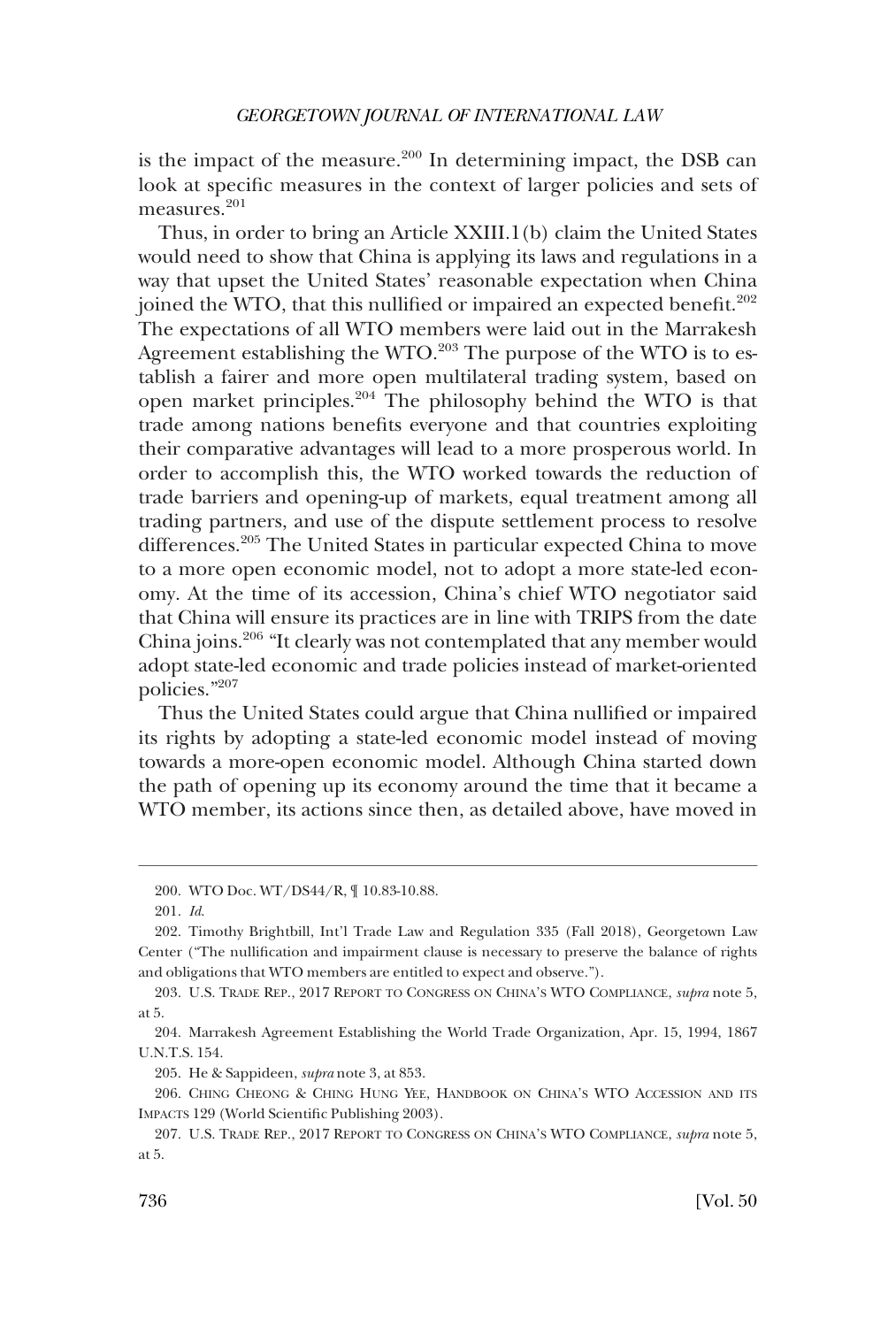the opposite direction.<sup>208</sup> Although it is mostly a theoretical debate for now, because an Article XXIII.1(b) claim cannot be brought under TRIPS,<sup>209</sup> it is unclear whether the United States could win such a claim even if such a claim could be brought in the future. Non-violation claims under Article XXIII.1(b) are rare, $210$  and the DSB approaches such claims with caution because claims under this article are alleging violations of rights outside of the negotiated and agreed-upon rules.<sup>211</sup> However, it is clear that China's actions subsequent to it becoming a WTO member were not what other WTO members were reasonably expecting or hoping.

In defense of its practices, China could cite TRIPS Articles 7 and  $8,^{212}$ which set out objectives and principles that WTO members must follow when implementing commitments, as well as GATT Article  $XXI<sub>1</sub><sup>213</sup>$ which provides a national security exception. TRIPS Article 7 states that the protection and enforcement of IP rights should be conducted in a manner "conducive to social and economic welfare."214 Article 8 states that members can take measures to protect the public interest in economic and technological development.<sup>215</sup> These provisions are meant to be a "general goal" that the DSB must keep in mind when examining other provisions.216 Article 8 "expresses the intention of drafters of the TRIPS Agreement to preserve the ability of WTO members to pursue certain legitimate societal interests."217 Thus, China could argue that it is justified in taking measures to promote its economic and social welfare and promote its own technological and economic development. For example, China has a rule that explicitly states that technology

<sup>208.</sup> *See also* Lane, *supra* note 2, at 129 (arguing that China must adopt market-oriented reforms in order to become a full member of the global economy. "China cannot credibly advocate for further globalization, which depends on free and open markets, when its domestic policies continue to move in the opposite direction.")

<sup>209.</sup> World Trade Organization, *TRIPS Non-Violation and Situation Complaints*, Ministerial Declaration of 13 December 2017, WTO Doc. WT/Min(17)/66 (2017).

<sup>210.</sup> Hearing, *supra* note 51, at 10.

<sup>211.</sup> *Id*.

<sup>212.</sup> TRIPS, *supra* note 12, art. 7-8,

*See* World Trade Organization, *GATT*, art. XXI, [https://www.wto.org/english/docs\\_e/](https://www.wto.org/english/docs_e/legal_e/gatt47_01_e.htm)  213. [legal\\_e/gatt47\\_01\\_e.htm](https://www.wto.org/english/docs_e/legal_e/gatt47_01_e.htm) (last visited June 13, 2019).

<sup>214.</sup> TRIPS, *supra* note 12, art. 7.

<sup>215.</sup> *Id*. art. 8.

<sup>216.</sup> Panel Report, *Australia—*C*ertain Measures Concerning Trademarks, Geographical Indications and Other Plain Packaging Requirements Applicable to Tobacco Products and Packaging*, ¶ 7.2402, WTO Doc. WTO/DS435/R, WT/DS441/R, WT/DS458/R, WT/DS467/R. (adopted June 28, 2018).

<sup>217.</sup> *Id*.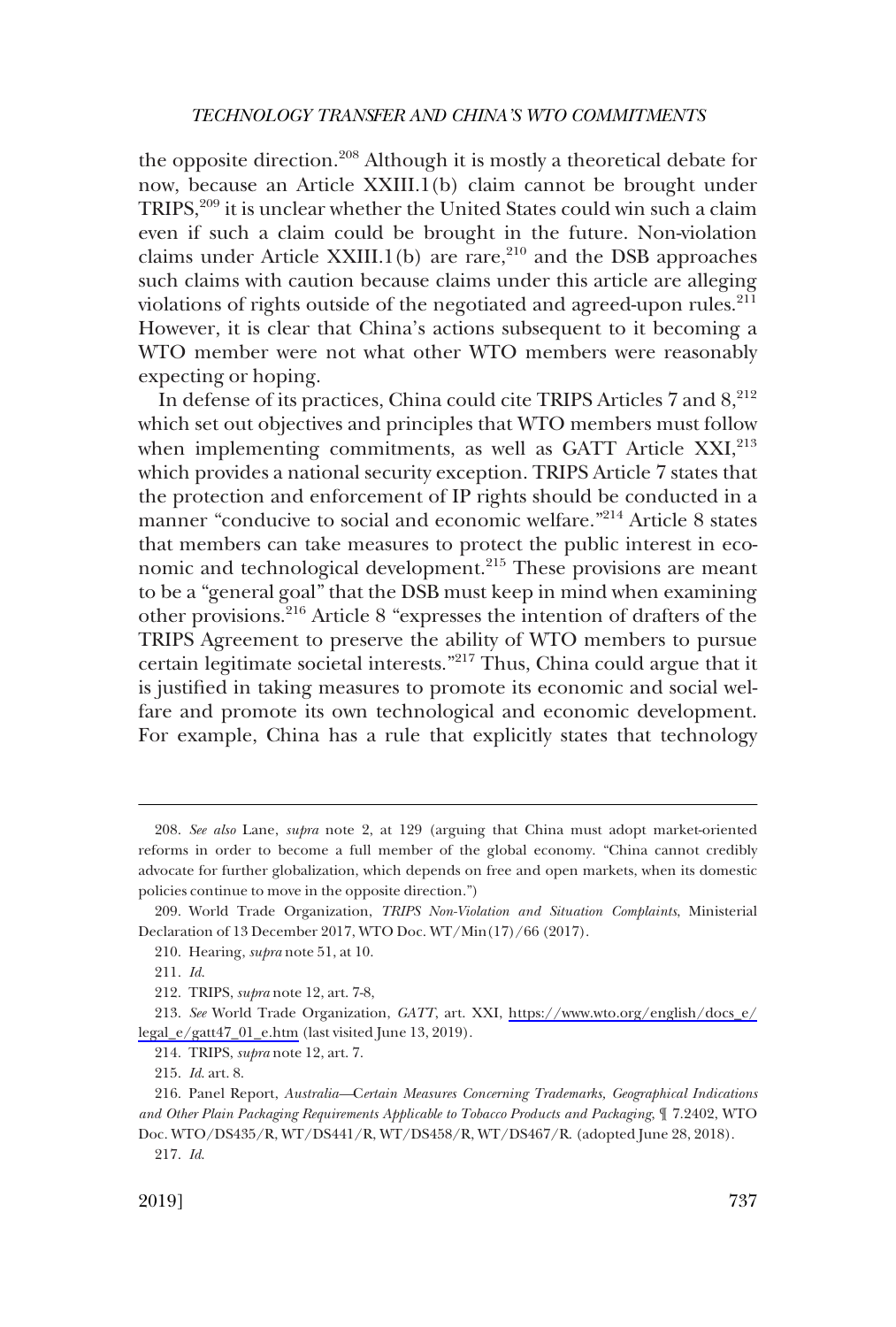transfers must be conducted in a way that promotes social benefit.<sup>218</sup> Thus, China could argue that its rules meet the general policies and goals of the WTO agreements.

However, the DSB is unlikely to find that these general principles justify China's actions. TRIPS Article 7 states that IP protection must be conducted "to the mutual advantage of producers and users of the technology."219 The DSB has interpreted this provision to establish a kind of "good faith principle" that requires members to implement the TRIPS Agreement in good faith and not in a way that abuses the members rights.220 Thus, the DSB is unlikely to find that this provision allows China to promote its own economic and social welfare at the expense of its WTO obligations. In fact, if the DSB believes the assertions of the United States, it could find that China's lack of transparency<sup>221</sup> and the documented cases of it saying one thing and apparently doing another,<sup>222</sup> show a lack of good faith.

Similarly, TRIPS Article 8 does not allow the pursuit of societal interests if those measures violate WTO agreements. Article 8 states explicitly that any measures taken must be consistent with the TRIPS Agreement.<sup>223</sup> One panel report found that these provisions are meant to allow members to take measures to obtain public policy objectives that are outside of the scope of the WTO agreements.<sup>224</sup> Thus, it could be argued that this provision explicitly prohibits China from adopting measures to promote China's public interest at the expense of foreign IP holders.<sup>225</sup> Thus, the DSB is likely to find that Article 8 does now

222. U.S. TRADE REP., 2017 REPORT TO CONGRESS ON CHINA'S WTO COMPLIANCE, *supra* note 5, at 7.

223. TRIPS, *supra* note 12, art. 8.

224. Panel Report, *European Communities—Protection of Trademarks and Geographical Indications for Agricultural Products and Foodstuffs (Australia)*, ¶ 7.246, WTO Doc. WT/DS290/R (adopted March 15, 2005).

225. Kogan, *supra* note 57, at 293. Kogan argues in a footnote that Art. 8 explicitly prohibits these measures. However, as noted above, the DSB views Art. 8 as a statement of goals. Although meant to be stated as a goal, the implication of Art. 8 is that members cannot take measures to promote social and economic welfare at the expense of their obligations.

<sup>218.</sup> U.S. TRADE REP., REPORT ON FINDINGS OF THE INVESTIGATION INTO CHINA'S ACTS, POLICIES, AND PRACTICES RELATED TO TECHNOLOGY TRANSFER, INTELLECTUAL PROPERTY, AND INNOVATION UNDER SECTION 301 OF THE TRADE ACT OF 1974, *supra* note 4, at 50.

<sup>219.</sup> TRIPS, *supra* note 12, art. 7.

<sup>220.</sup> Appellate Body Report, *United States—Section 211 Omnibus Appropriations Act of 1998*, ¶ 8.57, WTO Doc. WT/DS176/AB/R (adopted Jan. 2, 2002).

<sup>221.</sup> U.S. TRADE REP., 2017 REPORT TO CONGRESS ON CHINA'S WTO COMPLIANCE, *supra* note 5, at 7-8; U.S. TRADE REP., REPORT ON FINDINGS OF THE INVESTIGATION INTO CHINA'S ACTS, POLICIES, AND PRACTICES RELATED TO TECHNOLOGY TRANSFER, INTELLECTUAL PROPERTY, AND INNOVATION UNDER SECTION 301 OF THE TRADE ACT OF 1974, *supra* note 4, at 21.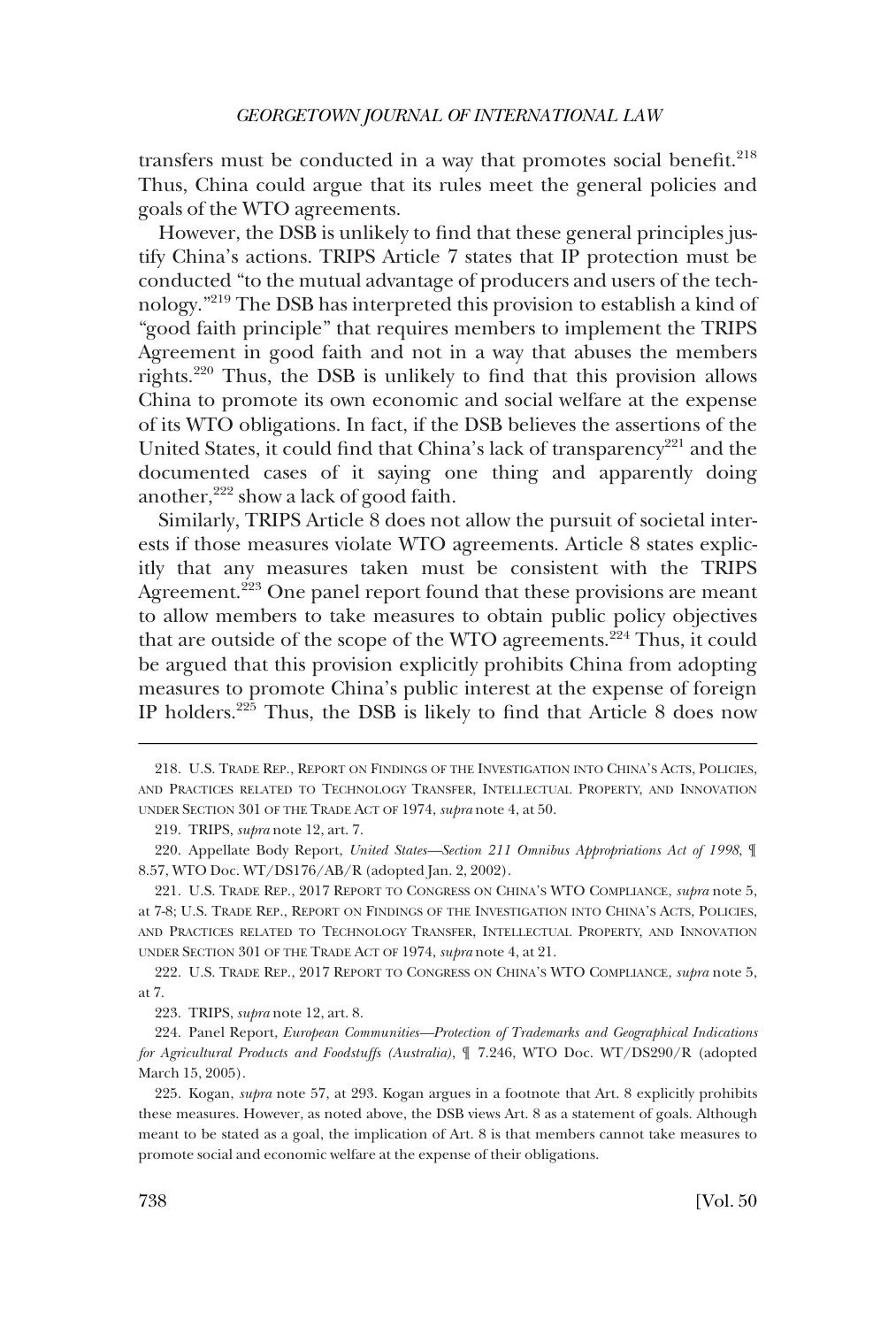<span id="page-30-0"></span>allow China to promote its own economic welfare at the expense of its commitments.

GATT Article XXI states that nothing in the WTO agreements prevents a member from taking interests that are necessary for the protection of its "essential security interests." It has largely been left up to each member to determine what is in its "essential security interests." In fact, at one point, the United States argued that each member could decide on its own what is in its essential security interest and that other members had no power to question this judgement.<sup>226</sup> Thus, China could argue that all of the measures it has taken are in its national security interest and are therefore permitted.

This argument is more difficult to overcome because members have such wide discretion to decide what is in their security interest. However, it is unlikely that the DSB would find that this provision justifies all of China's actions. Because of the breadth of violations involved, finding that they are all justified by national security grounds would essentially give China, and potentially other WTO members in the future, a free pass to violate its commitments while hiding behind the national security curtain. Thus, the DSB could conclude that GATT Article XXI was not meant to allow countries to justify measures that have a commercial purpose under the guise of national security.<sup>227</sup> In fact, China has not justified most of its actions on national security grounds. Although it views civil-military integration as a national security function,228 it mostly stated its goal as becoming a technology leader and helping Chinese companies gain advantages over foreign companies.229 Thus, the DSB could reasonably find that China cannot use the national security exemption in Article XXI to justify what it has already stated is an economic-based action.

# VI. LIKELY IMPACT OF A WTO CLAIM AGAINST CHINA

In response to China's unfair practices regarding technology transfers, the United States has elected to take unilateral action, imposing

*See* GATT Council Meeting Minutes, Aug. 10, 1982 C/M/159, p. 19, [https://docs.wto.](https://docs.wto.org/gattdocs/q/GG/C/M159.PDF) 226. [org/gattdocs/q/GG/C/M159.PDF](https://docs.wto.org/gattdocs/q/GG/C/M159.PDF)

<sup>227.</sup> U.N. SCOR, 2nd Sess., 33d mtg. at 21, U.N. Doc. EPCT/A/PV/33 (Jul. 24, 1947).

<sup>228.</sup> U.S. TRADE REP., REPORT ON FINDINGS OF THE INVESTIGATION INTO CHINA'S ACTS, POLICIES, AND PRACTICES RELATED TO TECHNOLOGY TRANSFER, INTELLECTUAL PROPERTY, AND INNOVATION UNDER SECTION 301 OF THE TRADE ACT OF 1974, *supra* note 4, at 11.

<sup>229.</sup> STATE COUNCIL: MADE IN CHINA 2025 (Jul. 7, 2015), http://www.cittadellascienza.it/cina/ [wp-content/uploads/2017/02/IoT-ONE-Made-in-China-2025.pdf.](http://www.cittadellascienza.it/cina/wp-content/uploads/2017/02/IoT-ONE-Made-in-China-2025.pdf); U.S. TRADE REP., 2017 REPORT TO CONGRESS ON CHINA'S WTO COMPLIANCE, *supra* note 5, at 48.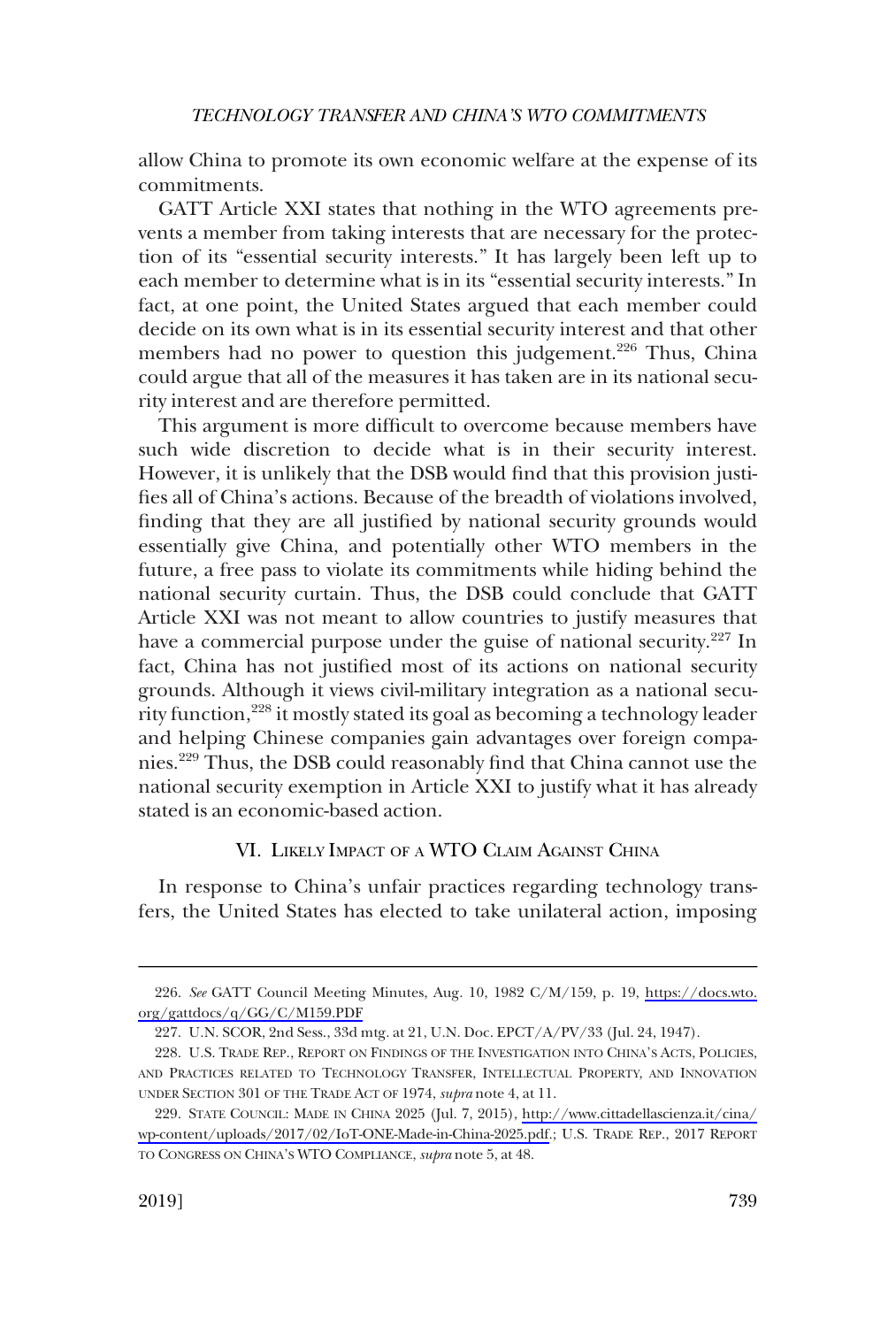tariffs on a wide range of Chinese imports. $230$  The tariffs are intended to provide an incentive to China to change its practices.<sup>231</sup> According to Professor Hillman, the United States would be more likely to get China to change its practices if it worked together with other countries to bring a case against China. This would potentially accomplish three goals: (1) it would bring about fundamental reform in China, (2) it would restore confidence in the WTO as a mechanism for addressing unfair trade practices, and (3) it would make it less likely that the United States would accept half-measures from China to address the issues it raised.232 Based on the discussion above, this author believes that a WTO case would only partially accomplish these goals.

It is likely that a WTO case would bring about some fundamental reform in China and restore confidence in the WTO system. There are many basic things that China could reasonably be expected to change to come into compliance with its agreements. For example, it could publish more laws and regulations and make existing practices explicit.<sup>233</sup> It could give less discretion to local officials to alter technology transfer contracts or require technology transfers.<sup>234</sup> It could alter its  $\overline{J}V$  requirements to eliminate technology transfer requirements.235 It could alter its laws requiring indemnification of local companies, or requiring companies to agree that technology improvements belong to Chinese companies.236 It is even possible that China could stop its practice of trying to acquire foreign companies in order to obtain IP.237 Finally it could decide to stop cyber intrusions and theft of IP from U.S. networks.<sup>238</sup>

237. *Id*.

*President Donald J. Trump is Confronting China's Unfair Trade Policies* (May 29, 2018), 230. [https://www.whitehouse.gov/briefings-statements/president-donald-j-trump-confronting-chinas](https://www.whitehouse.gov/briefings-statements/president-donald-j-trump-confronting-chinas-unfair-trade-policies/)[unfair-trade-policies/](https://www.whitehouse.gov/briefings-statements/president-donald-j-trump-confronting-chinas-unfair-trade-policies/).

<sup>231.</sup> Jim Tankersley & Keith Bradsher, *Trump Hits China with Tariffs on \$200 Billion in Goods*, *Escalating Trade War*, N.Y. TIMES (Sept. 18, 2018), [https://www.nytimes.com/2018/09/17/us/](https://www.nytimes.com/2018/09/17/us/politics/trump-china-tariffs-trade.html) [politics/trump-china-tariffs-trade.html](https://www.nytimes.com/2018/09/17/us/politics/trump-china-tariffs-trade.html) ("For months, we have urged China to change these unfair practices, and give fair and reciprocal treatment to American companies," Mr. Trump said. "We have been very clear about the type of changes that need to be made, and we have given China every opportunity to treat us more fairly.").

<sup>232.</sup> Hearing, *supra* note 51, at 2.

<sup>233.</sup> U.S. TRADE REP., 2017 REPORT TO CONGRESS ON CHINA'S WTO COMPLIANCE, *supra* note 5; U.S. TRADE REP., REPORT ON FINDINGS OF THE INVESTIGATION INTO CHINA'S ACTS, POLICIES, AND PRACTICES RELATED TO TECHNOLOGY TRANSFER, INTELLECTUAL PROPERTY, AND INNOVATION UNDER SECTION 301 OF THE TRADE ACT OF 1974, *supra* note 4.

<sup>234.</sup> *Id*.

<sup>235.</sup> *Id*.

<sup>236.</sup> *Id*.

<sup>238.</sup> *Id*.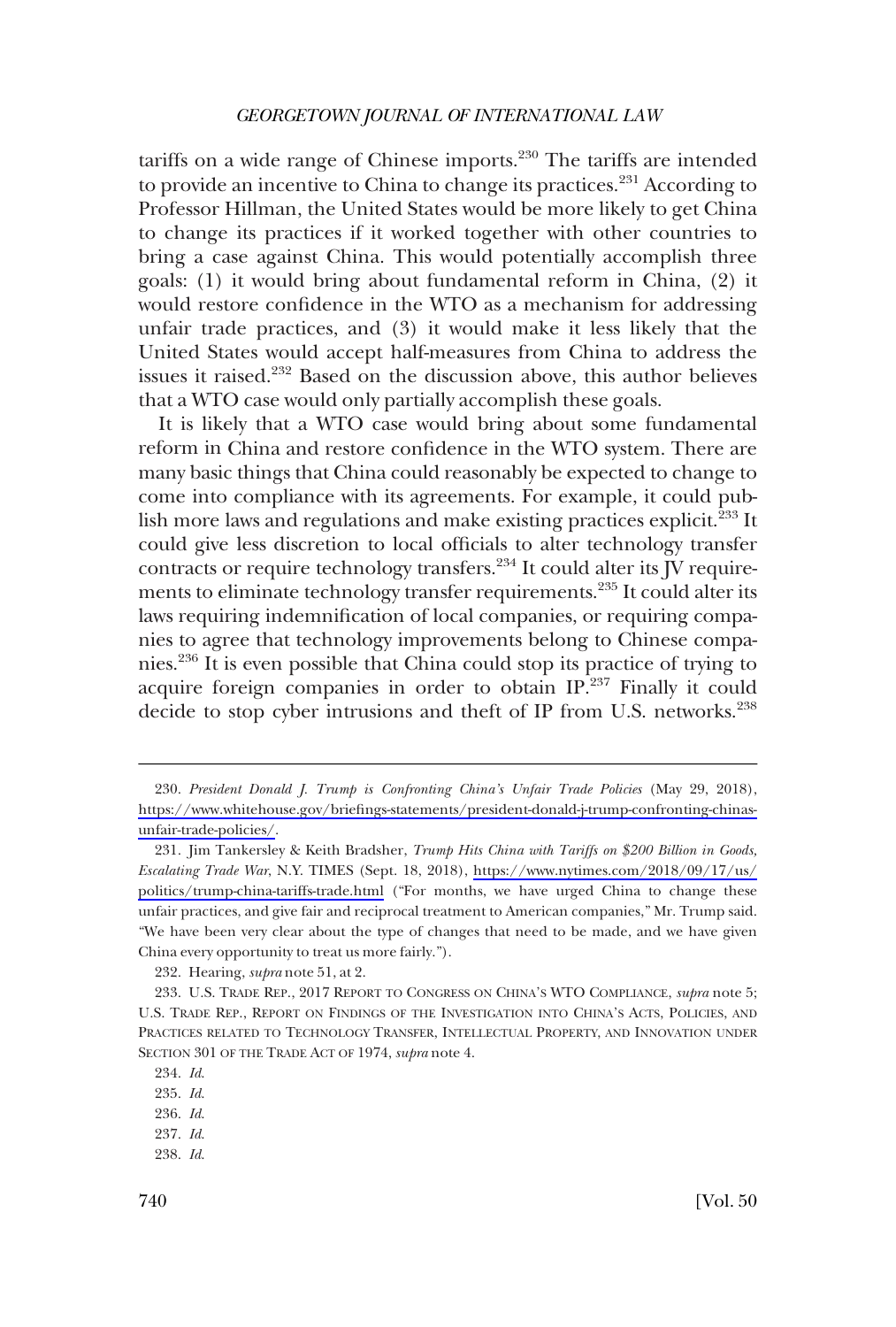China may decide that it is more important to remain part of the international system than to continue to carry on these practices. If China were to eliminate these practices, these actions would likely result in fundamental reform in China and restore confidence in the WTO system.

However, some of the allegations against China address the traditionally Chinese ways of doing business and the structure and inner workings of China's government that China is unlikely to change. In fact, an Article XXIII claim, if it were possible, would essentially be a claim against China's state-led economic model. Mark Wu, Professor at Harvard Law School, argues that there are six things that make China's system unique in a way that was not contemplated by the WTO: (1) China's State-Owned Enterprises are controlled by one government entity called State-Owned Assets Supervision and Administration Commission of the State Council ("SASAC"), (2) state control over financial institutions, (3) state control over economic planning, (4) the existence of corporate groups that coordinate their activities with each other,  $(5)$  the Communist party also plays a central role in controlling the economy, and (6) even though the state exerts a lot of control, it allows market forces to play out in large parts of the economy.239 In addition, the deep-rooted Chinese tradition of "guanxi" directly conflicts with the WTO rule-based trading system. "Guanxi" is a term that describes using one's personal connections to facilitate business transactions.<sup>240</sup> For example, a businessman wishing to accomplish some task may need to call on a personal favor from someone within his network. Some scholars have argued that this emphasis on personal relationships comes at the expense of the rule of law.241

In order to bring China fully within its WTO commitments, China would have to alter its traditional way of doing business and the structure of its government. This would be tantamount to requiring the United States to alter its democratic form of government in order to meet its WTO commitments—which is to say, it is extremely unlikely to happen. If the United States wanted to bring an effective claim against China that would address all of the U.S. complaints, it would need to get the agreement prohibiting Article XXIII.1(b) claims under TRIPS overturned because a broad Article XXIII.1(b) claim is the only claim that would address the structural issues in the Chinese government.

<sup>239.</sup> Wu, *supra* note 65, at 271.

<sup>240.</sup> Katie Hope, *Doing Business the Chinese Way*, BBC (Oct. 08, 2014), at [https://www.bbc.](https://www.bbc.com/news/business-29524701) [com/news/business-29524701](https://www.bbc.com/news/business-29524701).

<sup>241.</sup> Peng Wang, *Extra-Legal Protection in China: How Guanxi Distorts China's Legal System and Facilitates the Rise of Unlawful Protectors*, BRIT J. CRIMINOL 809, 811-12 (2014).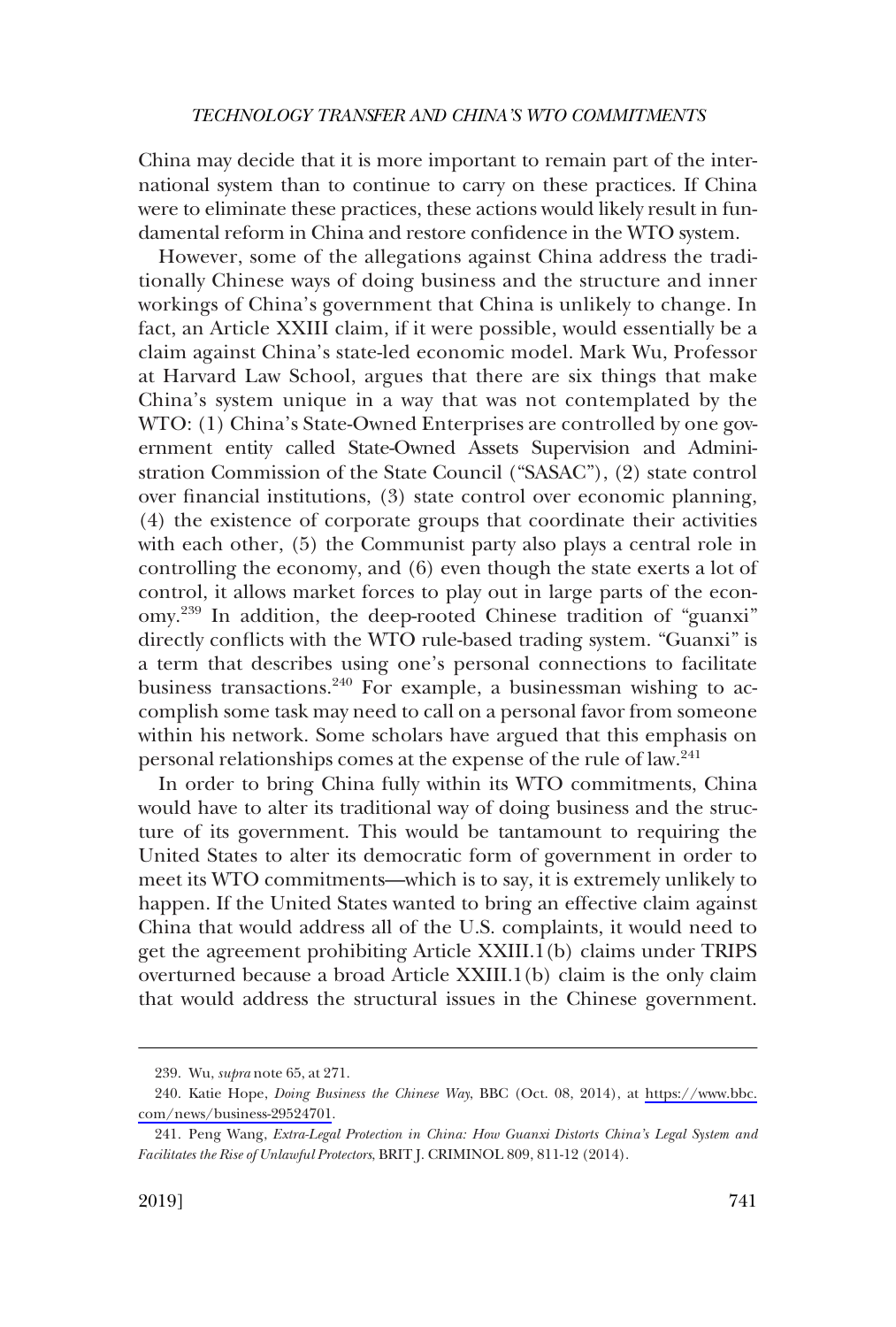<span id="page-33-0"></span>Without an Article XXIII.1(b) claim, the rest of the complaints mentioned above would only result in partial solutions.

Thus, it is unlikely that all three of these goals would be accomplished even with a successful DSB ruling. It is possible that China could conduct fundamental reform in response to a DSB ruling, and significant change would likely restore confidence in the ability of the WTO to force members to comply with its commitments. However, it is likely that the United States and other WTO members would have to accept partial measures because a GATT Article XXIII.1(b) claim is currently impossible, and fundamental reform of the Chinese government is unlikely.

### VII. CONCLUSION

The dispute between the United States and China has put the WTO into an existential crisis.<sup>242</sup> Both the United States and China have called for fundamental reform of the trading system.<sup>243</sup> The United States has said it was a mistake to allow China to join the WTO,<sup>244</sup> and one member of the Trump administration argued that a case could now be made for evicting China from the WTO.<sup>245</sup> However, it is difficult to see what reforms could be made that would satisfy both the United States and China. Indeed, at the same time China called for fundamental reform of the WTO, it also warned that reform should not be used as a way to restrict China's development and that it would not have others' views forced upon it.<sup>246</sup> Thus, the chances of meaningful fundamental reform seem dim.

Professor Hillman is correct that the best way to get China to reform and restore confidence in the WTO system is for the United States to work with other countries to bring a case against China and force it to make fundamental changes. $247$  The United States' unilateral

<sup>242.</sup> Danial Galas, *WTO Chief Warns of Worst Crisis in Global Trade Since 1947*, BBC (Nov. 18, 2018),<https://www.bbc.com/news/business-46395379> ("Mr. Azevedo said: 'I would say this is the worst crisis not for the WTO but for the whole multilateral trading system since the GATT [General Agreement on Tariffs and Trade, that preceded the WTO] in 1947.'").

Yawen Chen & Joseph Campbell, *China says WTO Faces 'Profound Crisis", Urges Reform*, 243. REUTERS (Nov. 23, 2018), [https://www.reuters.com/article/us-usa-trade-wto-china/china-says](https://www.reuters.com/article/us-usa-trade-wto-china/china-says-wto-faces-profound-crisis-urges-reform-idUSKCN1NS0PY)[wto-faces-profound-crisis-urges-reform-idUSKCN1NS0PY.](https://www.reuters.com/article/us-usa-trade-wto-china/china-says-wto-faces-profound-crisis-urges-reform-idUSKCN1NS0PY)

<sup>244.</sup> U.S. TRADE REP., 2017 REPORT TO CONGRESS ON CHINA'S WTO COMPLIANCE, *supra* note 5, at 2.

Yawen Chen & Joseph Campbell, *China says WTO Faces 'Profound Crisis", Urges Reform*, 245. REUTERS (Nov. 23, 2018), [https://www.reuters.com/article/us-usa-trade-wto-china/china-says](https://www.reuters.com/article/us-usa-trade-wto-china/china-says-wto-faces-profound-crisis-urges-reform-idUSKCN1NS0PY)[wto-faces-profound-crisis-urges-reform-idUSKCN1NS0PY.](https://www.reuters.com/article/us-usa-trade-wto-china/china-says-wto-faces-profound-crisis-urges-reform-idUSKCN1NS0PY)

<sup>246.</sup> *Id*.